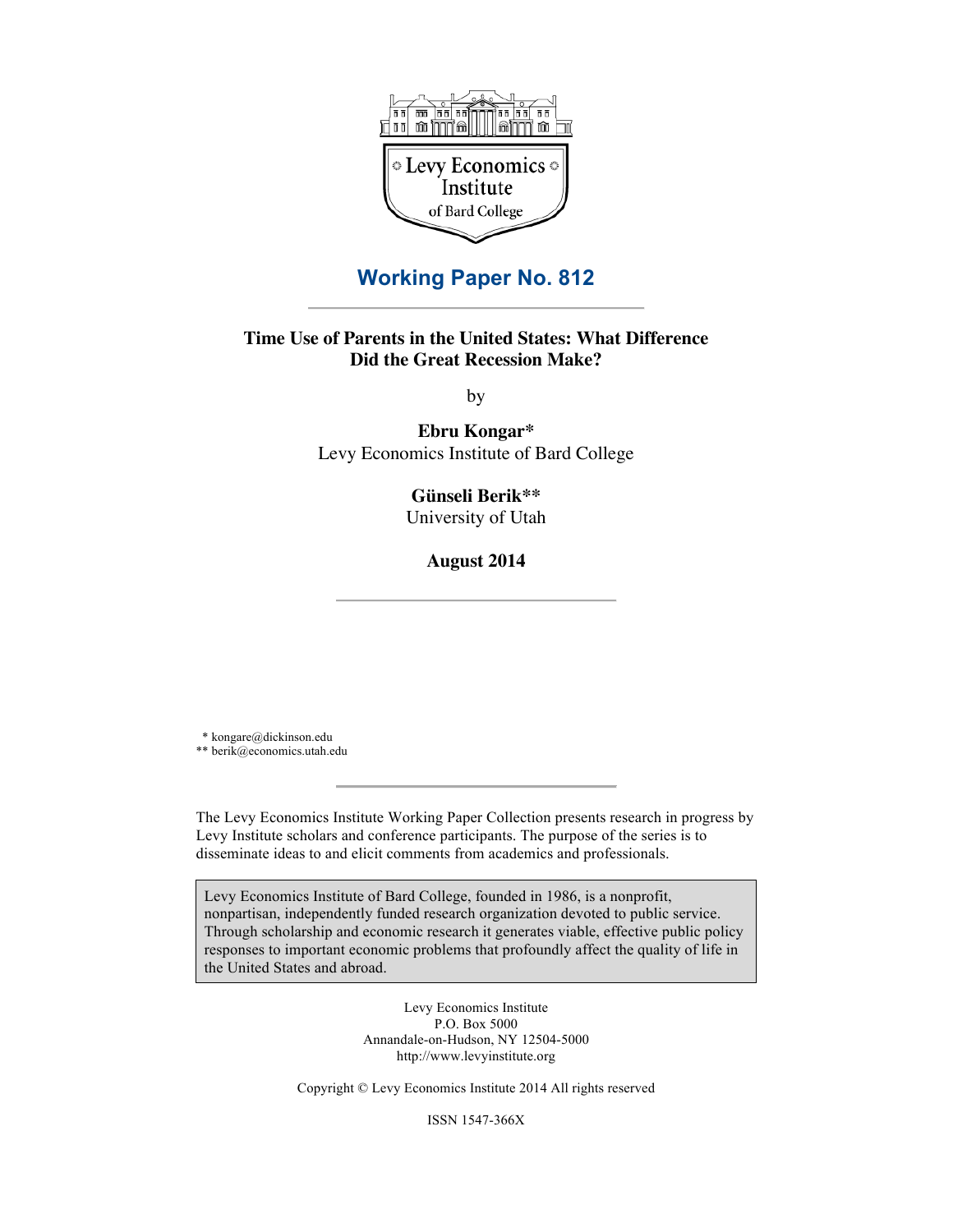# **Abstract**

Feminist and institutionalist literature has challenged the "Mancession" narrative of the 2007–09 recession and produced nuanced and gender-aware analyses of the labor market and well-being outcomes of the recession. Using American Time Use Survey (ATUS) data for 2003–12, this paper examines the recession's impact on gendered patterns of time use over the course of the 2003–12 business cycle. We find that the gender disparity in paid and unpaid work hours followed a U-shaped pattern, narrowing during the recession and widening slightly during the jobless recovery. The change in unpaid work disparity was smaller than that in paid work, and was short-lived. Consequently, mothers' total workload increased under the hardships of the Great Recession and declined only slightly during the recovery.

**Keywords:** Economics of Gender; Economic Crises; Time Use; Unemployment; Unpaid Labor **JEL Classifications:** D13, J16, J64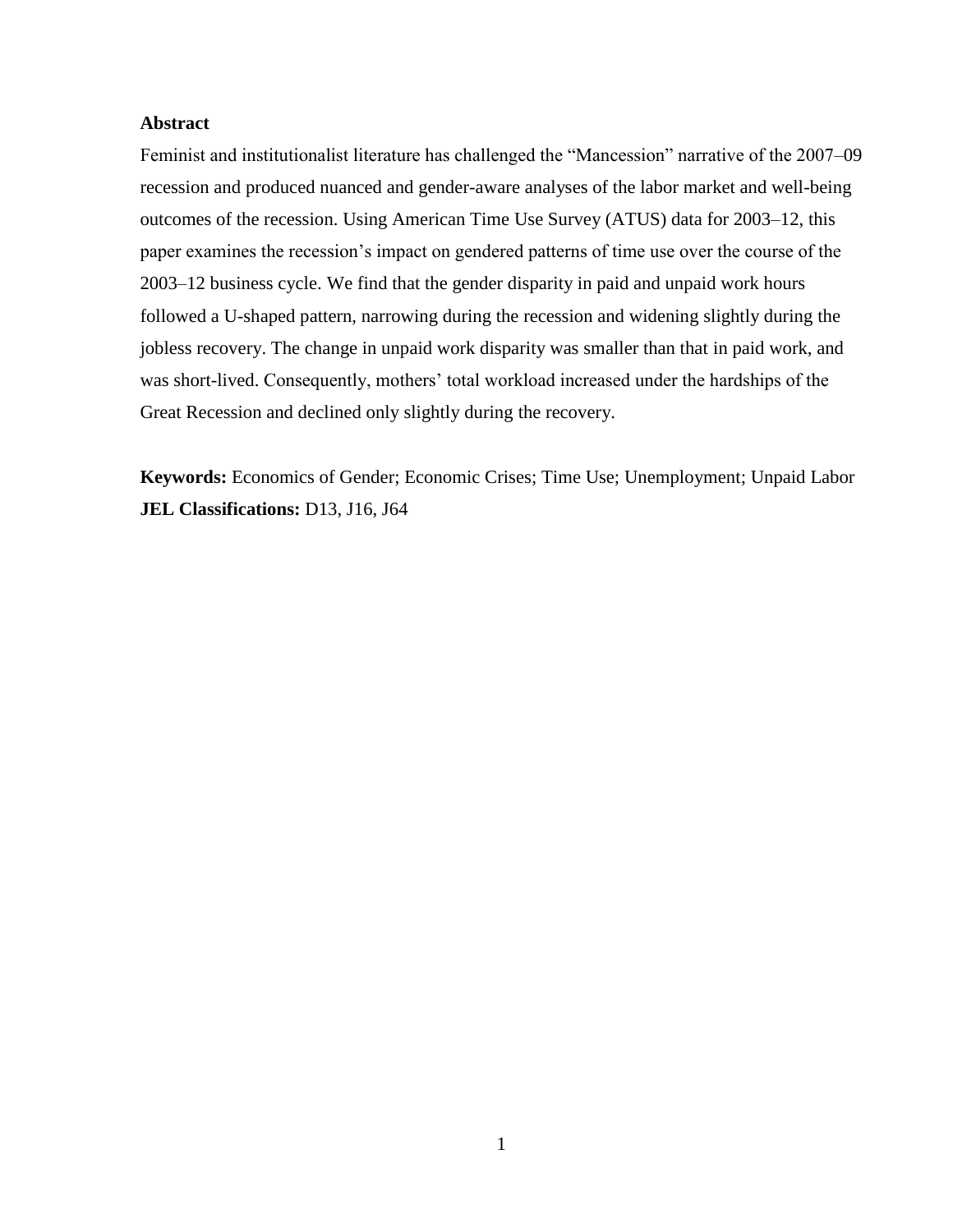# **1 INTRODUCTION**

In the immediate aftermath of the 2007–09 recession, job losses in the US disproportionately affected men, as the male-dominated manufacturing and construction sectors were hit first. In the face of high male unemployment, married women entered the labor force to supplement family income. Between 2007 and 2009, among married women, mothers with children under 18 experienced the largest increase in their participation rate (BLS 2013a). These shifts led to a rise in women's share of paid employment (payrolls), which had been relatively stagnant since the 1990s, and this share reached the 50-percent threshold for the first time in US history at the end of 2009 (BLS 2013a). These gender asymmetric employment patterns have been referred to in the popular media as "Mancession" or "He-cession" (Perry 2010; Thompson 2009).

Recent studies by heterodox and feminist economists challenged the mancession narrative of the 2007–09 recession and produced gender-aware research on the causes and outcomes of the recession and the subsequent policy responses. Nuanced analyses of the unemployment outcomes by demographic characteristics showed that labeling the 2007-09 recession as "Mancession" misidentifies the groups that were most adversely affected (Grown and Tas 2010). Hartmann et al. (2010) showed that by December 2009, single women experienced disproportionate job losses compared to married men (and women), while Grown and Tas (2010) found that African-American and Hispanic women experienced considerably greater job losses than White and Asian men. The unemployment rate for younger women (in the 16-24 age group) increased more than that of men ages 25 and over (Grown and Tas 2010). This scholarship has also emphasized the importance of incorporating in the analysis of the crisis the gendered institutions of markets and family and legacy of historical inequalities by gender, race and ethnicity. For instance, Dymski et al. (2013) argued that historical gender, racial and ethnic inequalities and discrimination in credit markets, such as redlining practices, played a role in the sub-prime lending and the subsequent financial crises. The gendersegregated employment structure of the US financial sector also played a role in shaping the outcomes of the financial crisis (Walby 2009; Lagarde 2010; Prügl 2012; Arestis et al. 2013). Albelda (2014) found that women, who historically have been overrepresented in public sector jobs, were disproportionately affected by state and local government budget cuts in response to declining tax revenues induced by the recession.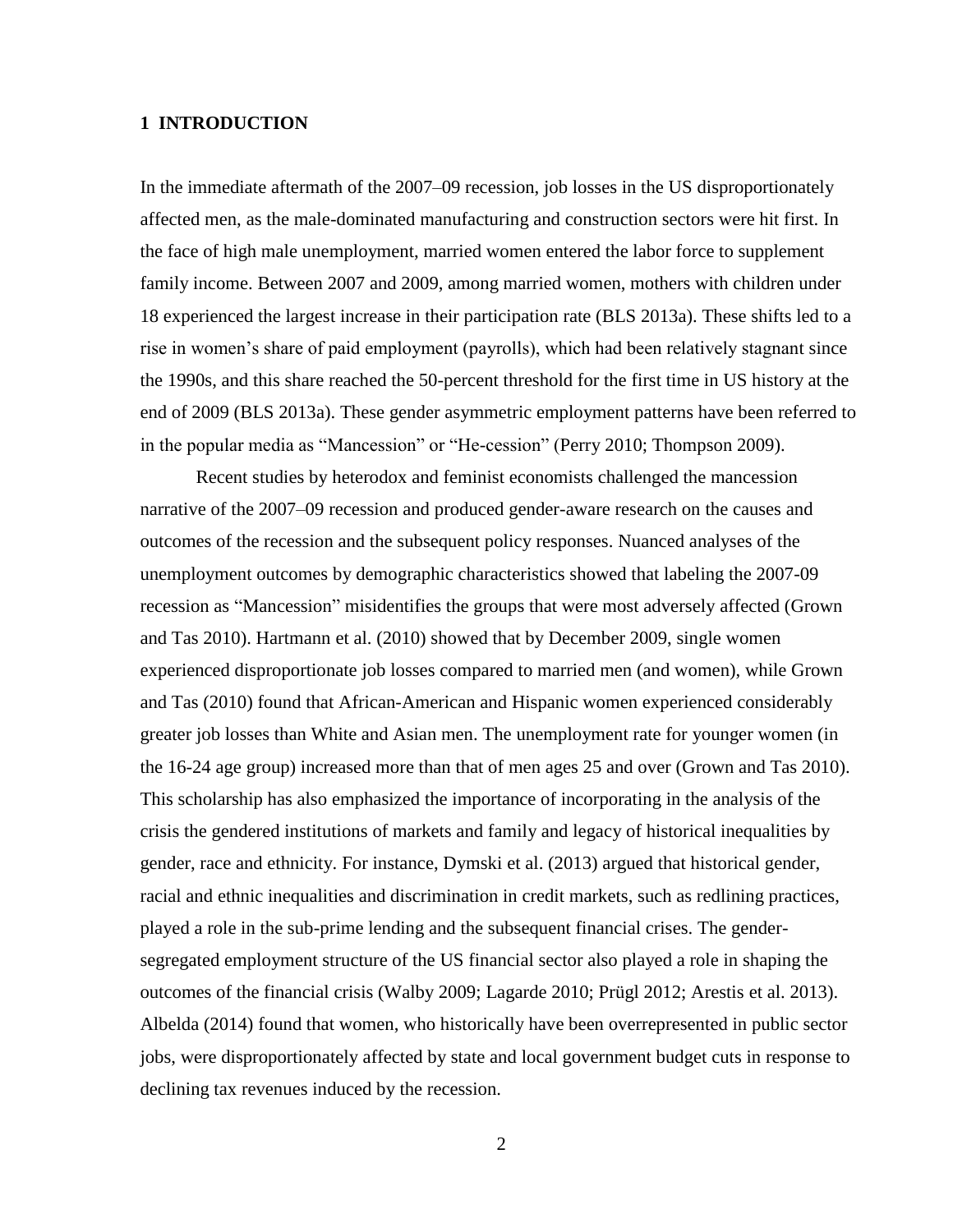Extending the analysis of the economic impact of the recession to include unpaid work and using American Time Use Survey (ATUS) data, feminist research also challenged the mancession narrative. Hartmann et al. (2010) showed that in 2008, individual unemployment doubled women's caregiving time while it increased men's caregiving time only slightly. Examining coupled parents' time allocation over the 2003–09 period, Morrill and Pabilonia (2012) argued that as the economy worsened, mothers were likely to have nonstandard (including weekend) employment hours and decreased the time they spent in enriching childcare activities (such as socializing and attending cultural events) but not the time they spent on basic childcare. Fathers increased their time in these activities. Focusing on married mothers and married fathers Berik and Kongar (2013) showed that the Great recession narrowed the gender gap in paid work hours, as fathers experienced disproportionate job losses and mothers entered into paid employment. The recession's impact on unpaid work disparity was weaker and came about largely because mothers spent less time on unpaid work. Fathers allocated most of their foregone labor market hours to leisure activities, rather than unpaid work.<sup>1</sup> The pattern may be differentiated by household income level, as Khitarishvili and Kim (2014) show for a sample of women and men, rather than parents. Among men, only those in households below the federal poverty threshold increased the time they allocated to unpaid work.

The time use patterns of parents may have changed after 2010 in light of the prolonged stagnation of the job market following the end of the recession and the uneven recovery of jobs for women and men. In this paper, we apply trend analysis to ATUS data for 2003–2012 to examine the impact of the Great Recession on gender patterns of time use. Our primary concern is whether the combination of disproportionate job losses for men during the recession and entry of married mothers into the workforce resulted in more gender equitable sharing of the unpaid work burden, a trend that was stalled before the recession hit (Bianchi et al. 2005; Blau and Kahn 2007). With the benefit of additional years of data for recovery years, it is also possible to ascertain whether the gendered changes in time use during the recession settled.

Our methodology differs from Berik and Kongar (2013) in a number of ways: first, we define the business cycle by the extent of job losses as opposed to the NBER-dating of the recession as December 2007–June 2009. The job loss dating of the recession is more suitable to capturing the labor market effects of the recession on gendered time use in unpaid activities in the household. Thus, we date the recession as December 2007–December 2010 and the recovery as January 2011–December 2012. Second, we expand the sample of mothers and fathers to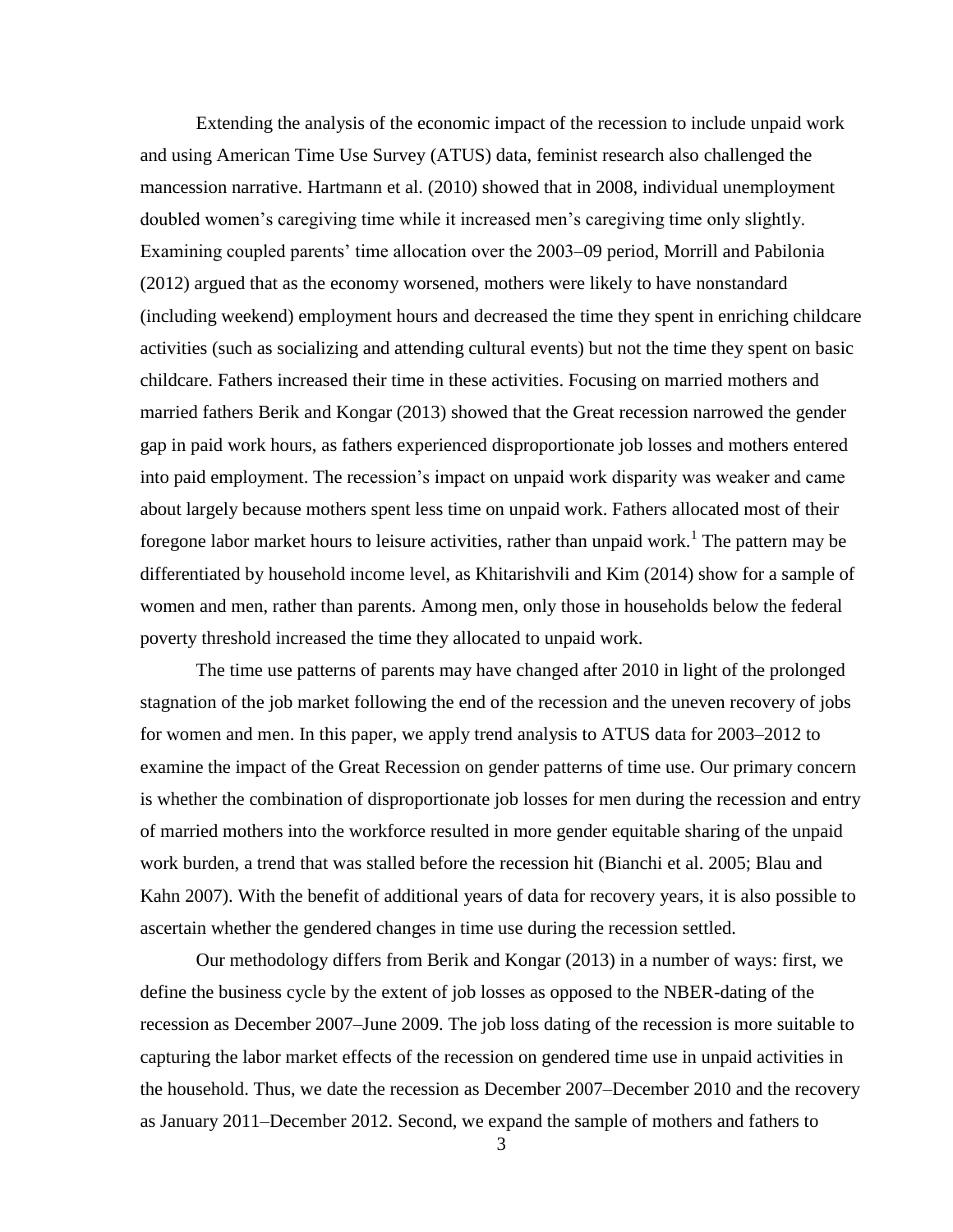include unmarried partners as well as spouses. Third, we include additional categories of time use—the time spent in civic and religious activities, volunteer work and job search and secondary (passive) childcare activities to provide a more comprehensive analysis of time use.

## **2 GENDER, RECESSIONS AND TIME USE**

Recessions increase the unpaid work burden in households as members compensate for lost income by increasing household production of goods and services (Greenwood and Hercowitz 1991; Burda and Hamermesh 2010; Aguiar et al.  $2013$ ).<sup>2</sup> In developing country contexts, the burden of adjustment in households falls disproportionately on women (Benería and Feldman 1992; Elson 1995; Kaya Bahçe and Memiş 2013). There is also evidence that the "added worker" effect, that is, entry of women into the workforce to compensate for lost family income, increases women's relative work burden (Rubery 1988; Lim 2000; Elson 2012; Karamessini and Rubery 2013). The added-worker effects were also observed in the US recession of 2007-09 (Şahin et al. 2010; Berik and Kongar 2013; M.A. Starr 2014). Married-couple families in which only the wife engaged in paid work jumped from 6.9 percent of all married-couple families in 2008 to 8.4 percent in 2009 (BLS 2013a). Employment rates of women whose husbands were non-employed rose considerably during the recession and; women whose husbands stopped working during the recession were twice as likely to enter the labor force, particularly women with older children or no children and those in lower-income households (Mattingly and Smith 2010; M.A. Starr 2014).

The convergence in women's and men's labor force participation rates during the recession brought about a relatively small and short-lived decline in the relative unpaid work burden of mothers as fathers picked up childcare in the absence of mothers (Berik and Kongar 2013). One question of continuing interest is whether the recession has disrupted the stagnant trends in gendered unpaid work hours when assessed with additional years of evidence after its official end. The 2007–09 recession hit at a moment in US history when trends in mothers' and fathers' unpaid and paid work hours were relatively stagnant. After a considerable decline from the 1970s to the early 2000s, the difference between (married or unmarried) mothers' and fathers' paid work hours narrowed, primarily due to an increase in mothers' paid work hours, as they entered the labor force (Bianchi et al. 2005). During this period, the time mothers and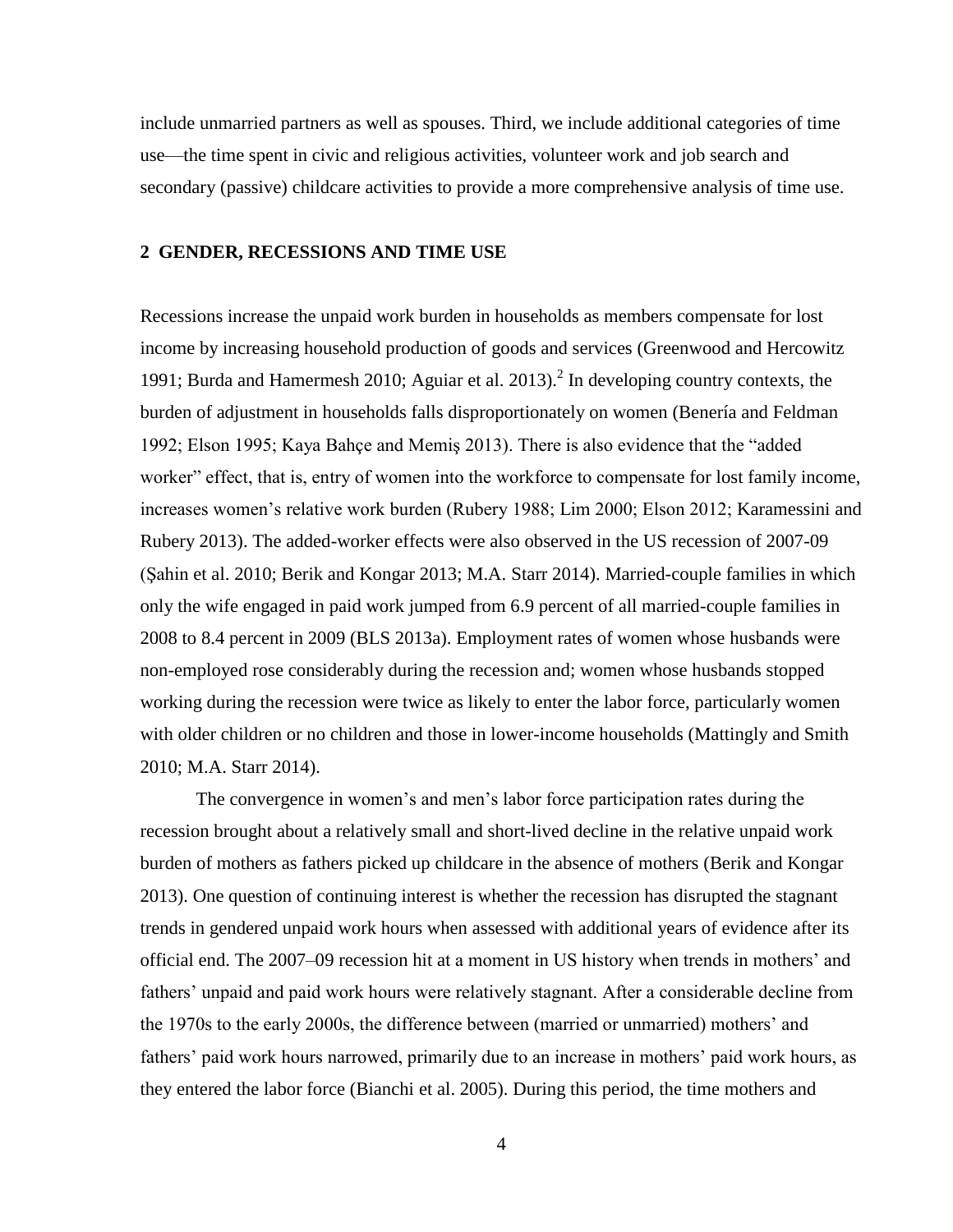fathers spent in unpaid work also became similar as fathers increased their time in housework and gradually in childcare and mothers reduced their housework time (Bianchi et al. 2005).

Another question of interest is the effect of the adjustments in the gender division of unpaid and paid work on mothers' and fathers' total (paid and unpaid) workloads and, in turn, the time available for leisure and personal care. Burda et al. (2013) showed that in a number of affluent economies including the US, women and men had near equal workloads in the late twentieth and early twenty-first centuries, which they dubbed "iso-work."<sup>3</sup> Berik and Kongar (2013) showed that prior to the recession iso-work held for mothers and fathers but the recession led to a decline in fathers' relative work burden and disrupted the iso-work.

The focus of these studies has been primary activities, which are designated in answer to a question such as "What were you doing during this time period?" (Folbre 2006). ATUS collects data also on secondary childcare activities, during which children are supervised but not actively engaged. Recent research shows that secondary childcare activities may amount to a considerable number of hours, which understates the care work, especially of mothers, as this work may not be equitably shared between parents (Folbre and Yoon 2007). Using data from the 2003–2004 ATUS and a broad definition of secondary childcare to account for all time spent with children, Kalenkoski et al. (2007) find that on an average weekday, married mothers spent 3.6 hours, which is twice as much time as fathers, providing passive childcare. On a weekend day, mothers spent 5.4 hours per day providing secondary childcare compared to fathers who spent 4.7 hours per day. Similar results held in the UK (Kalenkoski et al. 2007). Using data from US time diaries from the 1975–1981 Time Use Longitudinal Panel and examining secondary childcare time in which children are being supervised, Nock and Kingston (1988) found that mothers' employment reduced their secondary childcare time more than their primary childcare time. This result is consistent with previous findings in the literature that mothers, whose paid work hours increased, protected their childcare time, even increasing it after 1985 (Bianchi et al. 2006; Ramey 2008; Ramey and Francis 2009).

Whether iso-work holds when secondary childcare is taken into consideration and how gender division of secondary childcare is affected by the recession have yet to be examined. Based on earlier evidence, we expect the recession and the subsequent rising employment of mothers due to the added-worker effect to have a stronger impact on mothers' secondary childcare time compared to their primary childcare time. During the recession, fathers are expected to take on secondary childcare in the absence of mothers, thus narrowing the gender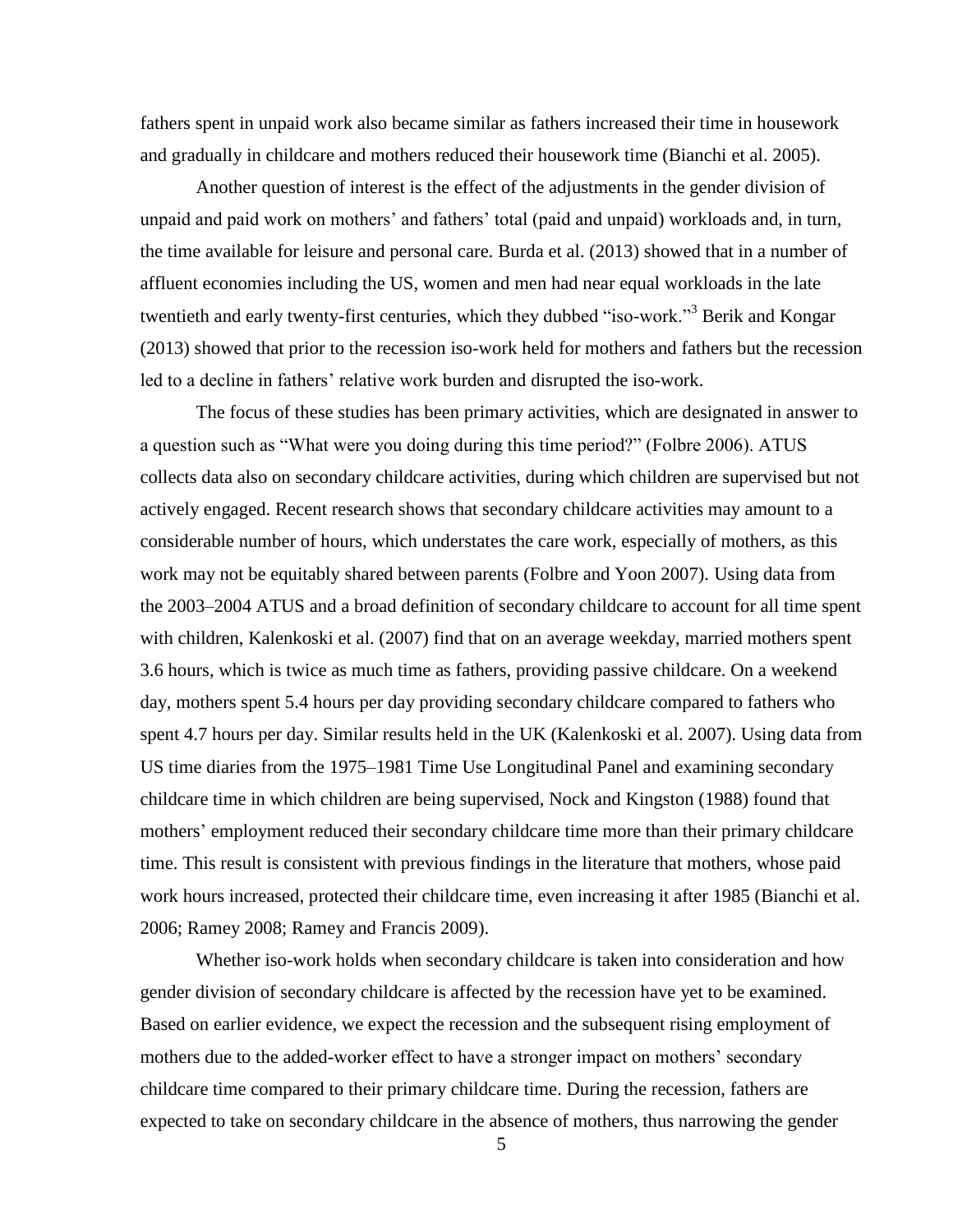gap in secondary childcare time. When paid work participation patterns are reversed during recovery, the gap in secondary childcare is also likely to be reversed.

# **3 DATA AND METHODOLOGY**

We use the 2003–2012 ATUS data files to examine the impact of the Great Recession on gender differences in time use. Our sample consists of women and men in the 18–65 age group who live in the same household as their spouse or unmarried partner and at least one child under the age of 18. Secondary childcare data are available only for the parents of children age 12 or younger. These mothers and fathers are not married to each other and, in the ATUS methodology it is not possible to directly obtain information on the time use of the respondent's partner. That said, this particular sample definition gets us as close as possible to inferring changes in the gender division of household labor, short of constructing matched couples based on ATUS data.<sup>4</sup> We expect our analysis to reflect the outcome of adjustments in the division of labor taking place in households of parents who are co-habiting with their spouse or unmarried partner.<sup>5</sup>

Following Aguiar et al. (2013) and Berik and Kongar (2013), we conducted a trend analysis to isolate the effect of the recession from the trends under way prior to the recession. Trend analysis entails estimating the trend for the recession years based on extrapolation from the January 2003–November 2007 period and identifying the recession effect as the difference between the observed and the trend values. Rather than adopting the recession-dating scheme of the National Bureau of Economic Research (NBER), which dates the recession period as December 2007–June 2009, we identify the recession by job loss. Figure 1 presents the unemployment rates for married mothers and fathers and shows that, after the recession hit in December 2007, married fathers' unemployment rates nearly doubled. Both unemployment rates peaked in 2010, at 6.8 percent for fathers and 6.3 percent for mothers, which were lower than the average rates for men and women (BLS 2012). Thus, based on the extent of job losses, we redefine three phases of the business cycle as follows: the expansion (January 2003– November 2007) as the "prerecession;" the contraction (December 2007–December 2010) as the "recession;" and the expansion (January 2011–December 2012) as the "recovery."

To examine the iso-work hypothesis over the course of the business cycle, we calculate total work time as the sum of hours spent in paid and unpaid work. We define paid work as time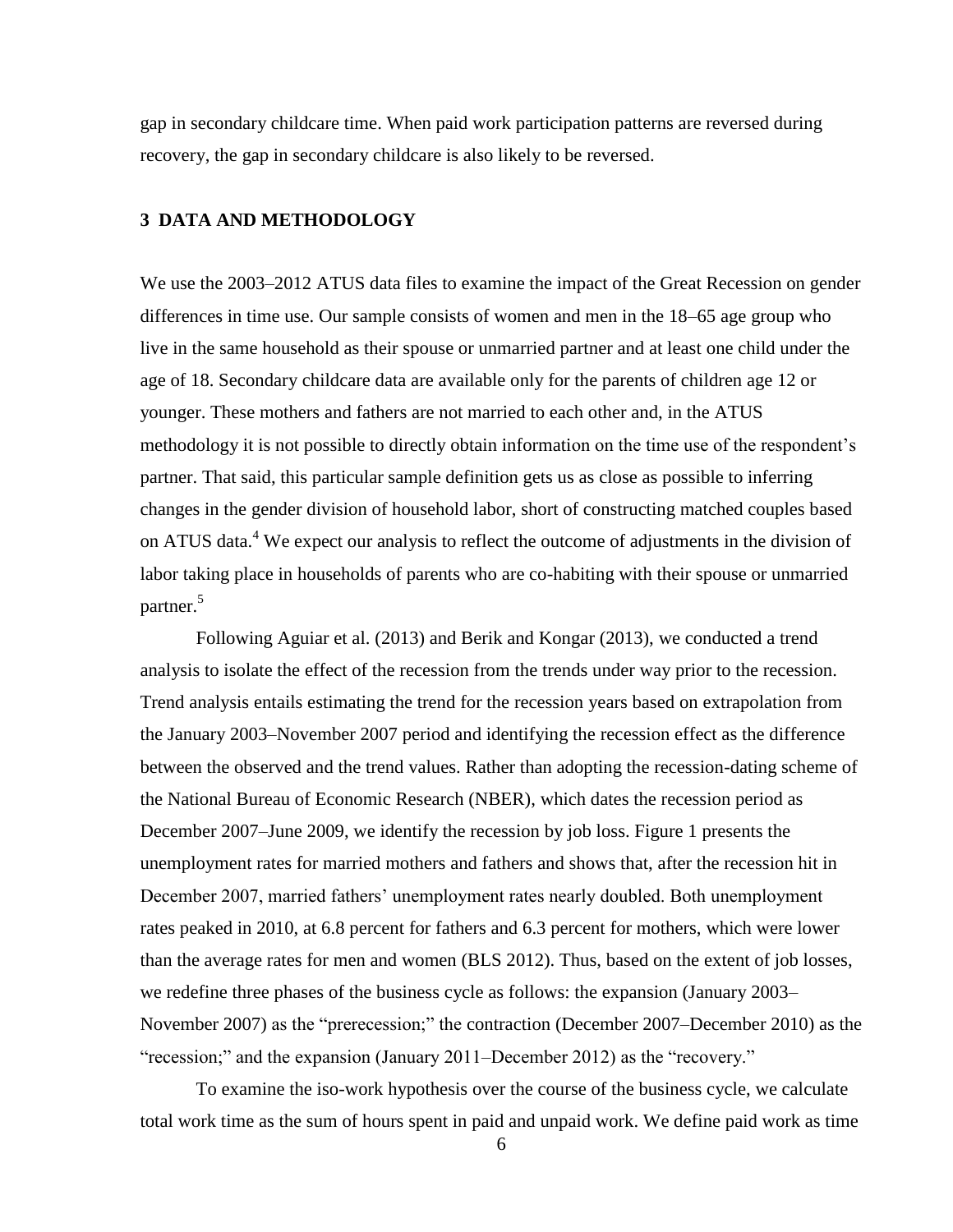spent on activities for pay and include in this category all time spent working in the market sector on main jobs, second jobs, and overtime, including any time spent commuting to/from work and time spent on work-related activities. Due to a combination of disproportionate job losses for men and entry of married women into the labor force in order to avoid loss of household income, we expect a decline in fathers' paid work hours, an increase in mothers' paid work hours and a subsequent narrowing of the gender gap in paid work hours. Based on the third party principle, we distinguish among three alternative uses of nonmarket time: unpaid work, leisure, and personal care. Unpaid work comprises activities that one could pay a third party to perform, but for which one is not paid. We include in this category childcare, adult care, housework, and shopping.

Following common practice, we keep childcare and housework distinct categories. Parental childcare has an investment component and is likely to be more enjoyable than housework (Guryan et al. 2008; Connelly and Kimmel 2010). Moreover, recent studies show that childcare time behaves neither like housework nor like leisure; childcare is done more on weekdays and cannot be postponed, while housework can be delayed or foregone completely when time constraints intensify (Kimmel and Connelly 2007). Childcare comprises primary care activities of providing physical care for children; reading to, playing with and looking after children; doing arts and crafts, playing sports, talking with and listening to children; organizing, planning, and attending children's events; and picking up or dropping off children. We also examine secondary childcare for parents of children age 12 or younger, which is the time when children are supervised but not actively engaged. Evidence on earlier US recessions shows that fathers increased their childcare hours, although they reversed this pattern once their employment picked up (Casper and O'Connell 1998; US Census Bureau 2010). Accordingly, we expect fathers to pick up primary and secondary childcare, thus narrowing the gender difference in childcare hours. Since mothers tend to protect their primary childcare time when their paid work hours increase, we expect the narrowing effect to be stronger in the case of secondary childcare time (Bianchi et al. 2005). During recovery, as fathers' employment picks up and mothers' unemployment increases, these trends are likely to be reversed.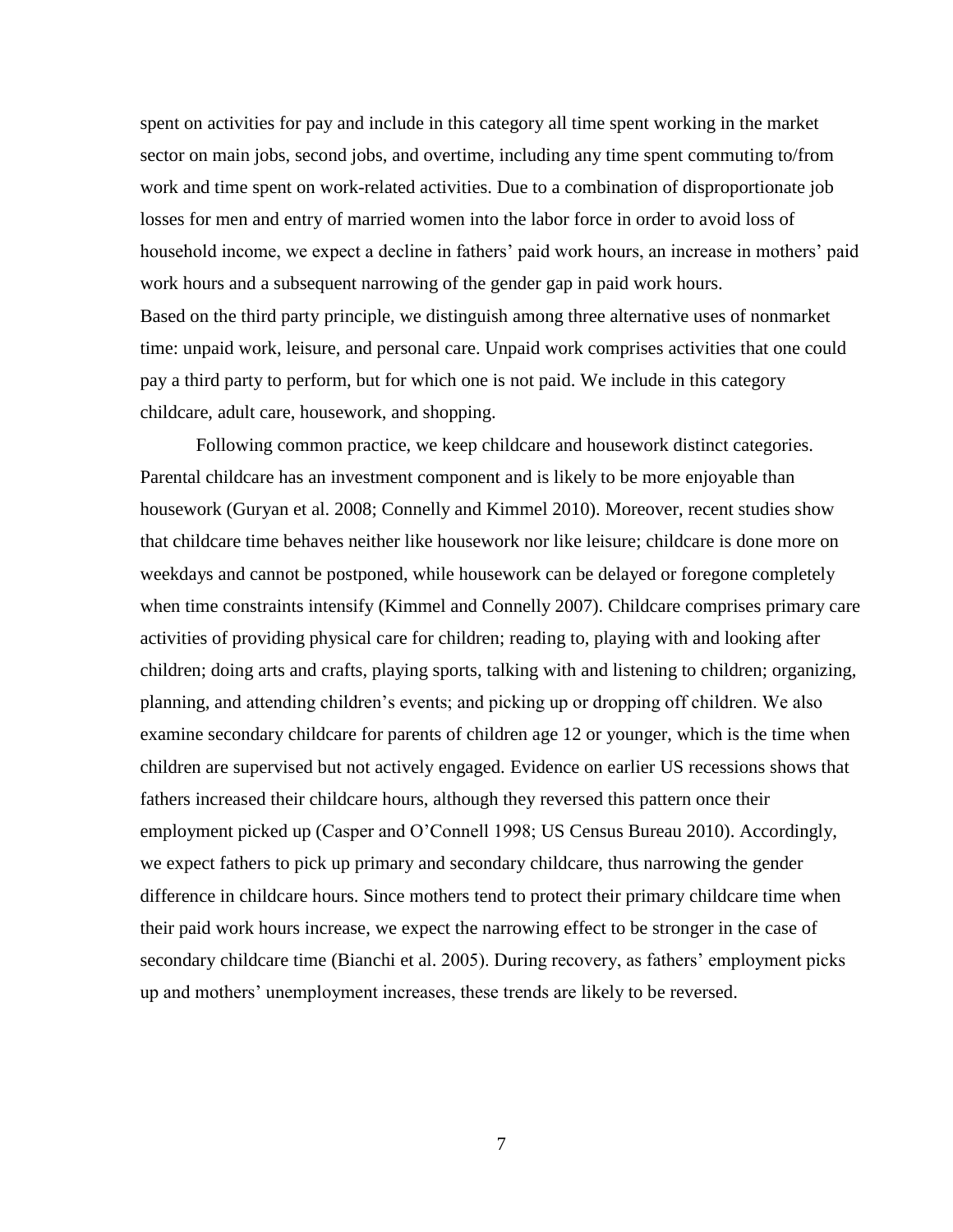

*Figure 1* US Annual Unemployment Rates Among Mothers and Fathers, 2001–12

*Source* BLS (2013a, 2013b)

We include adult care as a separate category of care as, unlike childcare, it has no investment component. Adult care consists of providing or obtaining physical and medical care for adults (those 18 and over) and the waiting associated with these activities. These adults are either household members or reside in another household. Our sample includes mothers 45 to 56 years old who have elderly parents and dependent children, referred to as the "sandwhich generation" as they provide care for both their children and parents (Pierret 2006). The recession may create additional work caring for adults for both mothers and fathers as the spouse's or parents' health deteriorates because, for example, they delay seeking healthcare when they lose income, jobs, and health insurance, or simply due to the presence of an unemployed spouse in the household or other adults (e.g. adult children, parents) joining the household due to home closures or financial difficulty due to job loss. The absence of mothers in the household as they take on the breadwinner role may shift the adult care responsibilities on to the unemployed fathers.

Unlike childcare, housework does not have an investment component. We include in this category interior and exterior cleaning, laundry, and sewing. Unemployed fathers might pick up some of the housework as mothers increase their labor market hours and do less housework. Additional time spent in each activity may entail fathers substituting for mothers in household tasks (or vice versa, depending on the pattern prior to the recession).

We keep shopping as a distinct category, since some types of shopping, such as clothing purchases, may be enjoyable activities akin to leisure, while others, such as grocery shopping,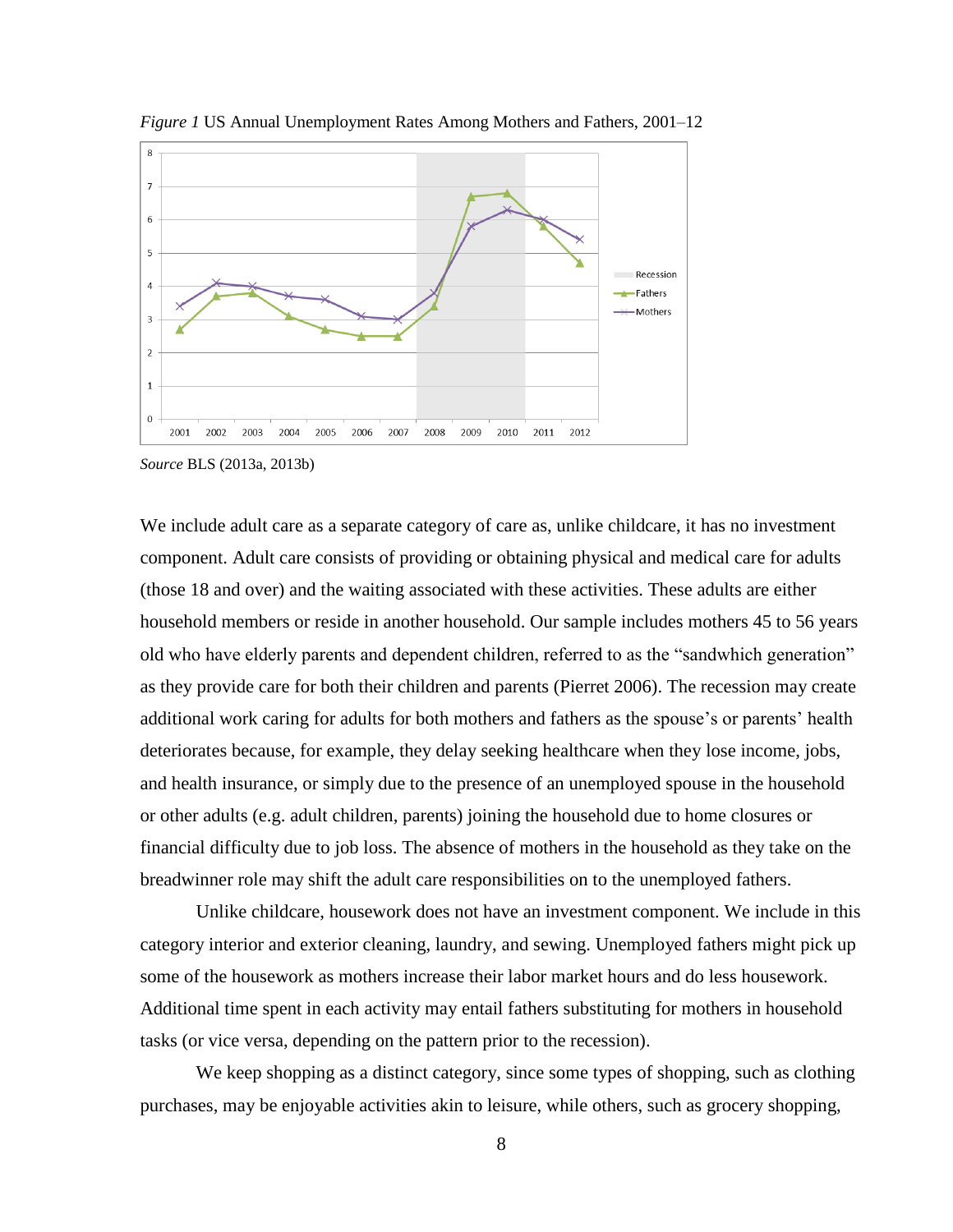may be more like housework. If households substitute home production for previously marketpurchased goods and services during a recession, shopping hours will decline. However, shopping hours will increase in a recession, if the unemployed seek to cut consumption spending by shopping longer hours for lower prices or if it behaves like a leisure activity (Aguiar and Hurst 2007). Aguiar et al. (2013) find that in 2009 and 2010, men allocated a small portion (7 percent) of their foregone market hours to obtaining goods and services. Shopping hours, however, declined for a combined sample of women and men, indicating that women spent less time shopping during the recession. Berik and Kongar (2013) also find that the recession led to a decline in mothers' shopping hours. Their results show that the recession did not have a statistically or economically significant effect on fathers' shopping hours. Accordingly, we expect the recession to reduce the time mothers spend shopping for goods and services.

Leisure comprises activities that one cannot pay someone else to do. In this category we include television watching, listening to music, socializing with friends, and other recreational activities. Personal care comprises sleeping, own medical care, and other activities related to satisfying needs. Like leisure, one cannot pay a third party to do these activities, but, unlike leisure, at least some personal care activities are necessary for survival. Time-use patterns prior to 2007 suggest that women in the US spent more time on personal care activities than men, while men spent more time on leisure activities than women (Aguiar and Hurst 2007). In 2009 and 2010, men allocated a third of their foregone hours to leisure and personal care activities. Mothers will finance the increase in their paid work hours by cutting down unpaid work, leisure and/or personal care hours. Therefore, we expect a convergence in the gender disparity in personal care and leisure hours.

The "Other" category includes the time spent on looking for a job, which is expected to increase more for fathers who experienced disproportionate job losses than mothers. We also include in the Other category time spent on civic and religious activities. Aguiar et al. (2013) find that a combined sample of men and women allocate 6 percent of their time to civic and religious activities during the recession. We investigate whether there is a gender difference in the recession's impact on civic and religious activities. Volunteering is the final activity we include in the Other category. In 2009, 1.6 more million people volunteered in the US compared to the previous year, and1.2 million of these volunteers were women (Corporation for National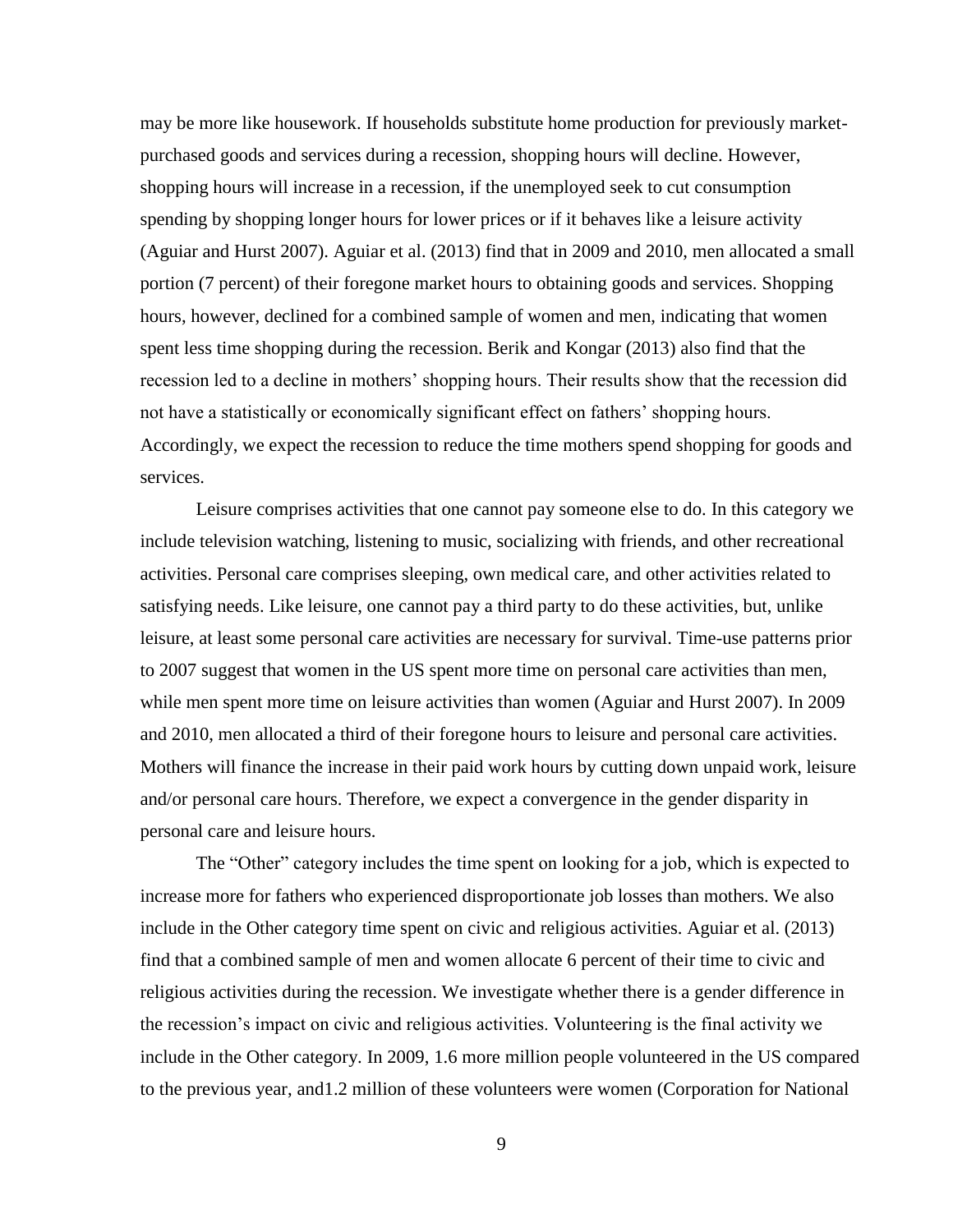and Community Service 2010). Thus, we expect the time mothers spent volunteering to increase during the recession, more than fathers.

The time unit in the analysis is weekly hours, which are the weighted sum of weekend and weekday values according to standard practice: we calculated the daily time use for each activity separately for weekdays and weekends, multiplied weekend values by two, multiplied weekday values by five, and added the two sums to obtain the weekly hours spent in each activity. For nationally representative results, we weight observations by ATUS sample weights.

To isolate the recession's impact from the trend established in the expansion period preceding the recession, we fit a linear trend for each time-use category based on individuallevel data aggregated at the monthly level over the January 2003–November 2007 period and extrapolate the values for December 2007–December 2012. The trend analysis consists of ordinary least squares (OLS) estimation, where the dependent variable is the extrapolated weekly hours spent in each time-use category and the independent variables are a trend variable and a dummy variable for the December 2007–December 2010 period. Any difference between the observed and trend values can be attributed to the recession as the cycle effect. In a similar manner, we ascertain the cycle effect for the recovery period. We are fairly confident that the trend analysis based on simple linear extrapolation approximates the long-run trends, even if it is based on a rather brief period. As Aguiar et al. (2013) conclude, trend analysis based on simple linear extrapolation for the 2003–10 period yields results similar to an alternative methodology that uses cross-state variation in paid work hours. In addition, the time-use values for the prerecession period are fairly consistent with the values reported in earlier studies that go back in time (Guryan et al. 2008; Connelly and Kimmel 2010; Bianchi 2011).

# **4 EMPIRICAL FINDINGS**

#### **4.1 Job Loss and the Added Worker Effect**

We begin the empirical analysis with descriptive results on the labor force status and paid work hours of mothers and fathers who reside in the same household with their partners, using ATUS data. These results are presented in Table 1, which shows that the recession brought closer the employment status distributions of married mothers and fathers. These patterns were reversed during recovery. Specifically, the upper panel of Table 1 shows that during the recession, the proportion of mothers who were out of the labor force declined by 3.7 percentage points. Most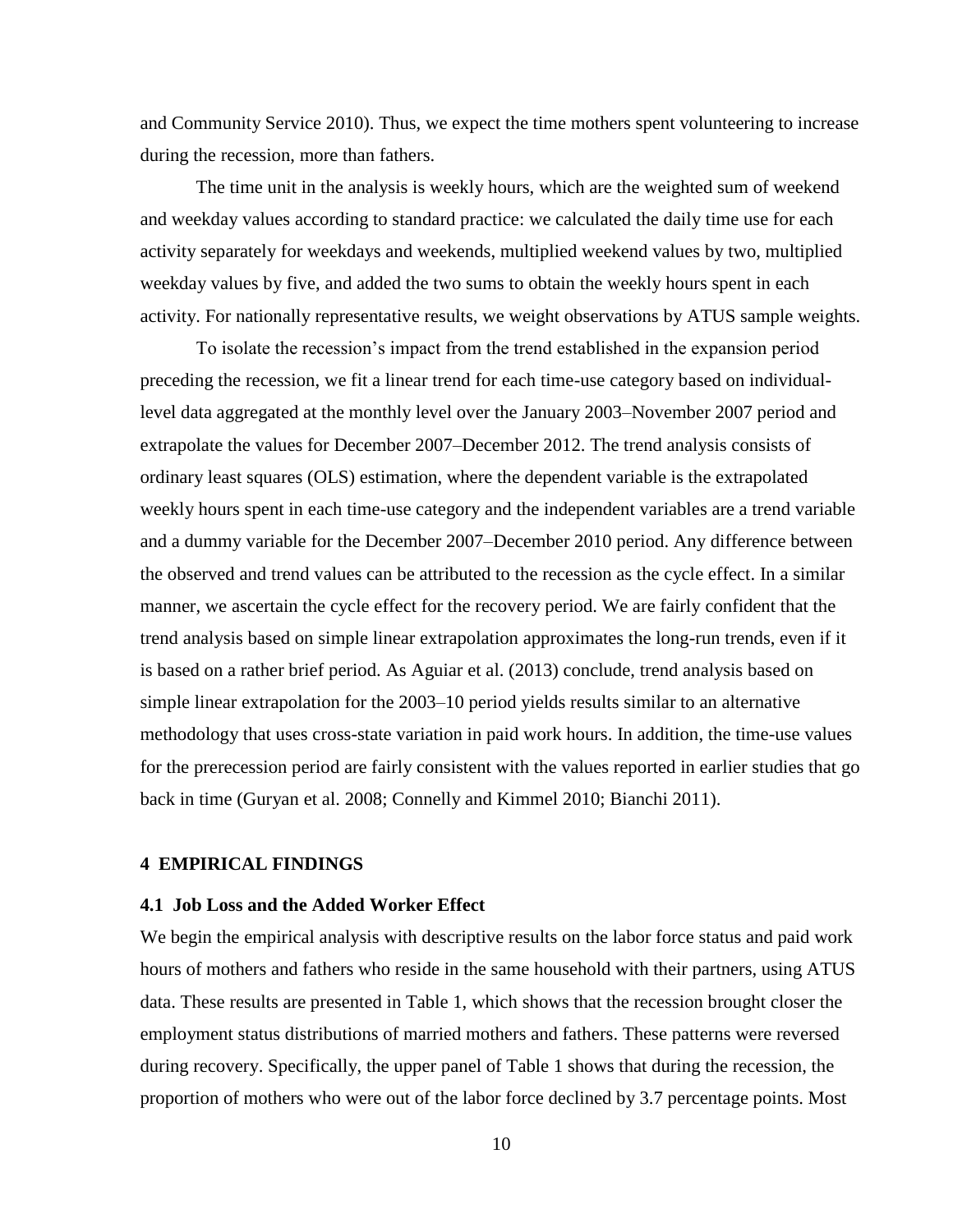of the mothers who entered the workforce found employment (an increase by 1.6. percentage points in the proportion of full-time employed and a 0.3 percentage-point increase in the proportion of part-time employed). Unemployment among mothers increased by 1.7 percentage points. Hence, the ATUS data reflect the added-worker effects between December 2007 and December 2010. During the recession, fathers' unemployment increased by 3.2 percentage points. The proportion of fathers who were out of the labor force also increased slightly by 0.2 percentage point. Among the employed fathers, full-time employment declined and part-time employment increased. During recovery, mothers' labor force participation dropped close to its prerecession level. Proportion of full-time and part-time employed mothers declined. As mothers dropped out of the labor force, their unemployment rate declined slightly by 0.3 percentage point. Fathers' unemployment rate declined by 1.8 percentage points and the proportion out of the labor force increased by 1.2 percentage points.

The lower panel in Table 1 shows that paid work hours followed a similar pattern. Specifically, the recession occasioned an increase in mothers' weekly hours and a decline in fathers' weekly hours.<sup>6</sup> During the recovery period, full-time employed fathers' paid work hours went up to their prerecession level, while full-time employed mothers' paid work hours continued to increase after the recession. Part-time employed mothers' and fathers' paid work hours declined.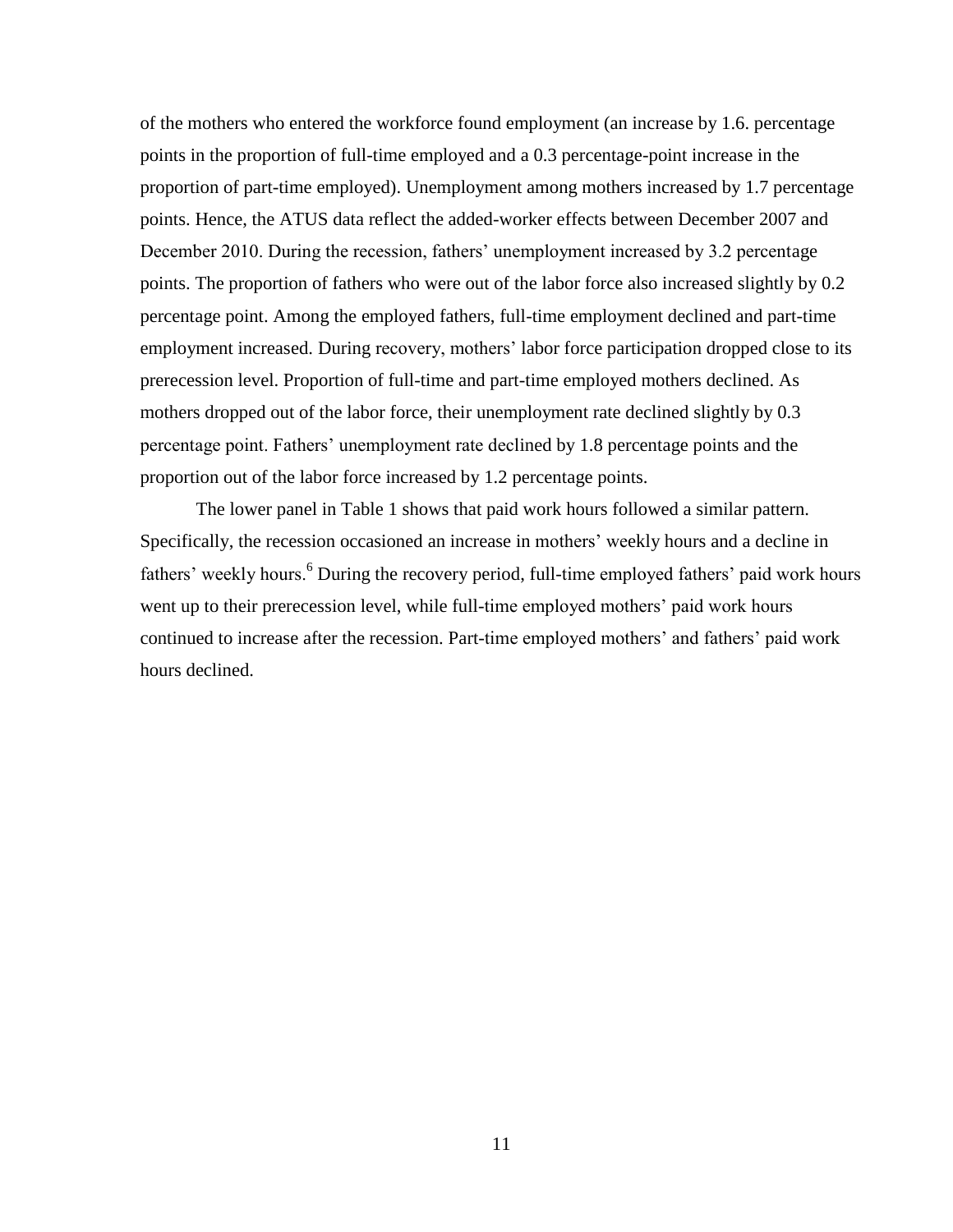|                                                | Mothers               |                       |            |                              | Fathers               |                       |            |                              |
|------------------------------------------------|-----------------------|-----------------------|------------|------------------------------|-----------------------|-----------------------|------------|------------------------------|
|                                                | Full-time<br>employed | Part-time<br>employed | Unemployed | Out of<br>the labor<br>force | Full-time<br>employed | Part-time<br>employed | Unemployed | Out of<br>the labor<br>force |
| A. Distribution by employment status (percent) |                       |                       |            |                              |                       |                       |            |                              |
| Prerecession<br>Jan 2003-Nov 2007              | 43.1                  | 18.5                  | 4.4        | 34.1                         | 87.8                  | 3.2                   | 3.2        | 5.8                          |
| Recession<br>Dec 2007-Dec 2010                 | 44.7                  | 18.8                  | 6.1        | 30.4                         | 83.2                  | 4.4                   | 6.4        | 6.0                          |
| Recovery<br>Jan 2011-Dec 2012                  | 43.6                  | 17.3                  | 5.8        | 33.3                         | 83.2                  | 5.0                   | 4.6        | 7.2                          |
| Number of observations                         | 7,275                 | 3,143                 | 758        | 5,302                        | 12,747                | 511                   | 588        | 851                          |
| Total                                          |                       | 16,478                |            |                              | 14,697                |                       |            |                              |
| B. Weekly paid work hours                      |                       |                       |            |                              |                       |                       |            |                              |
| Prerecession<br>Jan 2003-Nov 2007              | 37.5                  | 19.3                  |            |                              | 43.9                  | 30.5                  |            |                              |
| Recession<br>Dec 2007-Dec 2010                 | 38.0                  | 20.8                  |            |                              | 43.1                  | 25.6                  |            |                              |
| Recovery<br>Jan 2011-Dec 2012                  | 38.5                  | 20.4                  |            |                              | 43.8                  | 23.1                  |            |                              |
| Number of observations                         | 7,275                 | 3,143                 |            |                              | 12,747                | 511                   |            |                              |
| Total                                          | 10,418                |                       |            |                              | 13,258                |                       |            |                              |

*Table 1* Labor Market Status of Mothers and Fathers Over the 2003–12 Business Cycle

*Notes* Authors' calculations from ATUS data files 2003–12. The values are weighted averages of weekend and weekday samples All observations are weighted by ATUS sampling weights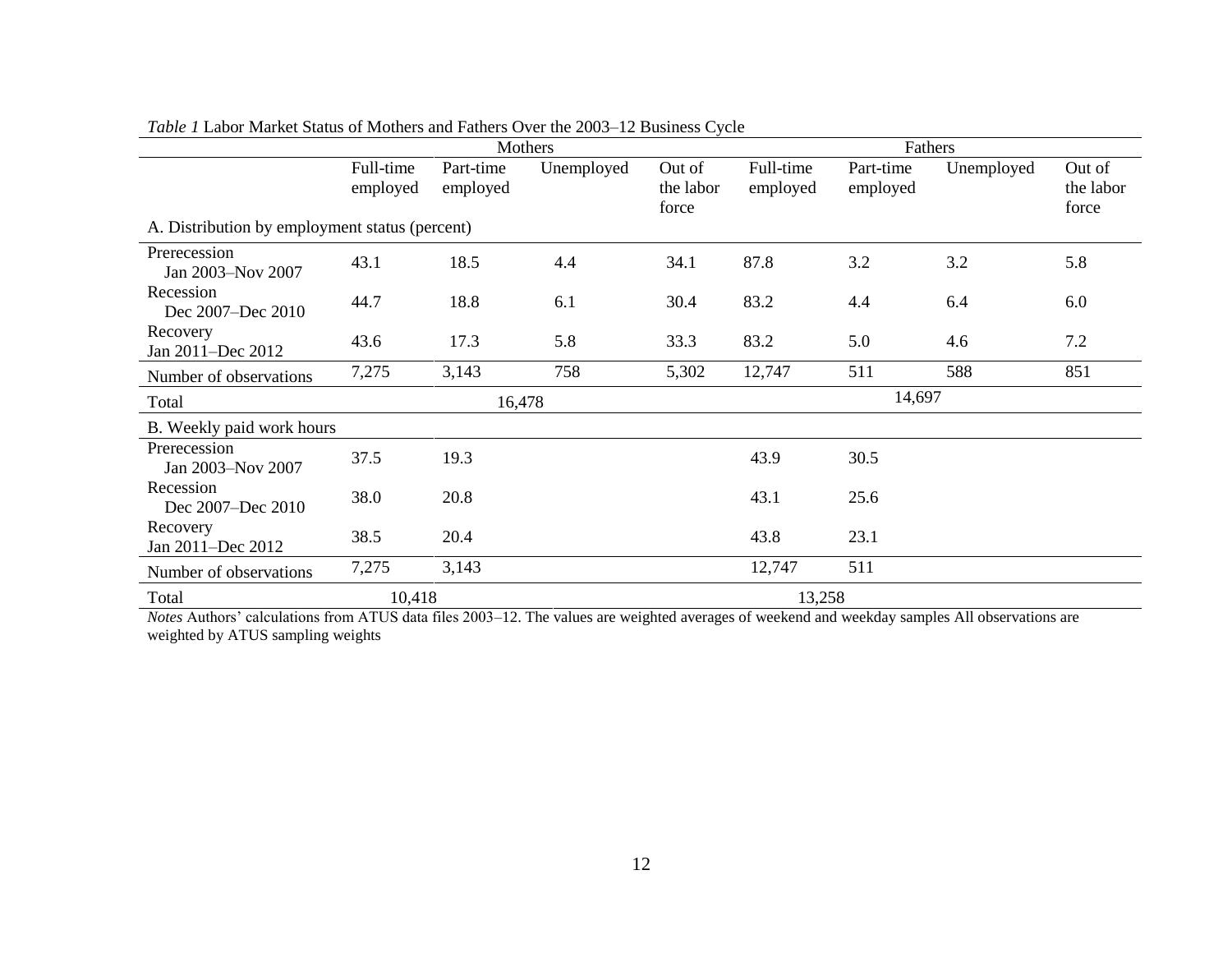#### **4.2 Trend Analysis of the Gender Disparity in Paid and Unpaid Work Hours**

Figure 2 provides descriptive results for the time series analysis of the gender difference (mothers-fathers) in work hours. The year-to-year estimates of the gender difference in paid work hours are denoted by the solid line, and the dotted line shows the trend, extended linearly over the recessionary period and the recovery period. In 2003, fathers spent considerably more time (18.5 more hours per week) working for pay than mothers. Between 2007 and 2010, the gap narrowed to under 14 hours per week but reverted to 18 hours during the recovery period of 2010 and 2012. Thus, in the course of the 2007–2012 period, the gender difference in paid work hours exhibited an inverted U-shape pattern, narrowing during the recession and widening during recovery, both in absolute terms and also relative to trend.

Was the trend in the gender gap in paid work paralleled in unpaid work over the 2007– 2012 period? In other words, was there a U-shaped pattern in the gender difference in unpaid work hours, which would be expected if fathers picked up unpaid work hours as mothers substituted market hours for unpaid hours? Prior to the recession, women spent more time on unpaid work compared to men (Berik and Kongar 2013). Aguiar et al. (2013) showed that during the recession mothers and fathers allocated an equal proportion—about a third—of their foregone market hours to unpaid work, which suggests a weak U-shaped pattern over the course of the 2007–2012 period. Figure 3 shows that there was indeed a U-shaped pattern in the gender difference (mothers-fathers) in weekly unpaid work hours in absolute terms and also relative to the trend, and, as expected, this pattern was not as pronounced as the inverted U-shaped pattern in paid work.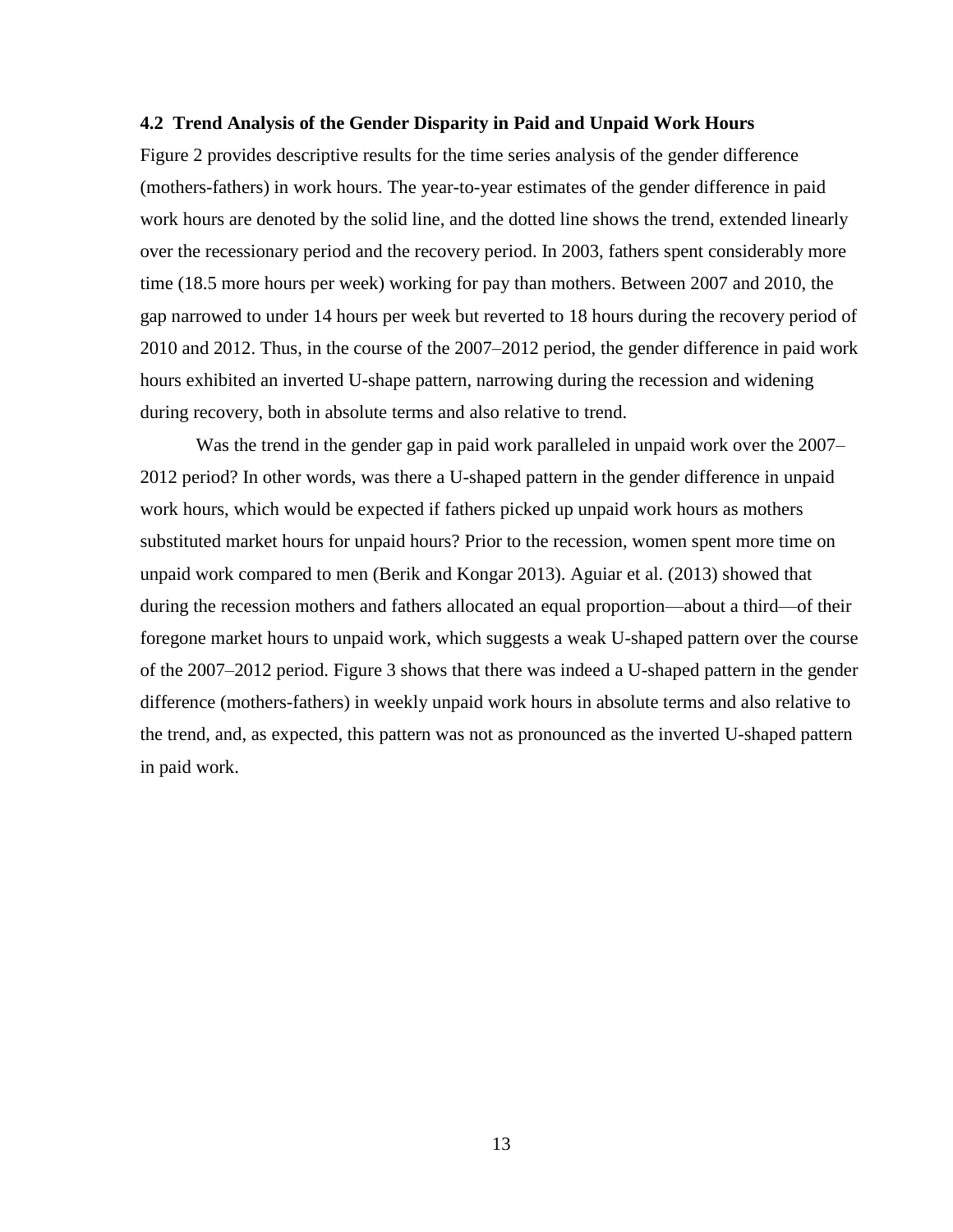

*Figure 2* Gender Difference (Mothers-Fathers) in Weekly Paid Work Hours, 2013–2012

Notes: The sample consists of 20,533 mothers and 17,233 fathers. All observations are weighted by ATUS sampling weights.

*Figure 3* Gender Difference (Mothers-Fathers) in Weekly Unpaid Work Hours, 2013–2012



*Notes* See notes to Figure 2

To quantify the impact of the recession on gender differences in time use, we average the gender differences over the prerecession (January 2003–November 2007), recession (December 2007– December 2010) and recovery (January 2011–December 2012) stages of the business cycle and calculate the differences across periods. This aggregation also helps us smooth out potential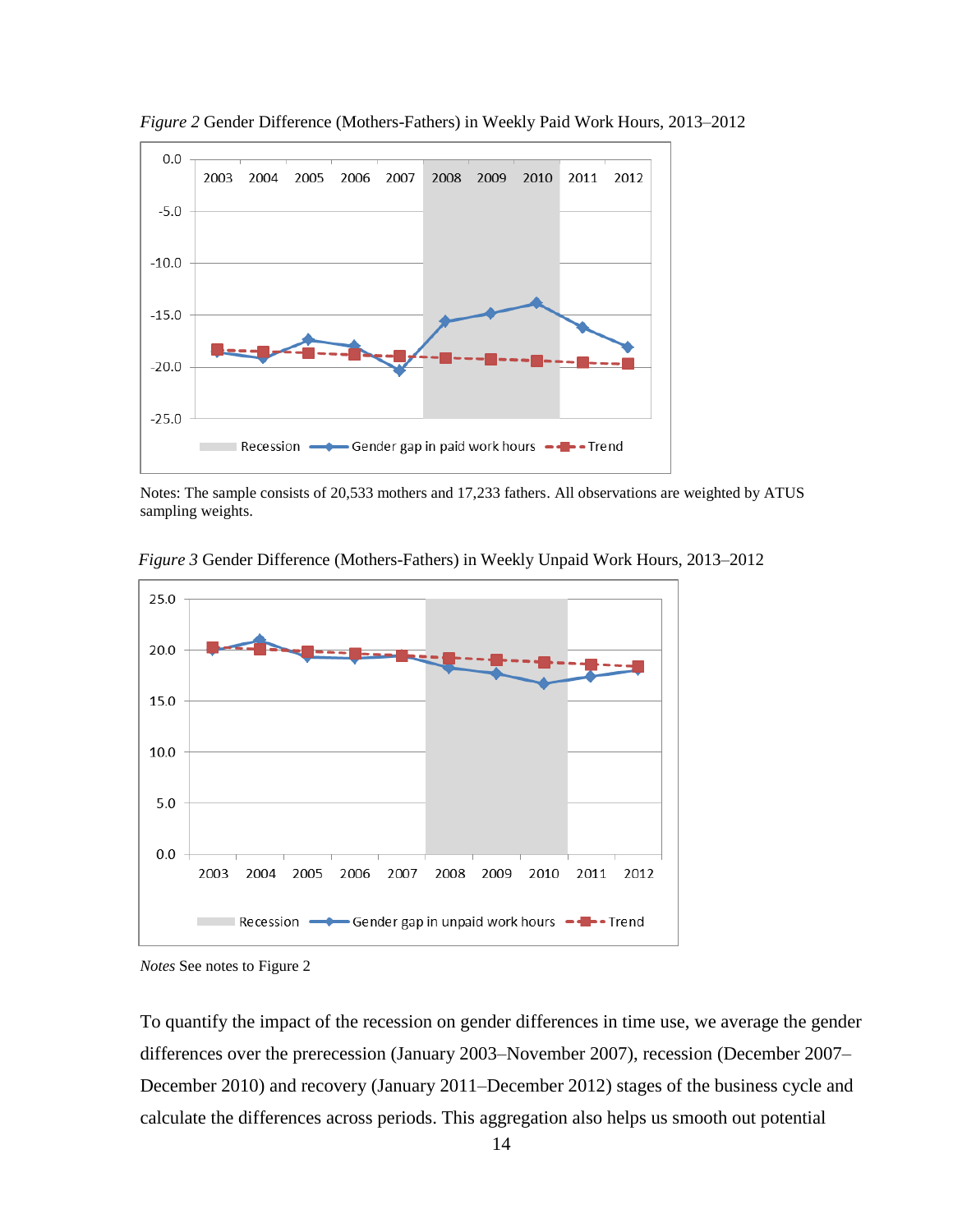measurement error in year-to-year variations. Table 2 reports these results. We present the gender difference in time use in the prerecessionary period in column 1. Columns 2 and 3 show the changes in the gender difference across time periods. Columns 4 and 5 report the "detrended" results or "cycle effects," where we calculate and isolate the portion of the changes that are attributable to the continuation of prerecessionary trends.

The results of Table 2 show similar patterns to the ones illustrated by Figures 2 and 3. There is a large narrowing of the gender gap in paid work hours in absolute terms and also relative to the trend during the recession, and this is reversed during recovery. In particular, between the prerecessionary and the recessionary periods, the gender difference in paid work hours narrowed by 3.72 hours per week (column 2). There was an even larger decline relative to the trend: gender difference in paid work hours narrowed by 4.32 hours per week between the recessionary period and the prerecessionary period (column 4). However, the gender difference widened by 2.21 hours per week between the recessionary period and the recovery period (column 3). Most (82 percent) of this change (-1.83 hours per week) was due to the cycle effect (column 5). Thus, these results are consistent with the inverted U-shaped pattern of the gender difference in paid work hours illustrated in Figure 2.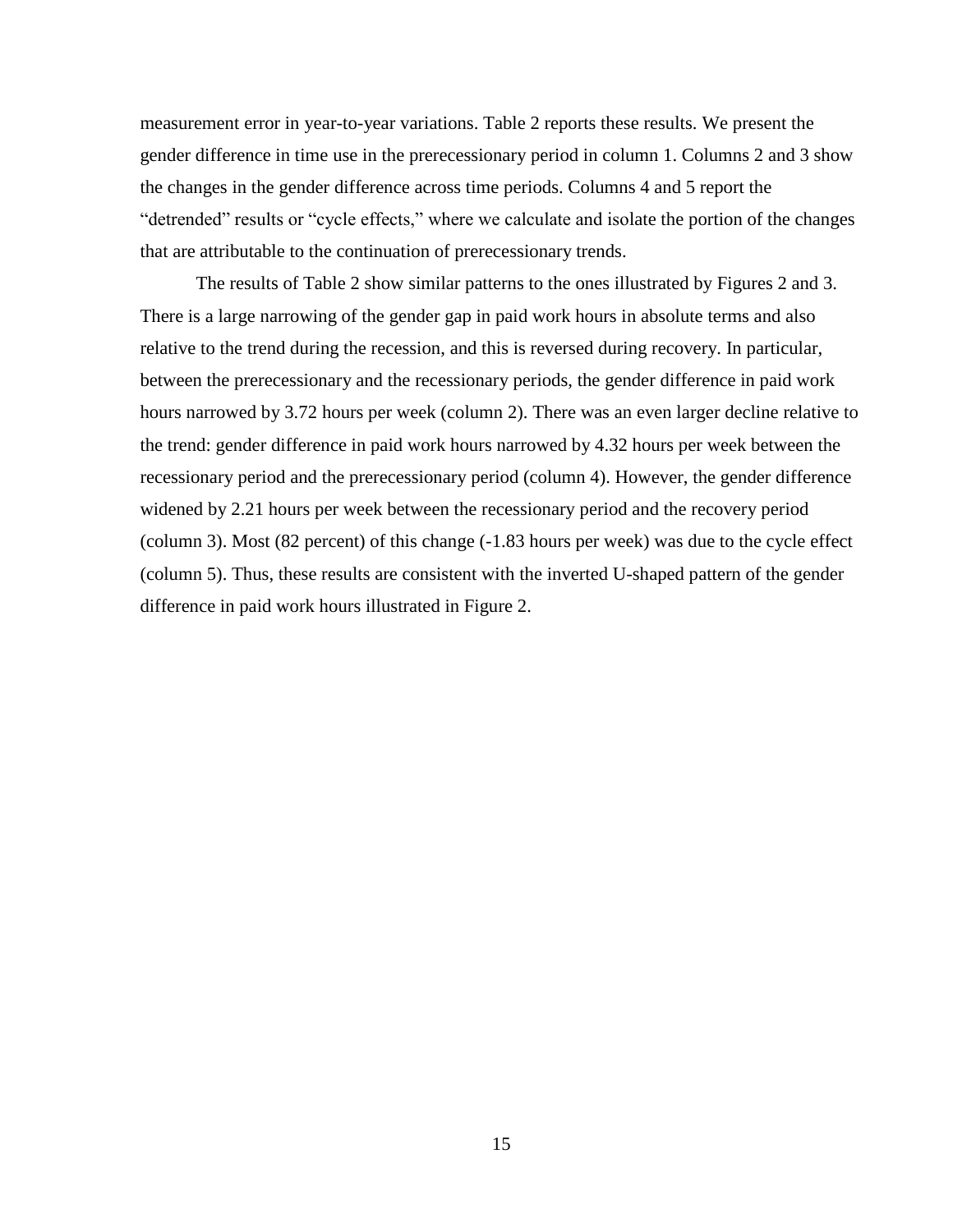|                   | Average      | Observed change | Cycle effect (Detrended change) |               |              |  |
|-------------------|--------------|-----------------|---------------------------------|---------------|--------------|--|
|                   | (1)          | (2)             | (3)                             | (4)           | (5)          |  |
|                   | Prerecession | Recession vs.   | Recovery vs.                    | Recession vs. | Recovery vs. |  |
|                   |              | Prerecession    | Recession                       | Prerecession  | Recession    |  |
| Paid work         | $-18.64***$  | $3.72***$       | $-2.21*$                        | 4.32***       | $-1.83$      |  |
|                   | (0.57)       | (0.93)          | (1.22)                          | (0.93)        | (1.22)       |  |
| Unpaid work       | 19.86***     | $-2.42**$       | 0.28                            | $-1.59**$     | 0.81         |  |
|                   | (0.46)       | (0.75)          | (0.95)                          | (0.75)        | (0.95)       |  |
| Housework         | 9.74***      | $-1.13**$       | $1.23**$                        | $-0.45$       | $1.66**$     |  |
|                   | (0.30)       | (0.48)          | (0.62)                          | (0.48)        | (0.62)       |  |
| Childcare         | 7.80***      | $-1.02**$       | $-0.50$                         | $-1.10**$     | $-0.55$      |  |
|                   | (0.28)       | (0.45)          | (0.57)                          | (0.45)        | (0.57)       |  |
| Adultcare         | $-0.10$      | $-0.08$         | $-0.28$                         | 0.18          | $-0.12$      |  |
|                   | (0.13)       | (0.21)          | (0.30)                          | (0.21)        | (0.30)       |  |
| Shopping          | $2.42***$    | $-0.19$         | $-0.17$                         | $-0.21$       | $-0.18$      |  |
|                   | (0.20)       | (0.32)          | (0.42)                          | (0.32)        | (0.42)       |  |
| Total work        | $1.22**$     | 1.30            | $-1.93*$                        | $2.74**$      | $-1.02$      |  |
|                   | (0.52)       | (0.84)          | (1.05)                          | (0.84)        | (1.06)       |  |
| Nonwork           | $-0.11$      | $-1.69*$        | 0.88                            | $-3.68***$    | $-0.39$      |  |
|                   | (0.56)       | (0.91)          | (1.22)                          | (0.91)        | (1.23)       |  |
| Personal care     | $3.13***$    | $-0.27$         | $-0.77$                         | $-1.42**$     | $-1.50**$    |  |
|                   | (0.33)       | (0.53)          | (0.68)                          | (0.53)        | (0.68)       |  |
| Leisure           | $-3.24***$   | $-1.42**$       | $1.65*$                         | $-2.26**$     | 1.11         |  |
|                   | (0.44)       | (0.71)          | (0.92)                          | (0.72)        | (0.93)       |  |
| Other             | $0.51*$      | $-0.01$         | 0.35                            | 0.57          | 0.72         |  |
|                   | (0.29)       | (0.47)          | (0.60)                          | (0.47)        | (0.60)       |  |
| Civic & religious | $0.40***$    | $-0.04$         | 0.03                            | $-0.22$       | $-0.08$      |  |
|                   | (0.11)       | (0.18)          | (0.24)                          | (0.18)        | (0.24)       |  |
| Volunteer work    | 0.29         | 0.18            | 0.09                            | $1.01**$      | 0.63         |  |
|                   | (0.21)       | (0.33)          | (0.40)                          | (0.33)        | (0.40)       |  |
| Job search        | $-0.18***$   | $-0.15*$        | $0.22*$                         | $-0.22**$     | 0.17         |  |
|                   | (0.05)       | (0.08)          | (0.12)                          | (0.08)        | (0.12)       |  |

*Table 2* Trend Analysis of Gender Differences in Time Allocation, 2003–12 (Weekly Hours)

*Notes* The sample consists of 16,478 mothers and 14,697 fathers. Standard errors are in parentheses. \*\*\*,\*\*, \* denote statistical significance at the 1, 5, and 10 percent levels, respectively. Jan. 2003–Nov. 2007 is the prerecession period; Dec. 2007–Dec. 2010 is the recession period; and Jan. 2011–Dec. 2012 is the recovery period. Column 1: the observed prerecession mother–father disparity in time spent in each activity; Column 2: the change in the disparity between the recession and the prerecession period. Column 3: the change in the disparity between the recovery and the recession period; Column 4–5: detrended effects of the recession obtained by subtracting the respective trend values from the observed values in Columns 2–3.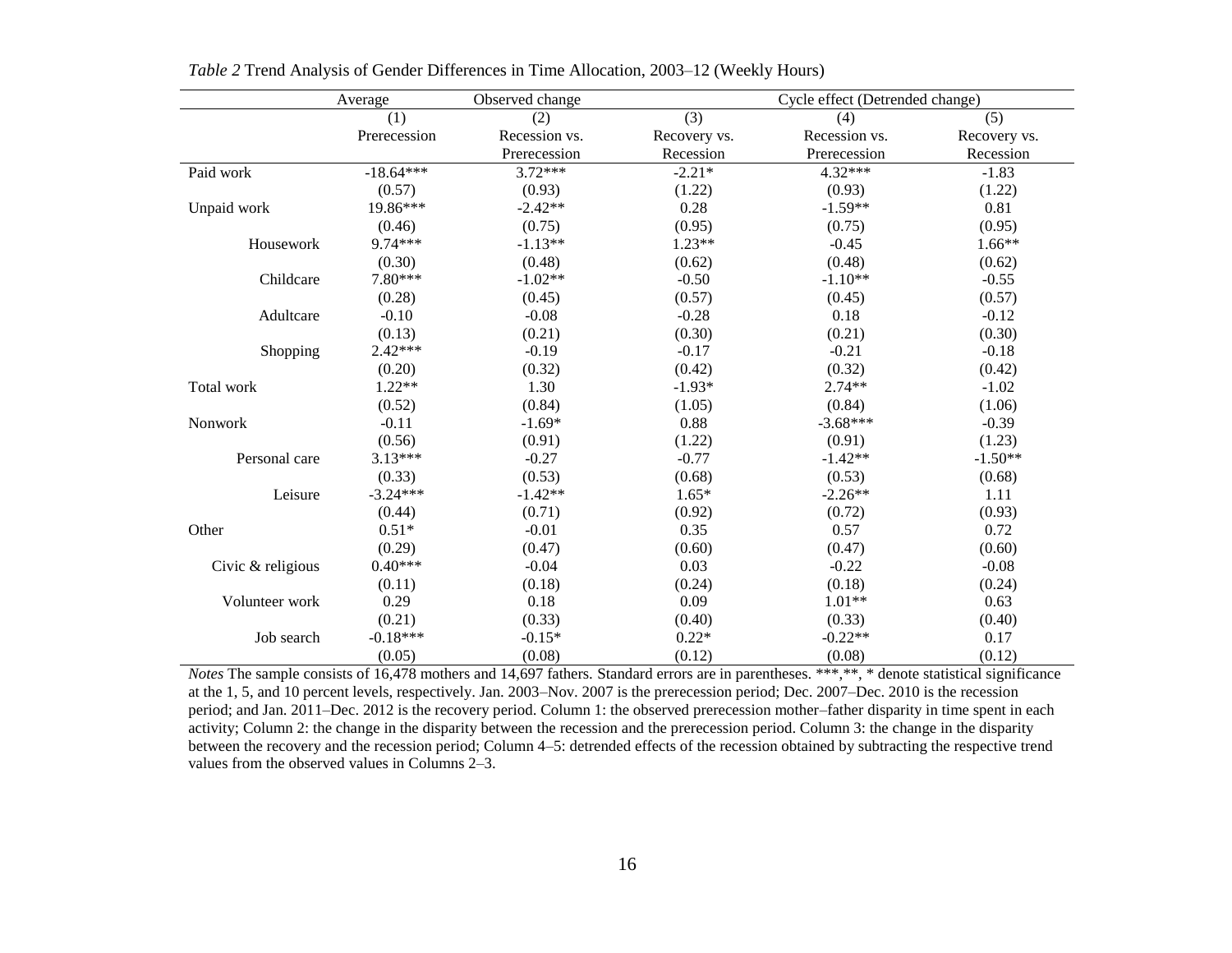The changes in the gender difference in unpaid work parallel those in the gender difference in paid work and, as expected, are smaller in magnitude. Specifically, the gender difference in unpaid work narrowed by 2.42 hours per week during the recession (column 2). The cycle effect accounts for the majority (1.59 hours or 66 percent) of this decline. There was a small but statistically insignificant increase in the gap from the recessionary period to the recovery. The cycle effect shows a larger but also statistically insignificant increase in the gap by 0.81 hour per week. These results are consistent with the U-shaped pattern illustrated in Figure 3, which is considerably less pronounced than the inverted U pattern for paid work hours, as confirmed by the statistically insignificant changes.

Similar to unpaid work, gender differences in the use of nonwork (leisure and personal care) time narrowed during the recession (column 2) but only weakly widened during the recovery (column 3). Specifically, controlling for trend, the gender difference in nonwork time narrowed by 3.68 hours per week between the prerecessionary and the recessionary period, but the change over the recovery was negligible. Focusing on the effect of the cycle on the components of nonwork time indicates that, controlling for prerecessionary trends, the gender difference in leisure time followed a pattern similar to unpaid work, while the personal care hours gap declined about one hour and a half during both the recession and the recovery. The narrowing of the gender gap in leisure time during the recession and the reversal of this trend during recovery is consistent with the likely changes in fathers' leisure hours over the course of the business cycle: fathers' leisure hours may increase during the recession as they allocate a portion of their foregone hours to leisure and subsequently decrease as fathers' paid work hours increase during recovery. The gap in personal care hours also narrowed during the recession, and continued to narrow during recovery, which likely reflects an increase in fathers' personal care hours during recovery.

## **4.3 End of the Double Day?**

Our findings show that prior to the recession, mothers' total workload was on average 1.22 hours more per week than fathers (column 1). In other words, on an average day, mothers worked 12 more minutes than fathers, which adds up to an hour and 24 minutes per week. While this difference is statistically significant, its magnitude is even smaller than the 20-minute difference that led to the end of the double day argument made by Konigsberg (2011), which she suggests is a signal of the end of the double day or achievement of equal workloads (iso-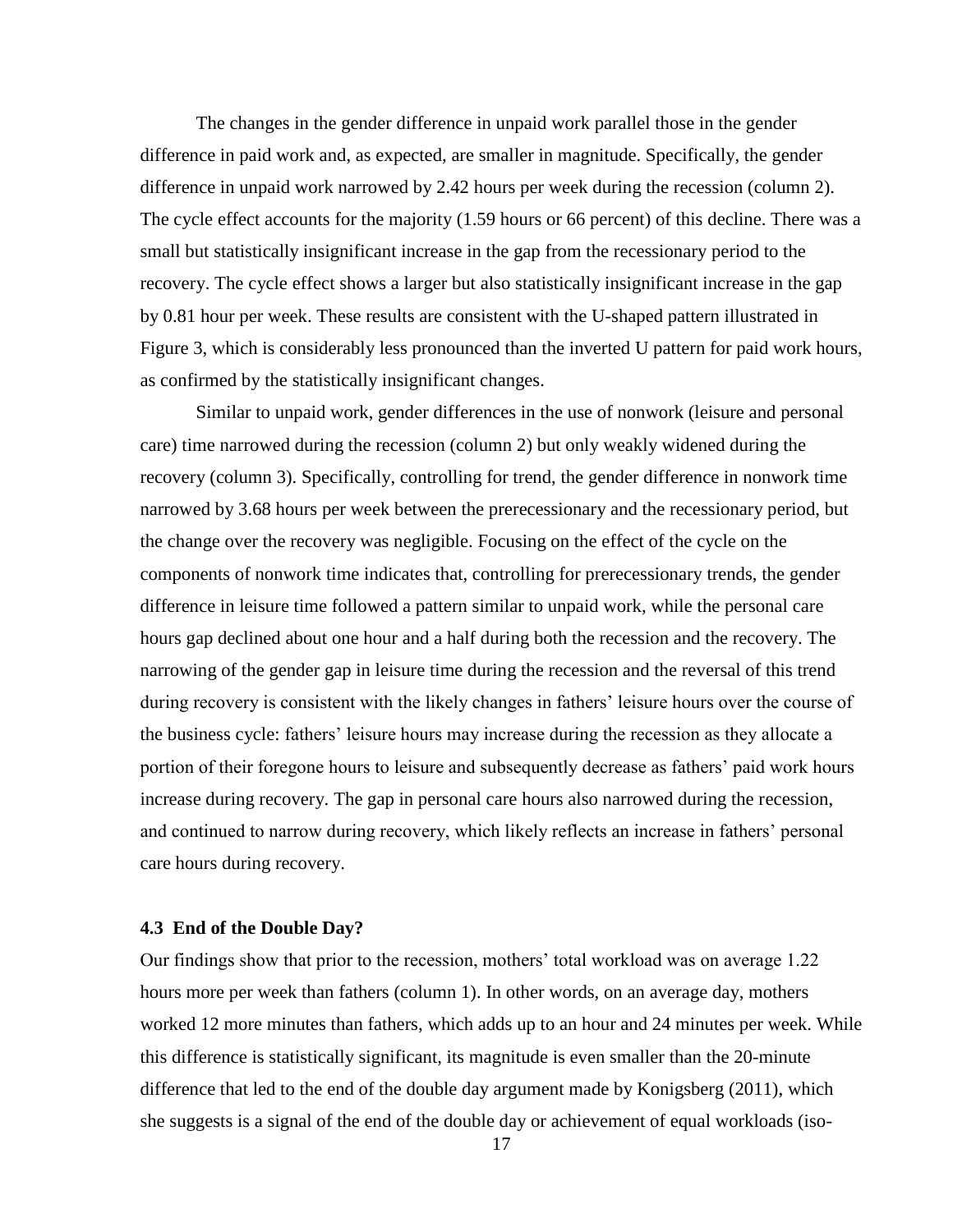work) by mothers and fathers. This argument raises the question of what the threshold might be for the achievement of iso-work. In this paper, we treat this statistically significant difference of an additional hour and fifteen minutes per week as an important shortfall from the mothers' perspective.

How did the recession affect the relative workload among parents? Berik and Kongar (2013), who defined the recession period as December 2007–June 2009, showed that the recession increased the workload of married mothers relative to married fathers. Our results in this paper are consistent with that finding. Column 4 of Table 2 shows that the recession led to a 2.74-hour increase in the gender gap in total work hours (mothers working 2.74 more hours relative to fathers). This gap narrowed by 1.02 hours per week during the recovery, but this result is not precisely estimated.

# **4.4 Mothers' and Fathers' Time Use**

Tables 3 and 4 present the results of the trend analysis for mothers and fathers, respectively. These results underlie the patterns in gender differences in time use presented in Table 2. For brevity, we discuss only the cycle effects that reflect the changes in time use that are not attributable to continuation of prerecessionary trends.

Narrowing of the gender disparity in paid work during the recession is due to a combination of an increase in mothers' paid work hours by 1.34 hours per week (column 2 of Table 3) and a decline in fathers' paid work hours by 2.98 hours per week (column 2 of Table 4). These findings are consistent with mothers' entry into the workforce (drop in the share of mothers who are out of the labor force) and increase in percentage of fathers who are out of the labor force (Table 1).

The narrowing gap in unpaid work hours by 1.10 hours per week during the recession was driven by a combination of a small  $(0.81)$  hour per week) decline in mothers' unpaid hours and a small increase in fathers' unpaid work hours by 0.77 hour per week (column 4 of tables 3 and 4). Neither change is precisely estimated, but their combination leads to a significant decline in the gender difference in unpaid work hours. During recovery the trends in mothers' and fathers' paid work hours (column 5 of Table 3 and Table 4) are reversed, albeit these results are also statistically weak. Together with the findings on paid work, the picture that emerges is as follows: As mothers entered paid employment, they reduced their unpaid work burden slightly, and some of this work was picked up by unemployed fathers. As fathers' paid work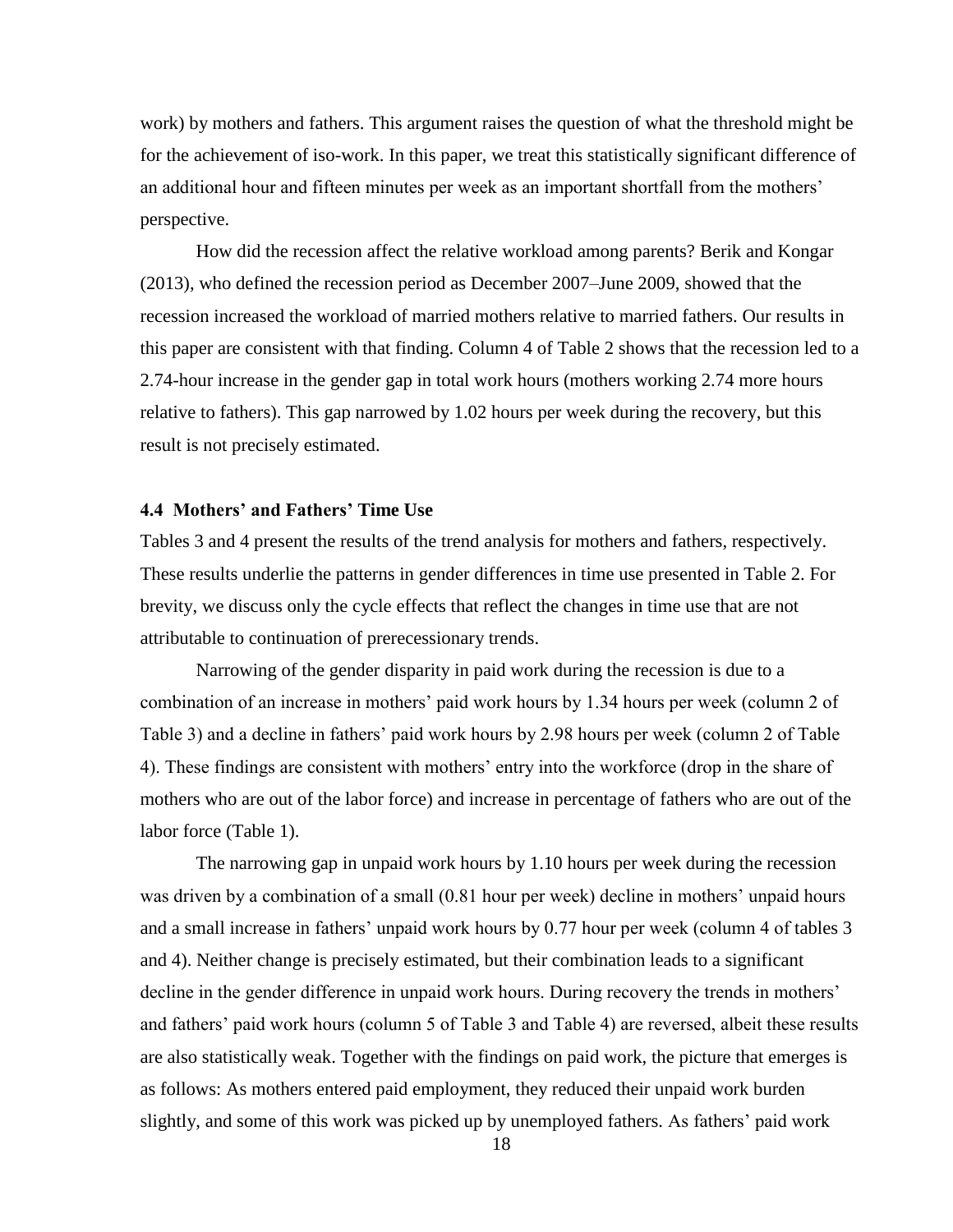hours declined due to the recession, their leisure and personal care hours increased (column 4 of Table 4).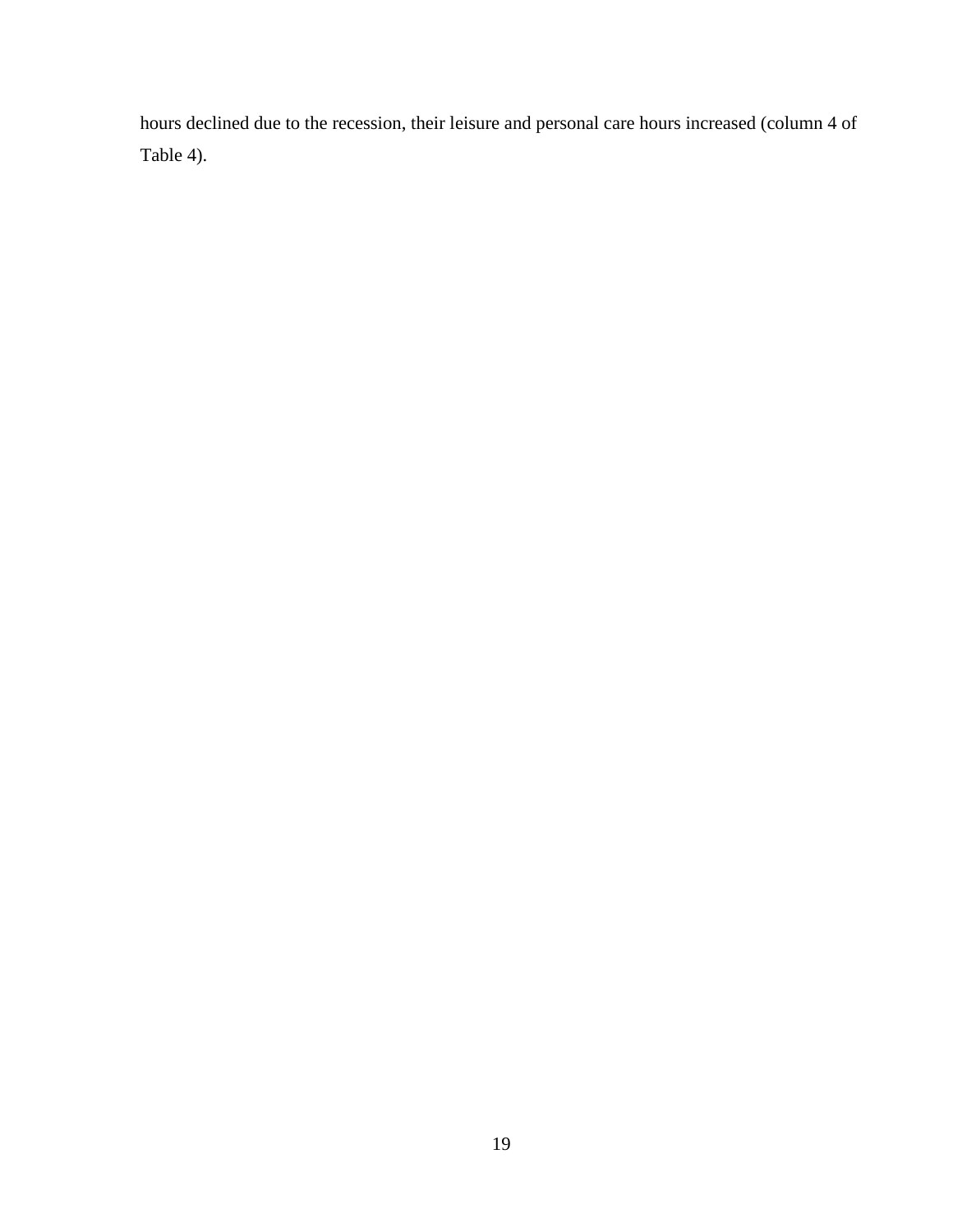|                   | Average      | Observed change |              | Cycle effect (Detrended change) |              |
|-------------------|--------------|-----------------|--------------|---------------------------------|--------------|
|                   | (1)          | (2)             | (3)          | (4)                             | (5)          |
|                   | Prerecession | Recession vs.   | Recovery vs. | Recession vs.                   | Recovery vs. |
|                   |              | Prerecession    | Recession    | Prerecession                    | Recession    |
| Paid work         | 19.92***     | $1.34**$        | $-1.11$      | $1.34**$                        | $-1.11$      |
|                   | (0.38)       | (0.61)          | (0.80)       | (0.61)                          | (0.80)       |
| Unpaid work       | 42.33***     | $-1.98***$      | $-0.28$      | $-0.81$                         | 0.46         |
|                   | (0.36)       | (0.59)          | (0.73)       | (0.59)                          | (0.73)       |
| Housework         | 19.41***     | $-1.04**$       | 0.62         | $-0.45$                         | $0.99**$     |
|                   | (0.24)       | (0.38)          | (0.50)       | (0.38)                          | (0.50)       |
| Childcare         | 14.69***     | $-0.17$         | $-0.39$      | $-0.32$                         | $-0.49$      |
|                   | (0.23)       | (0.37)          | (0.44)       | (0.37)                          | (0.44)       |
| Adultcare         | $1.07***$    | $-0.09$         | $-0.31**$    | $0.46***$                       | 0.04         |
|                   | (0.07)       | (0.12)          | (0.14)       | (0.12)                          | (0.14)       |
| Shopping          | $7.16***$    | $-0.67**$       | $-0.19$      | $-0.50**$                       | $-0.08$      |
|                   | (0.14)       | (0.23)          | (0.29)       | (0.23)                          | (0.29)       |
| Total work        | $62.26***$   | $-0.63$         | $-1.39**$    | 0.53                            | $-0.65$      |
|                   | (0.34)       | (0.55)          | (0.70)       | (0.55)                          | (0.70)       |
| Nonwork           | 101.29***    | $-0.23$         | $-0.16$      | $-1.19*$                        | $-0.77$      |
|                   | (0.40)       | (0.65)          | (0.93)       | (0.65)                          | (0.93)       |
| Personal care     | 64.53***     | $-0.03$         | $-0.17$      | $-0.42$                         | $-0.42$      |
|                   | (0.23)       | (0.37)          | (0.52)       | (0.37)                          | (0.53)       |
| Leisure           | 36.77***     | $-0.20$         | 0.01         | $-0.78$                         | $-0.35$      |
|                   | (0.30)       | (0.49)          | (0.66)       | (0.49)                          | (0.66)       |
| Other             | $4.41***$    | 0.41            | $-0.09$      | $0.84**$                        | 0.18         |
|                   | (0.20)       | (0.32)          | (0.41)       | (0.32)                          | (0.41)       |
| Civic & religious | $2.03***$    | 0.15            | 0.07         | 0.21                            | 0.11         |
|                   | (0.08)       | (0.13)          | (0.17)       | (0.13)                          | (0.17)       |
| Volunteer work    | $2.32***$    | 0.21            | $-0.21$      | $0.57**$                        | 0.02         |
|                   | (0.14)       | (0.22)          | (0.29)       | (0.22)                          | (0.29)       |
| Job search        | $0.07***$    | 0.05            | 0.04         | $0.07**$                        | 0.05         |
|                   | (0.02)       | (0.03)          | (0.05)       | (0.03)                          | (0.05)       |

*Table 3* Trend Analysis of Mothers' Time Allocation, 2003–12 (Weekly Hours)

*Notes* Table 3 presents the changes in mothers' time use that underlie the changes in time-use gaps presented in Table 2. See notes to Table 2 for column definitions.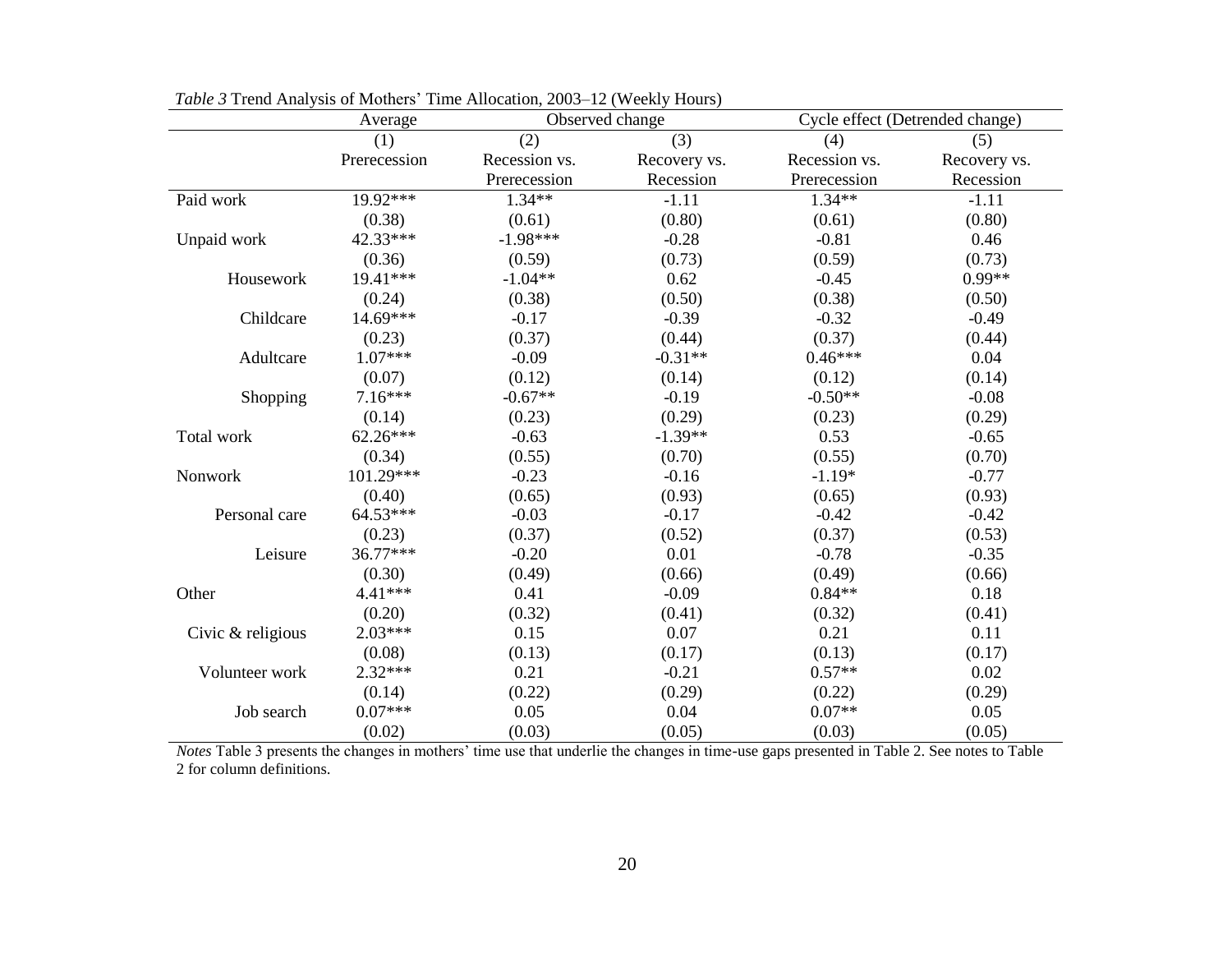|                   | Average      | Observed change |              | Cycle effect (Detrended change) |              |
|-------------------|--------------|-----------------|--------------|---------------------------------|--------------|
|                   | (1)          | (2)             | (3)          | (4)                             | (5)          |
|                   | Prerecession | Recession vs.   | Recovery vs. | Recession vs.                   | Recovery vs. |
|                   |              | Prerecession    | Recession    | Prerecession                    | Recession    |
| Paid work         | 38.56***     | $-2.37**$       | 1.11         | $-2.98***$                      | 0.72         |
|                   | (0.45)       | (0.73)          | (0.93)       | (0.73)                          | (0.94)       |
| Unpaid work       | 22.47***     | 0.44            | $-0.56$      | 0.77                            | $-0.35$      |
|                   | (0.32)       | (0.52)          | (0.71)       | (0.52)                          | (0.71)       |
| Housework         | $9.67***$    | 0.08            | $-0.62$      | 0.00                            | $-0.67$      |
|                   | (0.20)       | (0.32)          | (0.42)       | (0.32)                          | (0.42)       |
| Childcare         | $6.89***$    | $0.85**$        | 0.11         | $0.78**$                        | 0.06         |
|                   | (0.18)       | (0.29)          | (0.41)       | (0.29)                          | (0.41)       |
| Adultcare         | $1.16***$    | $-0.01$         | $-0.03$      | 0.28                            | 0.15         |
|                   | (0.11)       | (0.18)          | (0.27)       | (0.18)                          | (0.27)       |
| Shopping          | 4.74***      | $-0.48**$       | $-0.02$      | $-0.29$                         | 0.10         |
|                   | (0.14)       | (0.22)          | (0.31)       | (0.22)                          | (0.31)       |
| Total work        | $61.03***$   | $-1.93**$       | 0.54         | $-2.21***$                      | 0.37         |
|                   | (0.39)       | (0.62)          | (0.80)       | (0.62)                          | (0.80)       |
| Nonwork           | 101.40***    | $1.46**$        | $-1.03$      | 2.49***                         | $-0.38$      |
|                   | (0.40)       | (0.64)          | (0.81)       | (0.64)                          | (0.81)       |
| Personal care     | $61.39***$   | 0.25            | 0.60         | $1.00**$                        | $1.08**$     |
|                   | (0.23)       | (0.37)          | (0.45)       | (0.37)                          | (0.45)       |
| Leisure           | 40.01***     | $1.22**$        | $-1.64**$    | 1.49**                          | $-1.46*$     |
|                   | (0.34)       | (0.55)          | (0.74)       | (0.55)                          | (0.74)       |
| Other             | $3.90***$    | 0.42            | $-0.44$      | 0.27                            | $-0.54$      |
|                   | (0.22)       | (0.35)          | (0.45)       | (0.35)                          | (0.45)       |
| Civic & religious | $1.63***$    | 0.19            | 0.04         | $0.43**$                        | 0.19         |
|                   | (0.08)       | (0.13)          | (0.18)       | (0.13)                          | (0.18)       |
| Volunteer work    | $2.03***$    | 0.04            | $-0.30$      | $-0.45*$                        | $-0.61**$    |
|                   | (0.16)       | (0.25)          | (0.30)       | (0.25)                          | (0.30)       |
| Job search        | $0.25***$    | $0.19**$        | $-0.18*$     | $0.29***$                       | $-0.12$      |
|                   | (0.05)       | (0.07)          | (0.11)       | (0.07)                          | (0.11)       |

*Table 4* Trend Analysis of Fathers' Time Allocation, 2003–12 (Weekly Hours)

*Notes* Table 4 presents the changes in fathers' time use that underlie the changes in time-use gaps presented in Table 2. See notes to Table 2 for column definitions.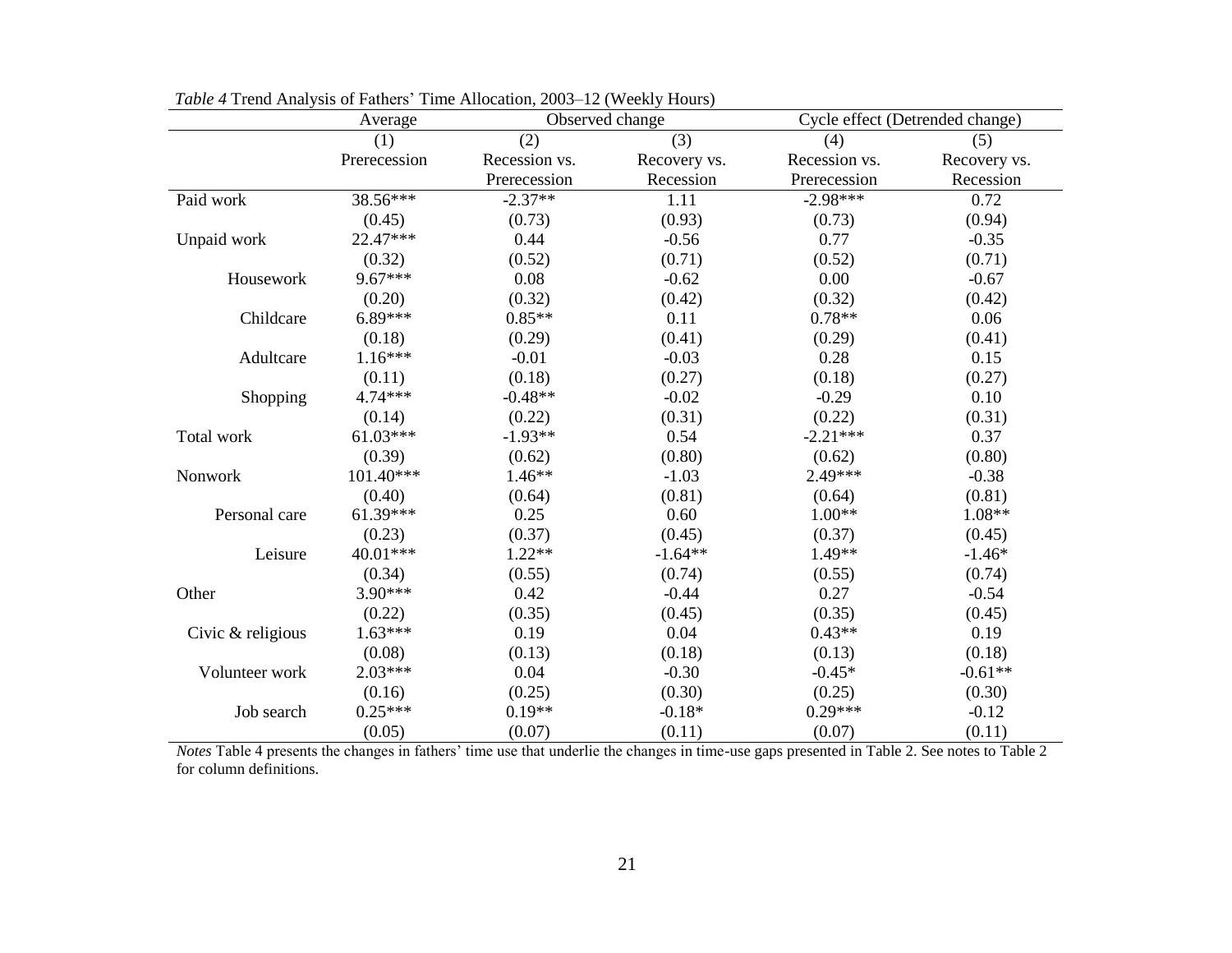During the weak recovery, the pattern in leisure time was reversed, while that in personal care hours continued. The effect of the recession on mothers' leisure and personal care hours was negative but statistically and economically insignificant during the recession and recovery.

#### **4.5 A closer Look at Unpaid Work and Other Activities**

To examine whether compositional shifts underlie the recession's effect on unpaid work, we conduct the trend analysis for each category of unpaid work. This analysis indicates that the narrowing of the unpaid work gap during the recession was driven by the patterns of childcare, housework and shopping. In particular, controlling for trend, the gender gap declined in all subcategories of unpaid work, except adult care, during the recession, but the only statistically significant change was in childcare (column 5): The gender difference in childcare hours narrowed by 1.10 hours per week, which accounts for 69 percent of the cycle effect on unpaid work. The increase in the unpaid work gap during recovery is driven by the trend in housework, which widened by 1.66 hours per week, with no other notable changes in other unpaid household tasks. This result suggests that in childcare the change towards more egalitarian distribution of childcare hours has settled in.

In sum, the U-shaped gender pattern in unpaid work over the course of the business cycle was driven by two activities: childcare and housework. The detrended decline in the gender disparity in childcare hours was due to the increase in fathers' childcare hours during the recession while mothers' childcare hours were virtually unchanged (Tables 3 and 4, column 4). These results are consistent with previous findings in the literature that in 2009 fathers spent more time providing childcare (Morrill and Pabilonia 2012) and that mothers whose paid work hours increased protected their childcare time (Bianchi, Robinson and Milkie 2006). There was no change in housework arrangements during the recession. During the recovery, however, the gender disparity in housework increased, primarily due to an increase in mothers' housework hours (Table 3, column 5).

The recession increased the time mothers spent providing adult care by about half an hour per week, which is a small but a precisely estimated change. Plausible explanations for this outcome include the presence of the unemployed spouse/partner at home, other adults joining the household (e.g. adult children or parents joining the household due to increasing home closures) or increased need for the spouse's care due to health effects of the recession. Mothers also reduced the time they spent purchasing goods and services, also by half an hour, which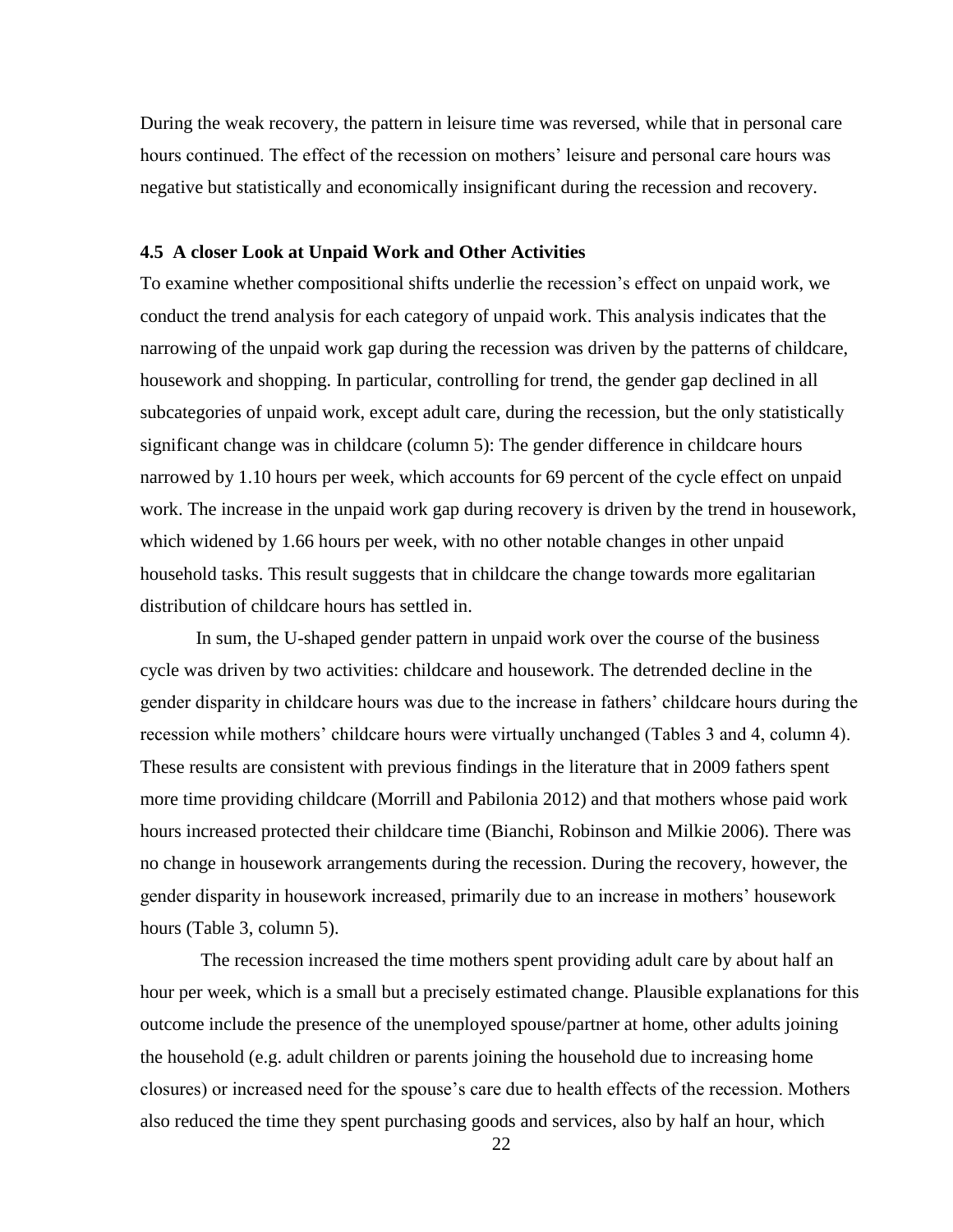likely reflects belt-tightening due to declining household income. The recovery did not have a notable impact on either mothers' or fathers' adult care or shopping hours. The stagnant outcomes during the recovery suggest that the changes during the recession have settled: mothers perform slightly more adult care and make do with slightly less shopping.

The "other" time use category includes civic and religious activities, volunteer work and time allocated to job search. Aguiar, Hurst and Karabarbounis (2013) found that men and women increased the time they allocated to civic and religious activities and job search during the NBER-dated recession. We find that, during the recession, the only statistically significant and economically notable changes in gender gaps are in time spent at volunteer work and job search: The gap in volunteer work increased by an hour, but its increase during the recovery is not precisely estimated. Underlying the rise in gender disparity in volunteer work was increased volunteer hours by mothers, while fathers spent less time in volunteer work (Tables 3 and 4 column 4). The gap in job search narrowed by 0.22 hour per week during the recession, driven primarily by fathers' job search activity, and declined (albeit not significantly) during recovery.

#### **4.6 Secondary Childcare**

Table 5 presents the secondary childcare results for the sample of mothers and fathers with children younger than 13 (hereafter younger children). For brevity, we focus on results pertaining to selected work categories.<sup>7</sup> Before the recession, mothers of younger children spent 21.1 fewer hours in paid work compared to fathers and, when only primary childcare activities are taken into account, spent 21.6 hours more doing unpaid work than fathers. In these circumstances, iso-work held for mothers and fathers of younger children before the recession: the gender difference in total workload was negligible (0.51 hour per week) and statistically insignificant. When secondary childcare is included, however, the gender difference in total work hours jumps to 17.8 hours per week. The gender difference in total childcare hours increases from 9 to 26 hours per week, widening the gender gap in weekly unpaid work hours from 21.6 hours to 38.9 hours per week. Thus, this analysis shows that secondary childcare is predominantly the mothers' responsibility, and when it is included in the analysis, we observe that iso-work did not hold for the parents of younger children, before the recession.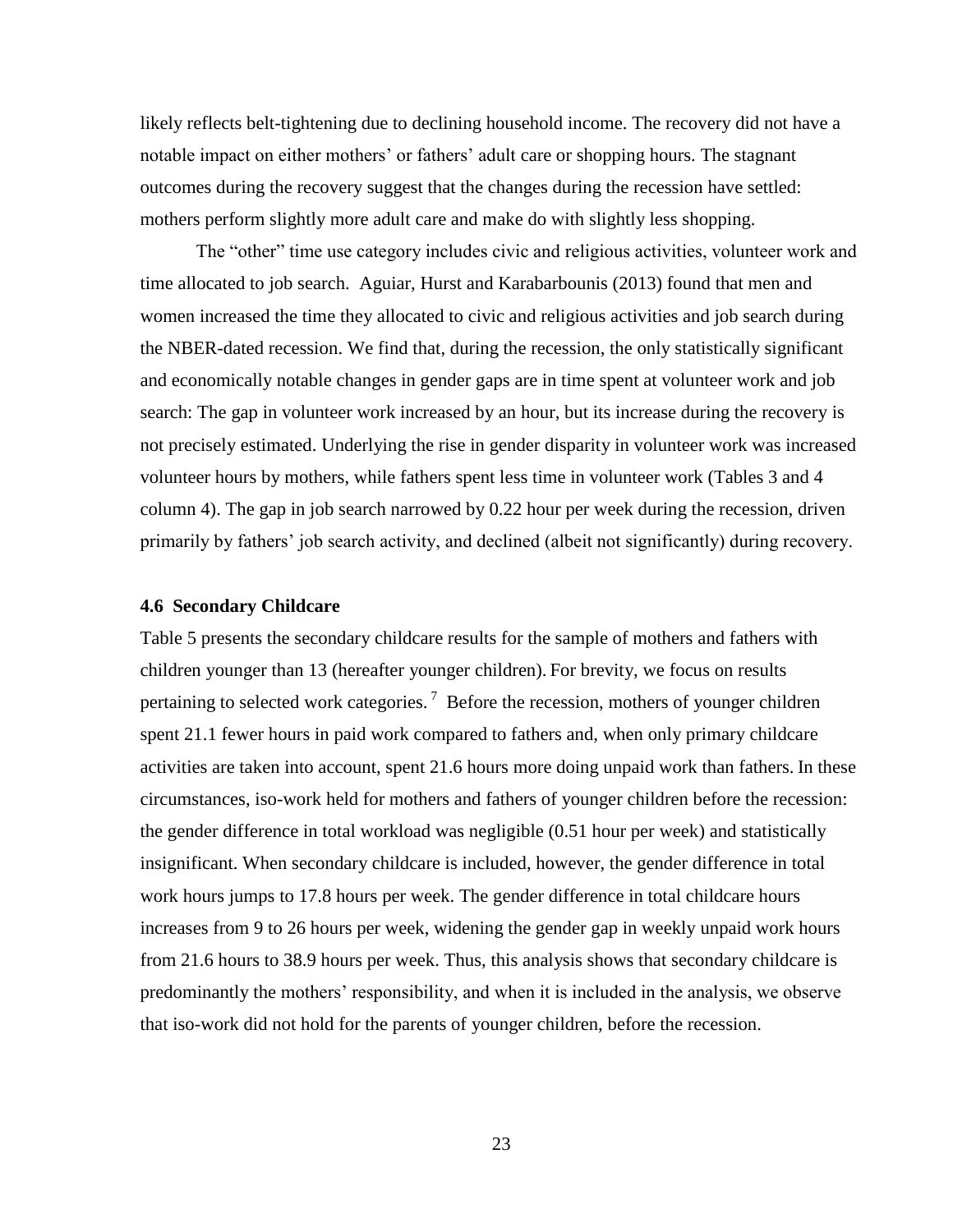|                                       | Average      | Observed change<br>Cycle effect (Detrended change) |              |               |              |  |  |
|---------------------------------------|--------------|----------------------------------------------------|--------------|---------------|--------------|--|--|
|                                       | (1)          | (2)                                                | (3)          | (4)           | (5)          |  |  |
|                                       | Prerecession | Recession vs.                                      | Recovery vs. | Recession vs. | Recovery vs. |  |  |
|                                       |              | Prerecession                                       | Recession    | Prerecession  | Recession    |  |  |
| Gender difference (Mothers - Fathers) |              |                                                    |              |               |              |  |  |
| Paid work                             | $-21.06***$  | 4.58***                                            | $-2.25*$     | $6.15***$     | $-1.26$      |  |  |
|                                       | (0.54)       | (0.87)                                             | (1.14)       | (0.87)        | (1.15)       |  |  |
| Unpaid work                           | 21.57***     | $-3.07***$                                         | 0.86         | $-2.52***$    | 1.21         |  |  |
|                                       | (0.46)       | (0.73)                                             | (0.94)       | (0.73)        | (0.94)       |  |  |
| Primary childcare                     | 8.99***      | $-1.09**$                                          | $-0.41$      | $-0.92**$     | $-0.30$      |  |  |
|                                       | (0.27)       | (0.44)                                             | (0.57)       | (0.44)        | (0.57)       |  |  |
| Total childcare                       | 26.30***     | $-3.79***$                                         | $-0.85$      | $-3.40***$    | $-0.60$      |  |  |
|                                       | (0.62)       | (1.00)                                             | (1.30)       | (1.00)        | (1.30)       |  |  |
| Unpaid work inc.                      | 38.87***     | $-5.77***$                                         | 0.42         | $-5.01***$    | 0.90         |  |  |
| secondary childcare                   | (0.78)       | (1.26)                                             | (1.65)       | (1.26)        | (1.64)       |  |  |
| Total work                            | 0.51         | $1.52**$                                           | $-1.40$      | $3.63***$     | $-0.05$      |  |  |
|                                       | (0.47)       | (0.76)                                             | (0.97)       | (0.76)        | (0.97)       |  |  |
| Total work inc.                       | 17.82***     | $-1.19$                                            | $-1.83$      | 1.14          | $-0.36$      |  |  |
| secondary childcare                   | (0.60)       | (0.97)                                             | (1.29)       | (0.96)        | (1.28)       |  |  |
|                                       |              |                                                    | Mothers      |               |              |  |  |
|                                       |              |                                                    |              |               |              |  |  |
| Paid work                             | 19.32***     | $1.66**$                                           | $-0.95$      | $1.67**$      | $-0.95$      |  |  |
|                                       | (0.36)       | (0.58)                                             | (0.80)       | (0.58)        | (0.80)       |  |  |
| Unpaid work                           | 44.22***     | $-2.46***$                                         | 0.12         | $-1.09*$      | 0.99         |  |  |
|                                       | (0.36)       | (0.58)                                             | (0.73)       | (0.58)        | (0.73)       |  |  |
| Primary childcare                     | 16.81***     | $-0.42$                                            | $-0.01$      | $-0.37$       | 0.03         |  |  |
|                                       | (0.23)       | (0.37)                                             | (0.45)       | (0.37)        | (0.45)       |  |  |
| Total childcare                       | 64.86***     | $-1.91**$                                          | $-1.77*$     | $-2.51***$    | $-2.15**$    |  |  |
|                                       | (0.47)       | (0.75)                                             | (0.97)       | (0.75)        | (0.97)       |  |  |
| Unpaid work inc.                      | 92.27***     | $-3.95***$                                         | $-1.64$      | $-3.23**$     | $-1.18$      |  |  |
| secondary childcare                   | (0.62)       | (1.00)                                             | (1.29)       | (1.00)        | (1.29)       |  |  |
| Total work                            | 63.54***     | $-0.80$                                            | $-0.83$      | 0.58          | 0.04         |  |  |
|                                       | (0.31)       | (0.50)                                             | (0.66)       | (0.50)        | (0.65)       |  |  |
| Total work inc.                       | 111.59***    | $-2.29**$                                          | $-2.60**$    | $-1.56**$     | $-2.13**$    |  |  |
| secondary childcare                   | (0.46)       | (0.75)                                             | (0.99)       | (0.74)        | (0.98)       |  |  |
|                                       |              |                                                    | Fathers      |               |              |  |  |
| Paid work                             | 40.38***     | $-2.92***$                                         | 1.30         | $-4.48***$    | 0.31         |  |  |
|                                       | (0.44)       | (0.71)                                             | (0.89)       | (0.71)        | (0.90)       |  |  |
| Unpaid work                           | 22.65***     | 0.60                                               | $-0.74$      | $1.43**$      | $-0.21$      |  |  |
|                                       | (0.30)       | (0.48)                                             | (0.64)       | (0.48)        | (0.65)       |  |  |
| Primary childcare                     | 7.82***      | $0.67**$                                           | 0.41         | $0.54*$       | 0.33         |  |  |
|                                       | (0.18)       | (0.30)                                             | (0.41)       | (0.30)        | (0.41)       |  |  |
| Total childcare                       | 38.57***     | 1.88**                                             | $-0.92$      | 0.89          | $-1.55$      |  |  |
|                                       | (0.46)       | (0.75)                                             | (0.99)       | (0.75)        | (0.99)       |  |  |
| Unpaid work inc.                      | 53.40***     | $1.81*$                                            | $-2.06*$     | 1.78*         | $-2.09*$     |  |  |
| secondary childcare                   | (0.58)       | (0.93)                                             | (1.23)       | (0.93)        | (1.23)       |  |  |
| Total work                            | 63.03***     | $-2.32***$                                         | 0.56         | $-3.05***$    | 0.10         |  |  |
|                                       | (0.37)       | (0.59)                                             | (0.75)       | (0.59)        | (0.76)       |  |  |
| Total work inc.                       | 93.77***     | $-1.11$                                            | $-0.76$      | $-2.70***$    | $-1.78*$     |  |  |
| secondary childcare                   | (0.42)       | (0.68)                                             | (0.92)       | (0.68)        | (0.92)       |  |  |

| Table 5 Trend Analysis of Time Allocation for Parents of Children Younger than 13, 2003–12 (Weekly |  |  |
|----------------------------------------------------------------------------------------------------|--|--|
| Hours)                                                                                             |  |  |

*Notes* The sample consists of 17,193 mothers and 15,502 fathers with children younger than 13. Standard errors are in parentheses. \*\*\*,\*\*, \* denote statistical significance at the 1, 5, and 10 percent levels, respectively. See notes to Table 2 for column definitions.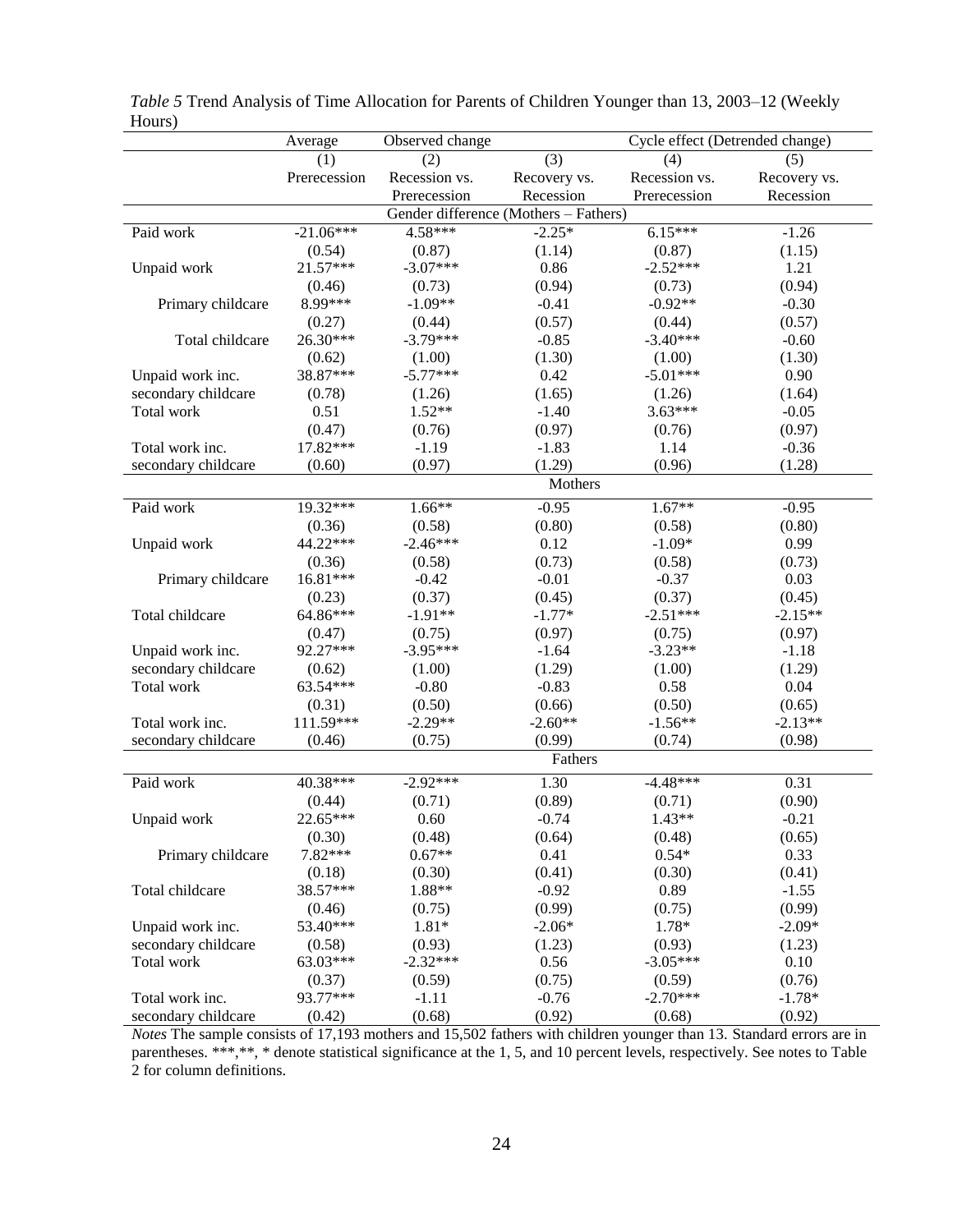The effects of the recession and the recovery are presented in columns 4 and 5. During the recession, there was a large (3.4 hours per week) narrowing of the gap in the time spent providing total (primary and secondary) childcare. As expected, only a small portion (0.92 hour per week) of this decline was due to a reduction in the time spent providing primary childcare. The remaining decline—of 2.48 hours—was due to the decline in the gap in time spent providing secondary childcare. The narrowing of the gender childcare gap owed to mothers reducing their total childcare hours (predominantly secondary care) by 2.5 hours per week, while fathers stepped in to pick up an average of only half an hour of additional primary childcare hours during the recession. (The small increase in total childcare by fathers is only weakly estimated.) These results suggest a deficit in secondary care for young children emerged during the recession and this deficit did not close during the recovery, as mothers reduced their secondary care hours by an additional 2.2 hours per week. In general, the small magnitudes and lack of statistical precision in the gender gaps during the recovery (top panel, column 5) suggest that the changes during the recession settled for this group of parents. Notably, when secondary childcare is accounted for, the Great Recession's lasting effect (as of the end of 2012) was a narrowing of the gender gap in unpaid work (by 5 hours), which was accompanied by the decline in gender gap in paid work hours (by 6.2 hours).

# **5 SUMMARY AND CONCLUSION**

Using data from the American Time Use Survey for 2003–2012 this study provided a comprehensive account of the changes in time use patterns of mothers and fathers during the 2007–09 recession and its aftermath. The analysis contributes to the nuanced analyses of the employment outcomes of the Great Recession that have challenged the mancession narrative that focuses on losses experienced by men. Building on a small number of gendered analyses of the Great Recession that focus on changes in gendered time use in unpaid activities this paper has shown the impacts of the recession that go much further than the labor market. Focusing on cohabitating parents, we showed that not only did mothers experience the recession as an increase in their labor market hours (or entry into the labor force) in order to defend the family income levels in the face of increased male unemployment, but also these changes spilled over into the time spent on unpaid activities, both work and nonwork.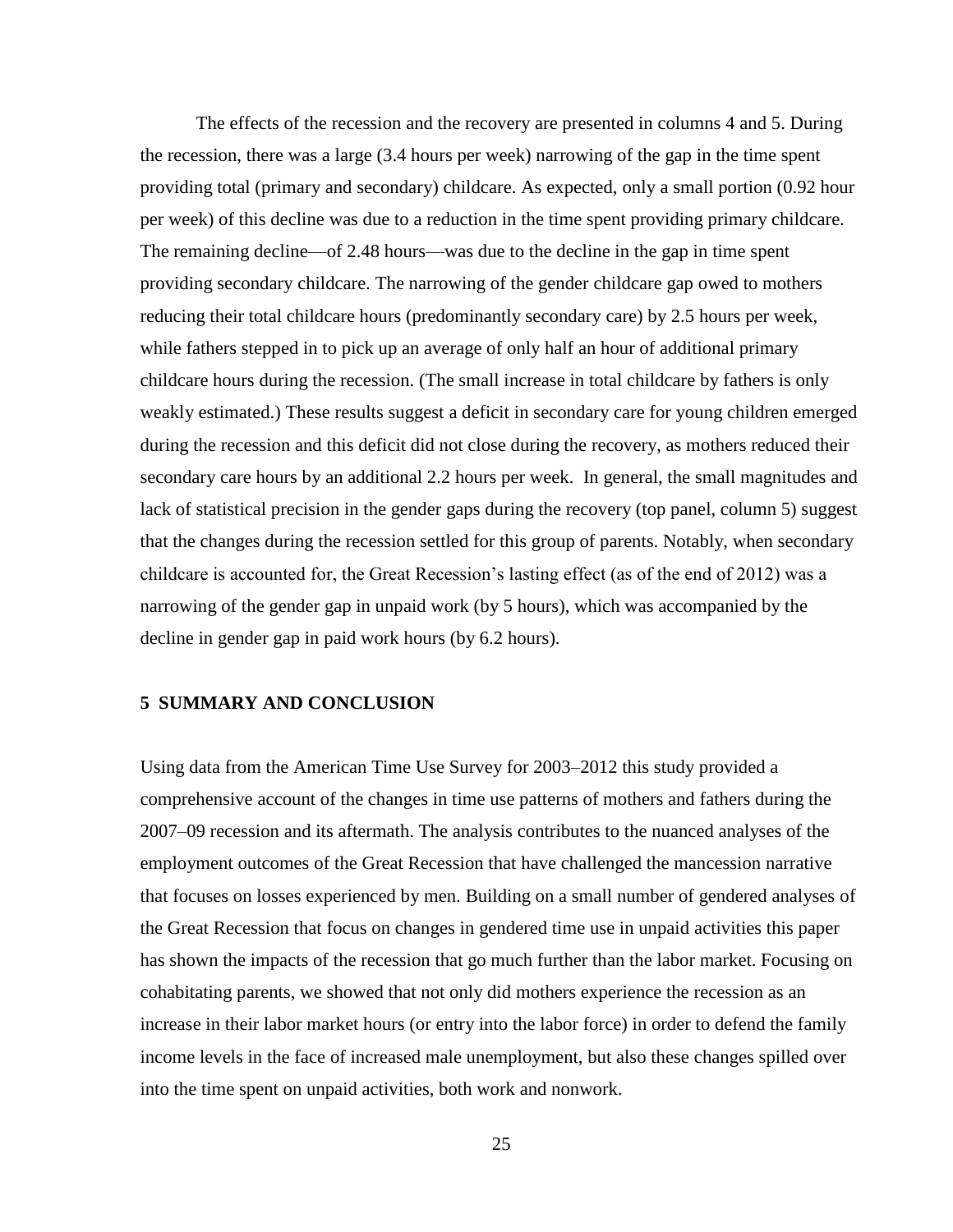We showed that the gender difference in the unpaid work burden declined as fathers allocated some of their foregone market hours to unpaid work, which mothers gave up in order to take on more paid work. Childcare was the main activity where household level adjustments took place. During the recession, fathers whose paid work hours declined increased the time they spent providing primary childcare, while mothers protected their primary childcare time, despite the increase in their paid work burden. As fathers took on childcare, the gender difference in unpaid work hours narrowed. During recovery, as mothers' labor market hours declined and unemployment rate increased, the time they spent on housework increased and the gender division of unpaid work hours reverted to the prerecession pattern.

Iso-work did not hold over the course of the 2003–2012 business cycle for mothers and fathers: Before the recession, mothers' total work burden was nearly an hour and a half more per week compared to fathers. The recession increased mothers' total work burden relative to fathers, primarily as fathers' paid work hours declined and there was only limited compensating increase in the unpaid work hours of fathers. Stagnant US earnings might have constrained mothers' ability to negotiate reallocation of tasks in the household, thereby slowing the convergence in unpaid work burden during the recession. The perception of the recession as a temporary event may have also dampened gender substitution in unpaid tasks. In addition, the gender-asymmetric recovery in the job market after the official end of the recession in June 2009 may have reduced the pressures for adjustment in the household. During the recovery, there was no notable change in total workloads, once the gender gap widened during the recession. The reversals in mothers' labor market status during the recovery likely weakened any shift in the gender division of unpaid labor. With increasing proportions of mothers out of the labor force or unemployed and employed mothers spending fewer hours in the labor market, as indicated in Table 1, the pressure for greater sharing of household tasks will likely have diminished. And, as the recovery continued in 2013 and 2014, the gender gap in total work burden might have gone back to its prerecession level.

Another contribution of this study is to incorporate secondary childcare data from ATUS to examine the recession's effects using a more comprehensive measure of childcare. We showed that the experience of parents of young children (age 12 or younger) was similar to that of the mothers and fathers in the full sample in terms of the impact of the recession on paid work hours and the time spent on primary childcare. We showed that mothers of young children, whose paid work hours increased, protected their primary childcare time but reduced the time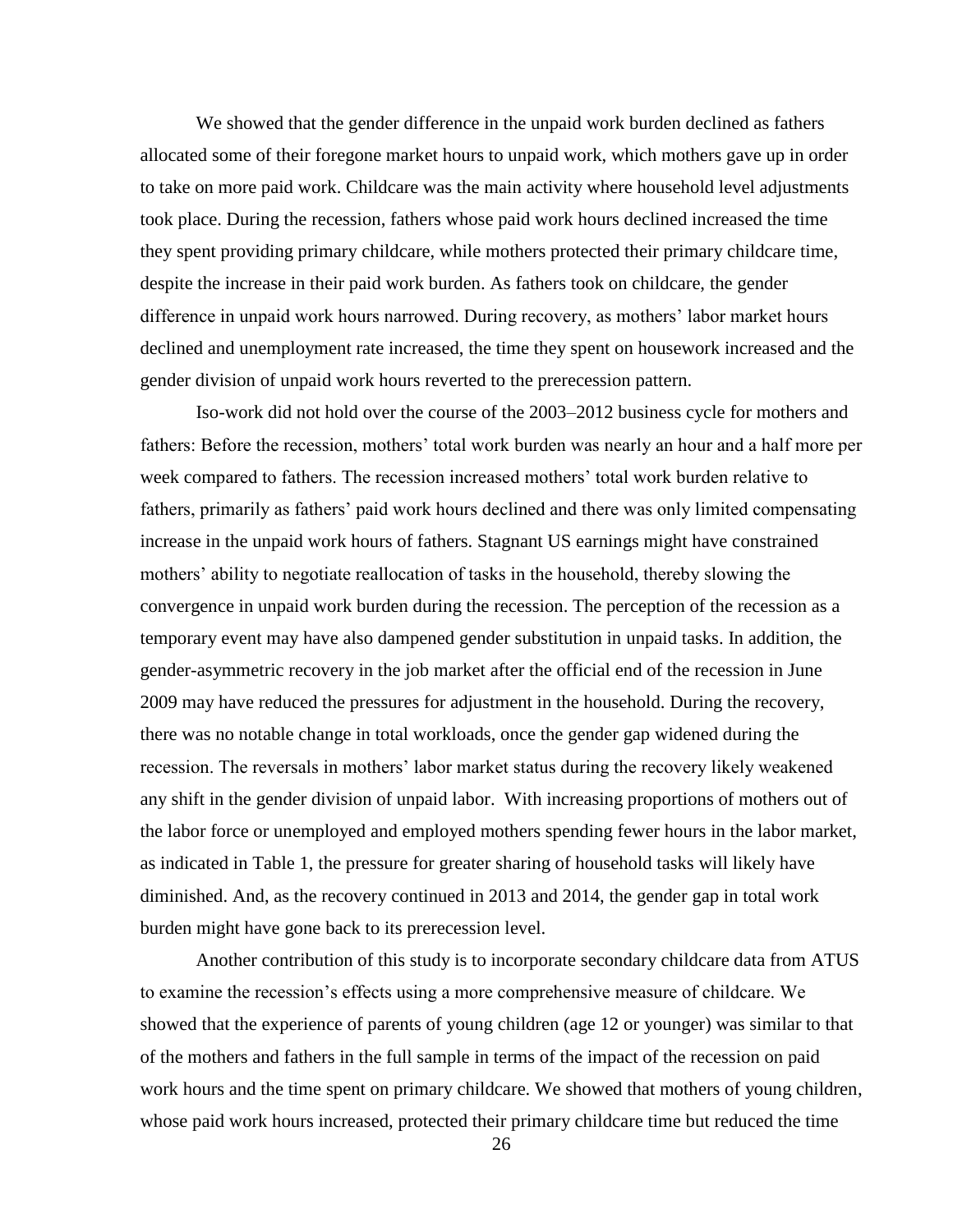they spent providing secondary childcare. In the absence of mothers, fathers took on some secondary childcare. Prior to the recession, this group of parents had an equitable sharing of total workload, when only primary childcare is considered. When secondary childcare time is included, however, mothers had a considerably heavier total workload compared to fathers. The recession further increased the relative workload of mothers, despite the relative and absolute increases in fathers' secondary childcare time. During recovery, the gender gap in the time spent on primary and secondary childcare stayed close to its recessionary period level, while the trends in paid and unpaid work hours were reversed as job recovery began for fathers.

Prior to the recession, in the early 2000s, mothers' labor force participation had declined, reflecting the constraints mothers, especially mothers of younger children, face in work-life balance. Feminist economists have long advocated for policies to encourage both women and men to combine paid work with family care (Folbre and Nelson 2000). In the aftermath of the Great Recession, feminist studies also argued for public investment in care, in particular direct investment in localized, community-based social care services of home-based health care and early childhood development (Antonopoulos et al. 2013). Through a simulation exercise, Antonopoulos et al. (2013) find that investment in social care creates considerably more jobs than its alternatives of investment in infrastructure and green energy. It also leads to more equitable outcomes, creating more jobs for low-income households and women.

Since African-American and Hispanic men and single mothers have suffered more job losses than their respective counterparts during the recession, the analysis of time-use of parents in these groups during the expansion-recession-recovery cycle of 2003–2012 would contribute to a more differentiated understanding of the outcomes of the Great Recession.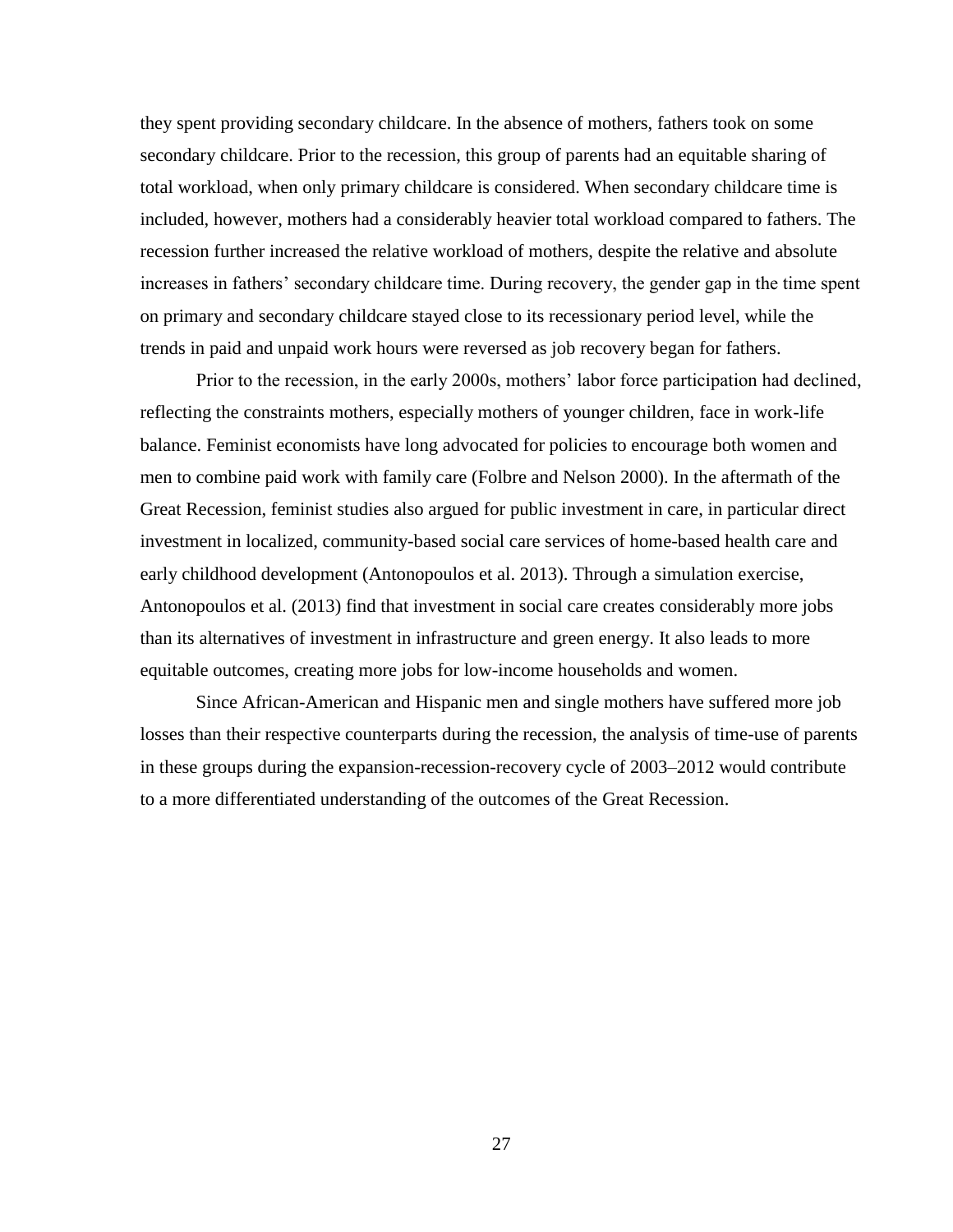|                 |                                               | Mothers        |                |                |                |                | Fathers        |                |                |
|-----------------|-----------------------------------------------|----------------|----------------|----------------|----------------|----------------|----------------|----------------|----------------|
|                 |                                               | $2003 - 12$    | Prerecession   | Recession      | Recovery       | $2003 - 12$    | Prerecession   | Recession      | Recovery       |
|                 |                                               | average        | (2)            | (3)            | (4)            | average        | (2)            | (3)            | (4)            |
|                 |                                               | (1)            |                |                |                | (1)            |                |                |                |
|                 | Age (years)                                   | 38             | 37             | 38             | 39             | 40             | 39             |                | 40             |
|                 | Usual weekly earnings <sup>2</sup> $(\$)$     | 704.11         | 641.16         | 741.40         | 805.53         | 1,071.78       | 1,015.38       |                | 1,109.86       |
|                 | Share of respondents by demographic and       |                |                |                |                |                |                |                |                |
|                 | household characteristics <sup>3</sup> $(\%)$ |                |                |                |                |                |                |                |                |
| Race/ethnicity  | AfricanAmerican                               | 8              | 8              | 8              | $\overline{7}$ | 9              | 9              | 9              | $8\,$          |
|                 | Hispanic                                      | 21             | 20             | 22             | 23             | 22             | 22             | 22             | 23             |
| Age group       | Ages 18-24                                    | 5              | 6              | 4              | 4              | 3              | 3              | $\overline{2}$ | 3              |
|                 | Ages 25-34                                    | 31             | 33             | 31             | 29             | 26             | 27             | 26             | 24             |
|                 | Ages 35-44                                    | 41             | 41             | 41             | 42             | 40             | 41             | 39             | 39             |
|                 | Ages 45-54                                    | 19             | 18             | 20             | 21             | 25             | 24             | 25             | 27             |
|                 | Ages 55-65                                    | 4              | 3              | 4              | 4              | 6              | 5              | 7              | $\tau$         |
| Education       | < High school diploma                         | 13             | 13             | 13             | 10             | 15             | 16             | 14             | 14             |
|                 | High school                                   | 28             | 30             | 26             | 27             | 30             | 30             | 30             | 29             |
|                 | Some college                                  | 25             | 25             | 24             | 24             | 23             | 23             | 23             | 23             |
|                 | BA or more                                    | 35             | 32             | 37             | 39             | 33             | 31             | 33             | 34             |
| Age of the      | Younger than age 3                            | 31             | 32             | 31             | 30             | 31             | 32             | 31             | 29             |
| youngest child  | Ages 3-5                                      | 19             | 19             | 19             | 20             | 19             | 19             | 20             | 19             |
|                 | Ages $6-9$                                    | 19             | 19             | 20             | 19             | 19             | 19             | 19             | 20             |
|                 | Ages 10-13                                    | 16             | 17             | 15             | 17             | 16             | 16             | 16             | 17             |
|                 | Ages 14-17                                    | 14             | 13             | 14             | 14             | 14             | 14             | 14             | 15             |
| No. of children |                                               | 37             | 37             | 37             | 37             | 36             | 36             | 36             | 37             |
|                 | 2                                             | 40             | 39             | 40             | 41             | 40             | 40             | 40             | 40             |
|                 |                                               | 16             | 17             | 16             | 15             | 17             | 17             | 16             | 17             |
|                 |                                               | 5              | 5              | 5              | 5              | 5              | 5              | 5              | 5              |
|                 | 5 or more                                     | $\overline{c}$ | $\overline{2}$ | $\overline{2}$ | $\overline{c}$ | $\overline{2}$ | $\overline{c}$ | 2              | $\overline{2}$ |
| N               |                                               | 16,478         | 8,851          | 4,804          | 2,823          | 14,697         | 7,812          | 4,293          | 2,592          |

*Appendix Table 1* Characteristics of Mothers and Fathers in the Sample, 2003–12<sup>1</sup>

*Notes* All observations are weighted by ATUS sampling weights.

<sup>1</sup> Weekly nominal earnings of employed mothers and fathers.

 $2^2$  The percentage of mothers and fathers with selected individual and household characteristics.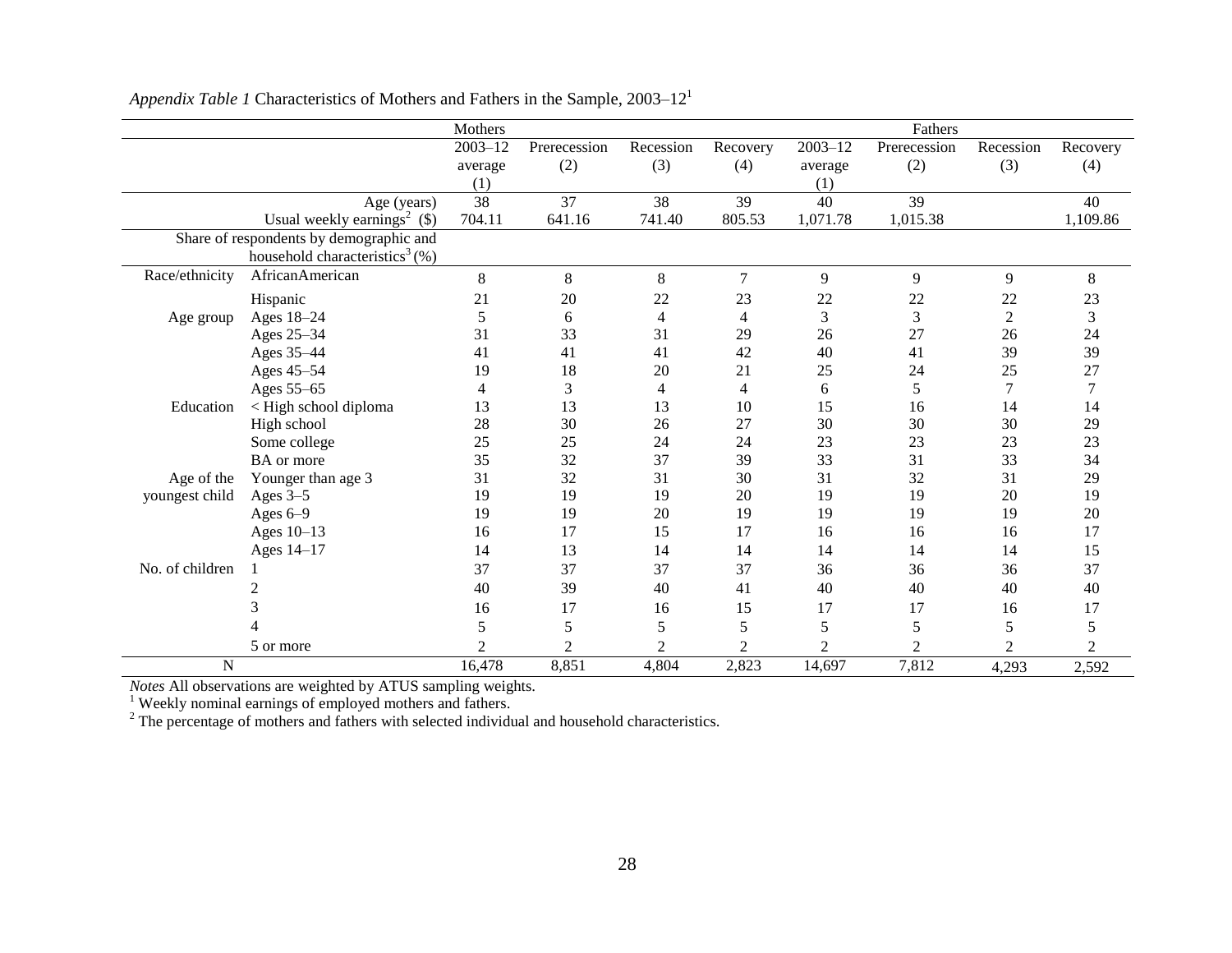|                     | Average      | Observed change |              | Cycle effect (Detrended change) |              |  |
|---------------------|--------------|-----------------|--------------|---------------------------------|--------------|--|
|                     | (1)          | (2)             | (3)          | (4)                             | (5)          |  |
|                     | Prerecession | Recession vs.   | Recovery vs. | Recession vs.                   | Recovery vs. |  |
|                     |              | Prerecession    | Recession    | Prerecession                    | Recession    |  |
| Paid work           | $-21.06***$  | 4.58***         | $-2.25*$     | $6.15***$                       | $-1.26$      |  |
|                     | (0.54)       | (0.87)          | (1.14)       | (0.87)                          | (1.15)       |  |
| Unpaid work         | 21.57***     | $-3.07***$      | 0.86         | $-2.52***$                      | 1.21         |  |
|                     | (0.46)       | (0.73)          | (0.94)       | (0.73)                          | (0.94)       |  |
| Primary childcare   | 8.99***      | $-1.09**$       | $-0.41$      | $-0.92**$                       | $-0.30$      |  |
|                     | (0.27)       | (0.44)          | (0.57)       | (0.44)                          | (0.57)       |  |
| Total childcare     | 26.30***     | $-3.79***$      | $-0.85$      | $-3.40***$                      | $-0.60$      |  |
|                     | (0.62)       | (1.00)          | (1.30)       | (1.00)                          | (1.30)       |  |
| Unpaid work inc.    | 38.87***     | $-5.77***$      | 0.42         | $-5.01***$                      | 0.90         |  |
| secondary childcare | (0.78)       | (1.26)          | (1.65)       | (1.26)                          | (1.64)       |  |
| Housework           | 9.99***      | $-1.18**$       | 1.18**       | $-0.28$                         | $1.75**$     |  |
|                     | (0.28)       | (0.46)          | (0.59)       | (0.46)                          | (0.58)       |  |
| Adultcare           | $-0.09$      | $-0.13$         | 0.08         | $-0.11$                         | 0.09         |  |
|                     | (0.10)       | (0.16)          | (0.21)       | (0.16)                          | (0.21)       |  |
| Shopping            | $2.67***$    | $-0.67**$       | $0.01\,$     | $-1.21***$                      | $-0.34$      |  |
|                     | (0.19)       | (0.31)          | (0.39)       | (0.31)                          | (0.39)       |  |
| Total work inc.     | 17.82***     | $-1.19$         | $-1.83$      | 1.14                            | $-0.36$      |  |
| secondary childcare | (0.60)       | (0.97)          | (1.29)       | (0.96)                          | (1.28)       |  |
| Total work          | 0.51         | $1.52**$        | $-1.40$      | $3.63***$                       | $-0.05$      |  |
|                     | (0.47)       | (0.76)          | (0.97)       | (0.76)                          | (0.97)       |  |
| Nonwork             | 0.60         | $-1.81**$       | 0.30         | $-3.78***$                      | $-0.96$      |  |
|                     | (0.53)       | (0.85)          | (1.15)       | (0.85)                          | (1.16)       |  |
| Personal care       | 3.25***      | $-0.13$         | $-1.04$      | $-1.31**$                       | $-1.79**$    |  |
|                     | (0.32)       | (0.52)          | (0.68)       | (0.52)                          | (0.68)       |  |
| Leisure             | $-2.65***$   | $-1.68**$       | 1.34         | $-2.47***$                      | 0.84         |  |
|                     | (0.40)       | (0.65)          | (0.83)       | (0.65)                          | (0.84)       |  |
| Other               | $0.68**$     | $-0.34$         | 0.36         | 0.59                            | $0.95*$      |  |
|                     | (0.27)       | (0.44)          | (0.58)       | (0.44)                          | (0.58)       |  |
| Civic & religious   | $0.41***$    | $-0.19$         | 0.18         | $-0.14$                         | 0.21         |  |
|                     | (0.11)       | (0.18)          | (0.25)       | (0.18)                          | (0.25)       |  |
| Volunteer work      | $0.43**$     | 0.02            | 0.00         | $0.95**$                        | 0.59         |  |
|                     | (0.19)       | (0.30)          | (0.39)       | (0.30)                          | (0.39)       |  |
| Job search          | $-0.15**$    | $-0.17**$       | 0.18         | $-0.22**$                       | 0.15         |  |
|                     | (0.05)       | (0.08)          | (0.12)       | (0.08)                          | (0.12)       |  |

*Appendix Table 2* Trend Analysis of Gender Differences in Time Allocation for Parents with Children Younger than 13, 2003–12 (Weekly Hours)

*Notes* The sample consists of 17,193 mothers and 15,502 fathers with children younger than 13. Standard errors are in parentheses. \*\*\*,\*\*, \* denote statistical significance at the 1, 5, and 10 percent levels, respectively. See notes to Table 2 for column definitions.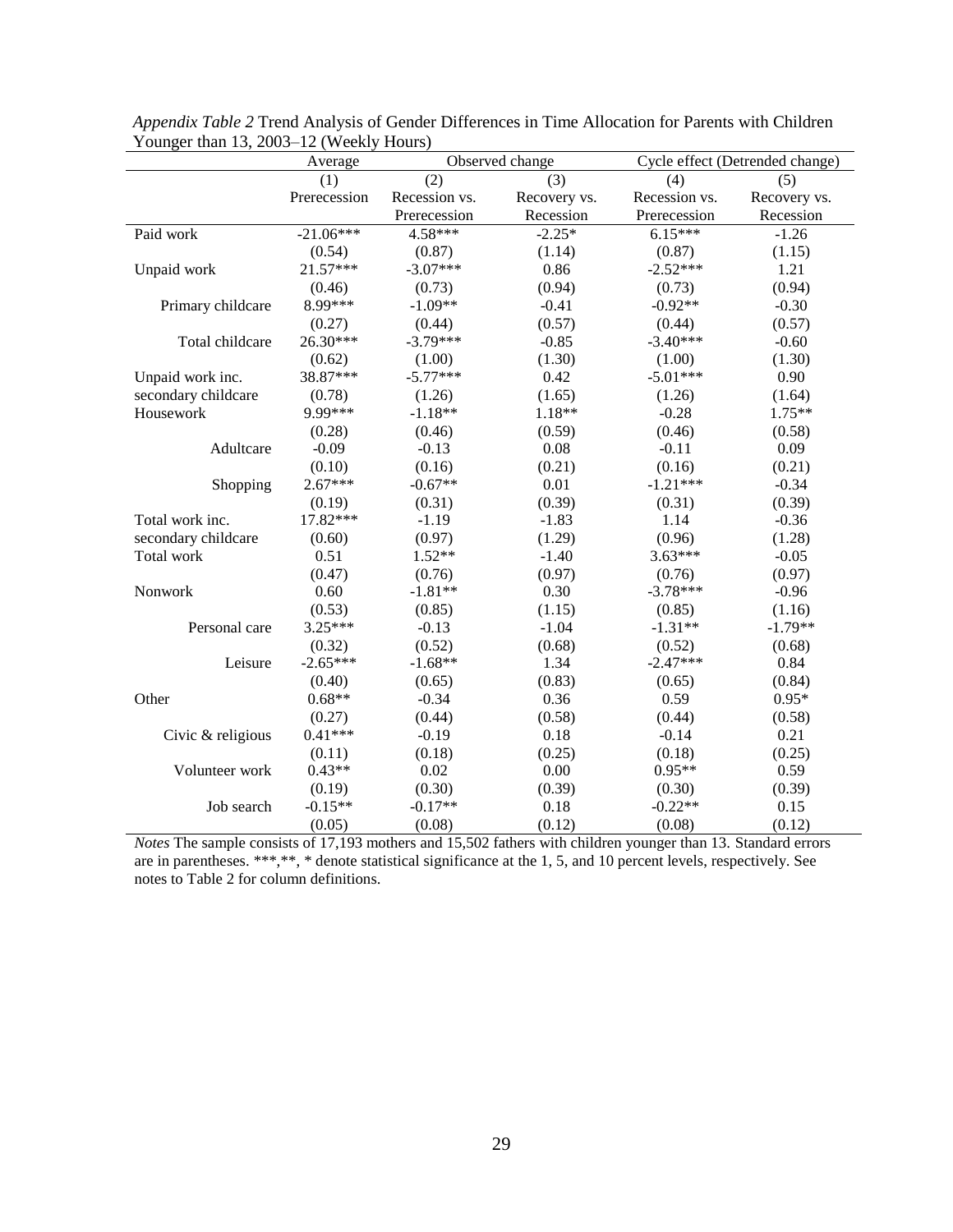|                     | Average      | Observed change |              | Cycle effect (Detrended change) |              |
|---------------------|--------------|-----------------|--------------|---------------------------------|--------------|
|                     | (1)          | (2)             | (3)          | (4)                             | (5)          |
|                     | Prerecession | Recession vs.   | Recovery vs. | Recession vs.                   | Recovery vs. |
|                     |              | Prerecession    | Recession    | Prerecession                    | Recession    |
| Paid work           | 19.32***     | $1.66**$        | $-0.95$      | $1.67**$                        | $-0.95$      |
|                     | (0.36)       | (0.58)          | (0.80)       | (0.58)                          | (0.80)       |
| Unpaid work         | 44.22***     | $-2.46***$      | 0.12         | $-1.09*$                        | 0.99         |
|                     | (0.36)       | (0.58)          | (0.73)       | (0.58)                          | (0.73)       |
| Primary childcare   | 16.81***     | $-0.42$         | $-0.01$      | $-0.37$                         | 0.03         |
|                     | (0.23)       | (0.37)          | (0.45)       | (0.37)                          | (0.45)       |
| Total childcare     | 64.86***     | $-1.91**$       | $-1.77*$     | $-2.51***$                      | $-2.15**$    |
|                     | (0.47)       | (0.75)          | (0.97)       | (0.75)                          | (0.97)       |
| Unpaid work inc.    | 92.27***     | $-3.95***$      | $-1.64$      | $-3.23**$                       | $-1.18$      |
| secondary childcare | (0.62)       | (1.00)          | (1.29)       | (1.00)                          | (1.29)       |
| Housework           | 19.21***     | $-1.07**$       | 0.65         | $-0.20$                         | $1.21**$     |
|                     | (0.23)       | (0.37)          | (0.47)       | (0.37)                          | (0.47)       |
| Adultcare           | 0.99***      | $-0.13$         | $-0.19$      | $0.39***$                       | 0.14         |
|                     | (0.06)       | (0.10)          | (0.12)       | (0.10)                          | (0.12)       |
| Shopping            | $7.21***$    | $-0.84***$      | $-0.34$      | $-0.90***$                      | $-0.38$      |
|                     | (0.14)       | (0.23)          | (0.28)       | (0.23)                          | (0.28)       |
| Total work inc.     | 111.59***    | $-2.29**$       | $-2.60**$    | $-1.56**$                       | $-2.13**$    |
| secondary childcare | (0.46)       | (0.75)          | (0.99)       | (0.74)                          | (0.98)       |
| Total work          | 63.54***     | $-0.80$         | $-0.83$      | 0.58                            | 0.04         |
|                     | (0.31)       | (0.50)          | (0.66)       | (0.50)                          | (0.65)       |
| Nonwork             | 100.11***    | $-0.16$         | $-0.55$      | $-0.88$                         | $-1.00$      |
|                     | (0.38)       | (0.61)          | (0.90)       | (0.62)                          | (0.90)       |
| Personal care       | 64.22***     | 0.17            | $-0.56$      | $-0.15$                         | $-0.77$      |
|                     | (0.22)       | (0.36)          | (0.52)       | (0.36)                          | (0.52)       |
| Leisure             | 35.89***     | $-0.34$         | 0.01         | $-0.73$                         | $-0.24$      |
|                     | (0.29)       | (0.46)          | (0.62)       | (0.46)                          | (0.62)       |
| Other               | 4.68***      | 0.05            | $-0.04$      | $0.86**$                        | 0.47         |
|                     | (0.20)       | (0.32)          | (0.41)       | (0.32)                          | (0.41)       |
| Civic & religious   | 2.08***      | 0.03            | 0.13         | 0.21                            | 0.24         |
|                     | (0.08)       | (0.13)          | (0.17)       | (0.13)                          | (0.17)       |
| Volunteer work      | $2.55***$    | $-0.03$         | $-0.19$      | $0.59**$                        | 0.21         |
|                     | (0.13)       | (0.22)          | (0.28)       | (0.22)                          | (0.28)       |
| Job search          | $0.05**$     | $0.05*$         | 0.02         | $0.06**$                        | 0.02         |
|                     | (0.02)       | (0.03)          | (0.04)       | (0.03)                          | (0.04)       |

*Appendix Table 3* Trend Analysis of Time Allocation of Mothers with Children Younger than 13, 2003–12 (Weekly Hours)

*Notes* See notes to Table 5.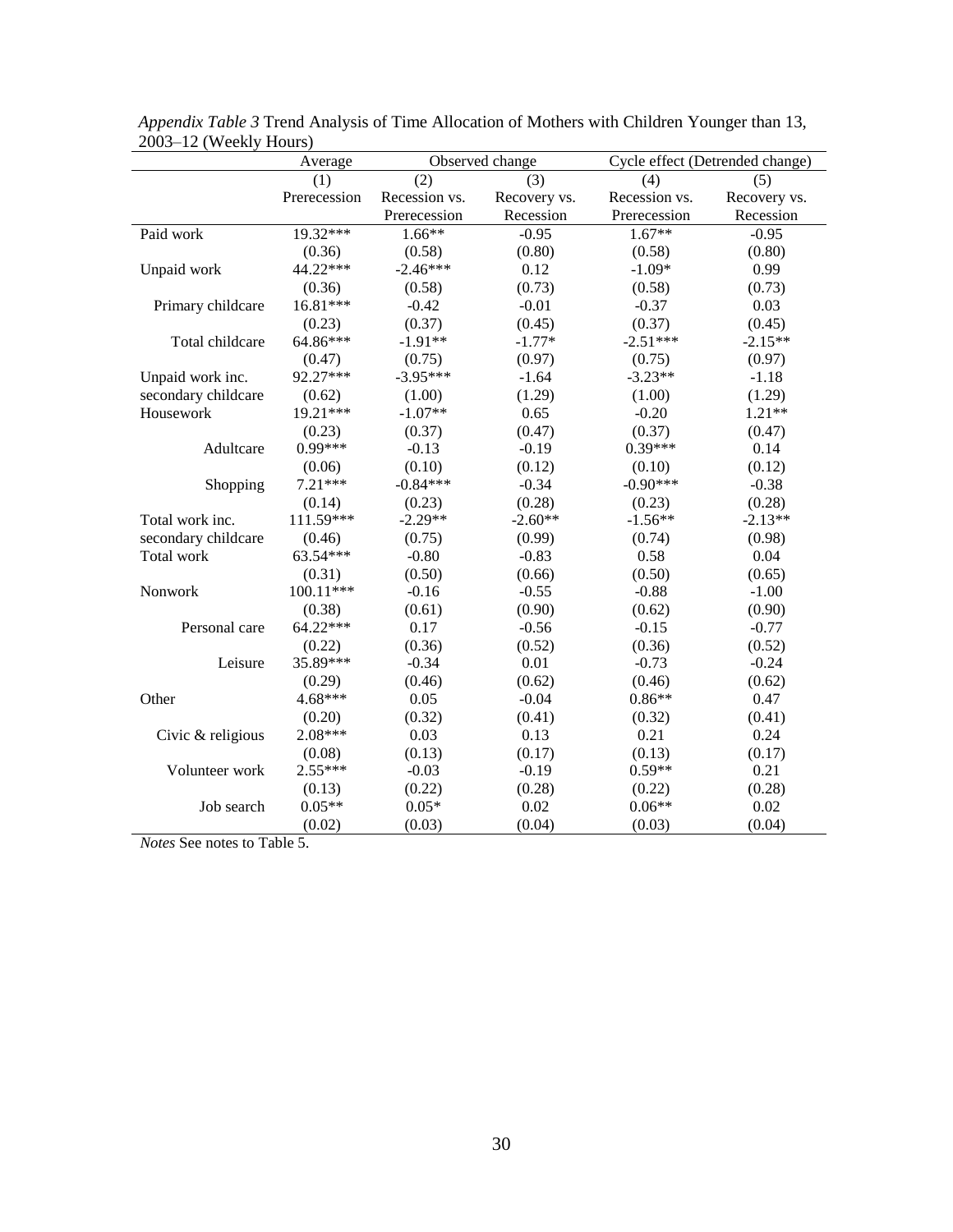|                     | Average      | Observed change |              |               | Cycle effect (Detrended change) |  |  |
|---------------------|--------------|-----------------|--------------|---------------|---------------------------------|--|--|
|                     | (1)          | (2)             | (3)          | (4)           | (5)                             |  |  |
|                     | Prerecession | Recession vs.   | Recovery vs. | Recession vs. | Recovery vs.                    |  |  |
|                     |              | Prerecession    | Recession    | Prerecession  | Recession                       |  |  |
| Paid work           | 40.38***     | $-2.92***$      | 1.30         | $-4.48***$    | 0.31                            |  |  |
|                     | (0.44)       | (0.71)          | (0.89)       | (0.71)        | (0.90)                          |  |  |
| Unpaid work         | 22.65***     | 0.60            | $-0.74$      | $1.43**$      | $-0.21$                         |  |  |
|                     | (0.30)       | (0.48)          | (0.64)       | (0.48)        | (0.65)                          |  |  |
| Primary childcare   | 7.82***      | $0.67**$        | 0.41         | $0.54*$       | 0.33                            |  |  |
|                     | (0.18)       | (0.30)          | (0.41)       | (0.30)        | (0.41)                          |  |  |
| Total childcare     | 38.57***     | 1.88**          | $-0.92$      | 0.89          | $-1.55$                         |  |  |
|                     | (0.46)       | (0.75)          | (0.99)       | (0.75)        | (0.99)                          |  |  |
| Unpaid work inc.    | 53.40***     | $1.81*$         | $-2.06*$     | 1.78*         | $-2.09*$                        |  |  |
| secondary childcare | (0.58)       | (0.93)          | (1.23)       | (0.93)        | (1.23)                          |  |  |
| Housework           | 19.21***     | $-1.07**$       | 0.65         | $-0.20$       | $1.21**$                        |  |  |
|                     | (0.23)       | (0.37)          | (0.47)       | (0.37)        | (0.47)                          |  |  |
| Adultcare           | 1.08***      | 0.00            | $-0.27$      | $0.50***$     | 0.05                            |  |  |
|                     | (0.08)       | (0.13)          | (0.17)       | (0.13)        | (0.17)                          |  |  |
| Shopping            | 4.54***      | $-0.17$         | $-0.35$      | 0.31          | $-0.04$                         |  |  |
|                     | (0.13)       | (0.21)          | (0.28)       | (0.21)        | (0.28)                          |  |  |
| Total work inc.     | 93.77***     | $-1.11$         | $-0.76$      | $-2.70***$    | $-1.78*$                        |  |  |
| secondary childcare | (0.42)       | (0.68)          | (0.92)       | (0.68)        | (0.92)                          |  |  |
| Total work          | $63.03***$   | $-2.32***$      | 0.56         | $-3.05***$    | 0.10                            |  |  |
|                     | (0.37)       | (0.59)          | (0.75)       | (0.59)        | (0.76)                          |  |  |
| Nonwork             | 99.51***     | $1.64**$        | $-0.84$      | $2.90***$     | $-0.05$                         |  |  |
|                     | (0.38)       | (0.61)          | (0.76)       | (0.61)        | (0.77)                          |  |  |
| Personal care       | 60.97***     | 0.30            | 0.49         | $1.16**$      | $1.03**$                        |  |  |
|                     | (0.22)       | (0.36)          | (0.44)       | (0.36)        | (0.44)                          |  |  |
| Leisure             | 38.54***     | $1.34**$        | $-1.33**$    | $1.74***$     | $-1.08*$                        |  |  |
|                     | (0.31)       | (0.51)          | (0.65)       | (0.51)        | (0.65)                          |  |  |
| Other               | 4.00***      | 0.39            | $-0.40$      | 0.27          | $-0.48$                         |  |  |
|                     | (0.19)       | (0.31)          | (0.43)       | (0.31)        | (0.43)                          |  |  |
| Civic & religious   | $1.67***$    | $0.22*$         | $-0.05$      | $0.35**$      | 0.03                            |  |  |
|                     | (0.08)       | (0.13)          | (0.19)       | (0.13)        | (0.19)                          |  |  |
| Volunteer work      | $2.12***$    | $-0.05$         | $-0.19$      | $-0.36$       | $-0.38$                         |  |  |
|                     | (0.13)       | (0.22)          | (0.29)       | (0.22)        | (0.29)                          |  |  |
| Job search          | $0.20***$    | $0.22**$        | $-0.17$      | $0.27***$     | $-0.13$                         |  |  |
|                     | (0.05)       | (0.08)          | (0.11)       | (0.08)        | (0.11)                          |  |  |

*Appendix Table 4* Trend Analysis of Time Allocation of Fathers with Children Younger than 13, 2003–12 (Weekly Hours)

*Notes* See Notes to Table 5.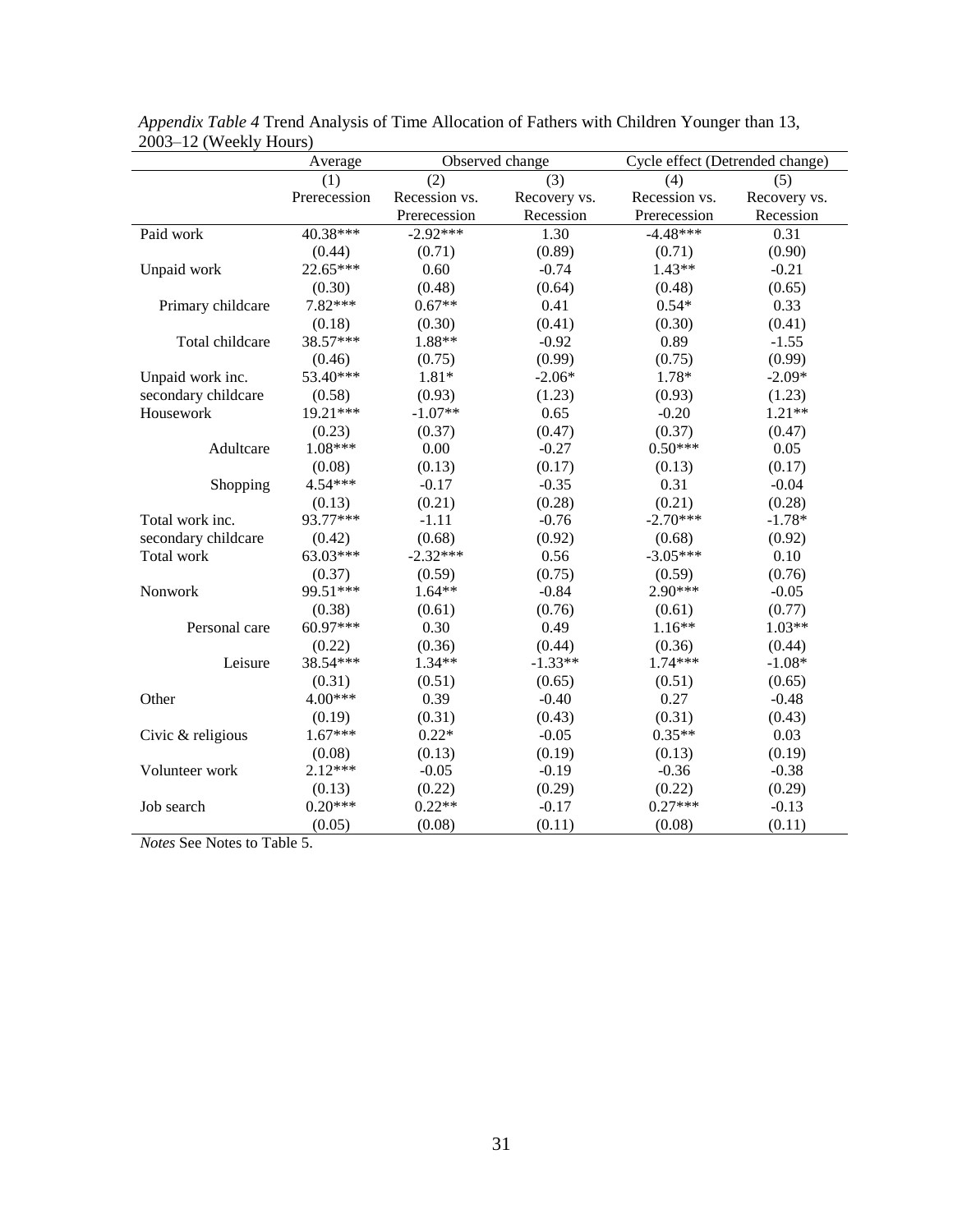## **Appendix 1 Sensitivity Tests**

To control for possible changes in the sample composition of the ATUS over time that could potentially explain the changes in gender differences in paid and unpaid work hours across time periods, we regress the gender difference in paid work and unpaid work hours on the recession period (December 2007–December 2010), dummy recovery period (January 2011–December 2012), dummy and demographic controls that measure the proportion of the population in the following categories: age groups (via five year age groups of 18–24, 25–34, 35–44, 45–54, 55– 65), the educational distribution of mothers and fathers (via four education groups of less than 12 years of schooling, high school diploma, some college and college or more), the race and the ethnicity distribution (using the shares of mothers and fathers who are African-American and Hispanic), the distribution by number of children in the household (via four groups of 1 child, 2, 3, 4, 5 or more children), and the distribution of the sample by the age of children in the household (via five age categories of younger than age  $-3$ ,  $3-5$ ,  $6-$ ,  $10-13$ ,  $14-17$ ). Since the unconditional differences reported in columns 2 and 3 of Table 2 are also weighted using the harmonized individual weights provided by the ATUS for each year, controlling for demographics only has small effects on the estimated time series changes in the gender gap in paid and unpaid work hours. For instance, the observed change in the gender gap in paid work hours reported in column 2 of Table 2 of 3.7 hours per week is 3.4 hours per week after controlling for demographics. The 0.3-hour difference between the two estimates is statistically insignificant, according to t-test results. The gender gap in unpaid work hours of 2.4 hours per week reported in column 2 of Table 2 is 2.1 hours per week, controlling for demographics. The difference between the two estimates is also insignificant. We repeat this exercise for the changes in the gender differences in paid and unpaid work hours during Recovery and obtain the same results: the differences between the estimates reported in Table 2 are not statistically significantly different than the estimates when we control for demographics.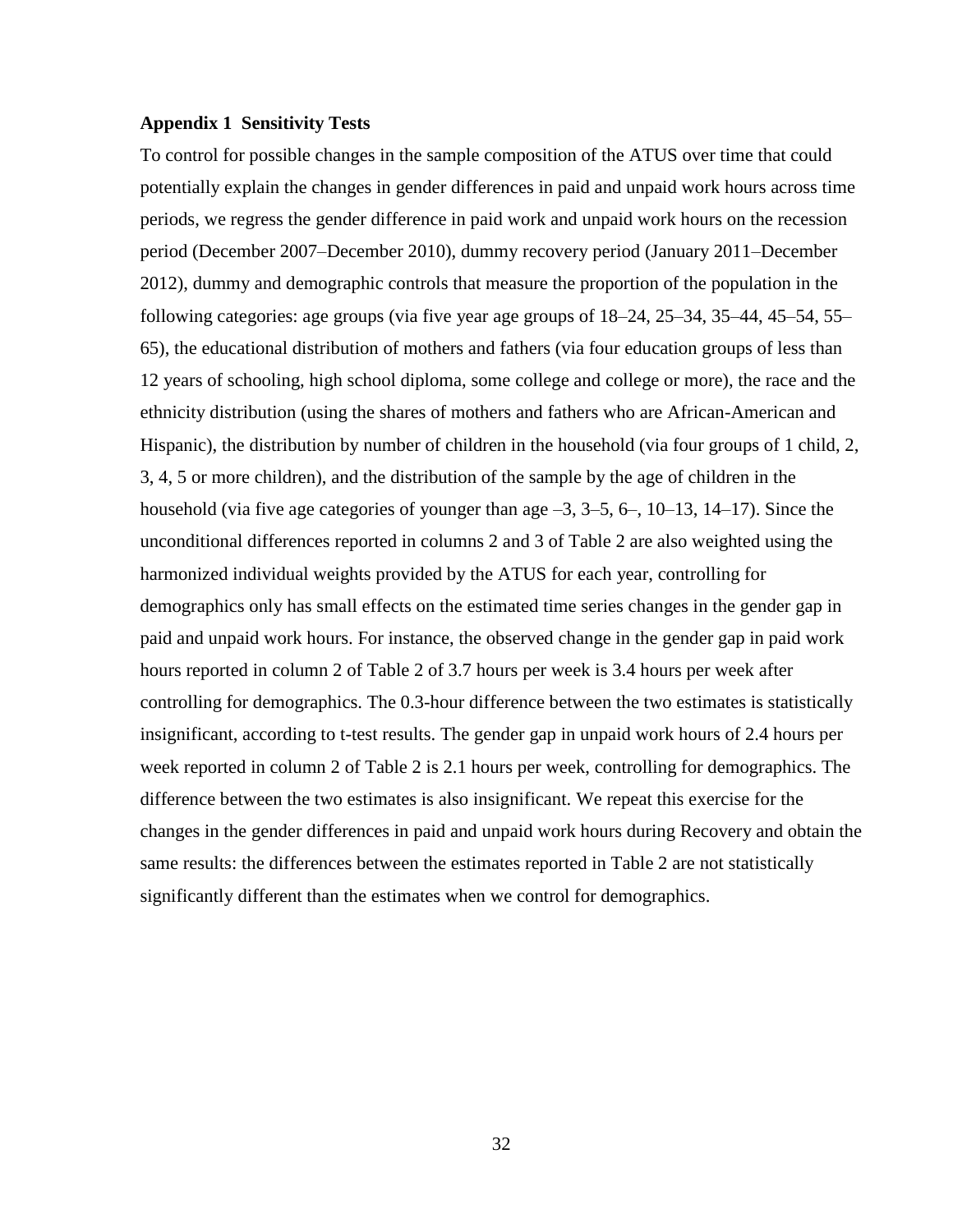# **Notes**

 $1$  Evidence from other parts of the world also indicates gendered outcomes of the Great Recession, both in productive and reproductive activities. Kaya Bahce and Memis (2013) find that a rise in spouse's unemployment risk disproportionately increased women's paid and unpaid labor time in Turkey. In China, women and men were laid off at roughly equal rates after the recession (Zhi et al. 2013). The austerity measures and cuts in social spending following the crisis increased vulnerability of women and children in a large group of developing economies (Ortiz and Cummins 2013).

 $^{2}$  Aguiar et al. (2013) provide a comprehensive assessment of the reallocation of time spent by women and men in US labor markets with the recession, but they do not examine how women fared relative to men.

<sup>3</sup> A similar argument has been made in the US popular press (BLS 2011; Konigsberg 2011). Accordingly, the total work hours difference between married men and women who were employed full time and did not have children (under 18 years of age) dropped to 8 minutes per day in 2010, which suggests that employed mothers' disproportionate total work burden—that is, the double day—may be a thing of the past. Even having children amounted to what Konigsberg (2011) deemed a fairly small difference in total work of 20 minutes more per day for full-time employed mothers than fathers.

<sup>4</sup> Connelly and Kimmel (2007) developed strategies to match mothers and fathers with time diaries to predict couples in the ATUS sample that future research can utilize to examine the impact of the recession on within-household gender division of labor.

 $<sup>5</sup>$  An additional reason for focusing on cohabiting mothers and fathers is that the labor force</sup> participation (LFP) patterns of single mothers diverged from those of married mothers long before the recession (Hoffman 2009).

<sup>6</sup> The employment status changes are sensitive to the dating of the recession. If intensity of job losses is used to date the recession and 2008 is considered part of the prerecession period, the added-worker effect disappears and, rather than rising, full-time employed mothers' paid work hours declines. These results are available upon request.

 $7$  The results for other time use categories are reported in Appendix Tables 2-4. There are quite a few interesting results in Table 5. For instance, compared to the full sample, the gender differences in paid and unpaid work hours of parents of younger children are more pronounced, likely reflecting greater constraints mothers of younger children face in terms of labor force participation.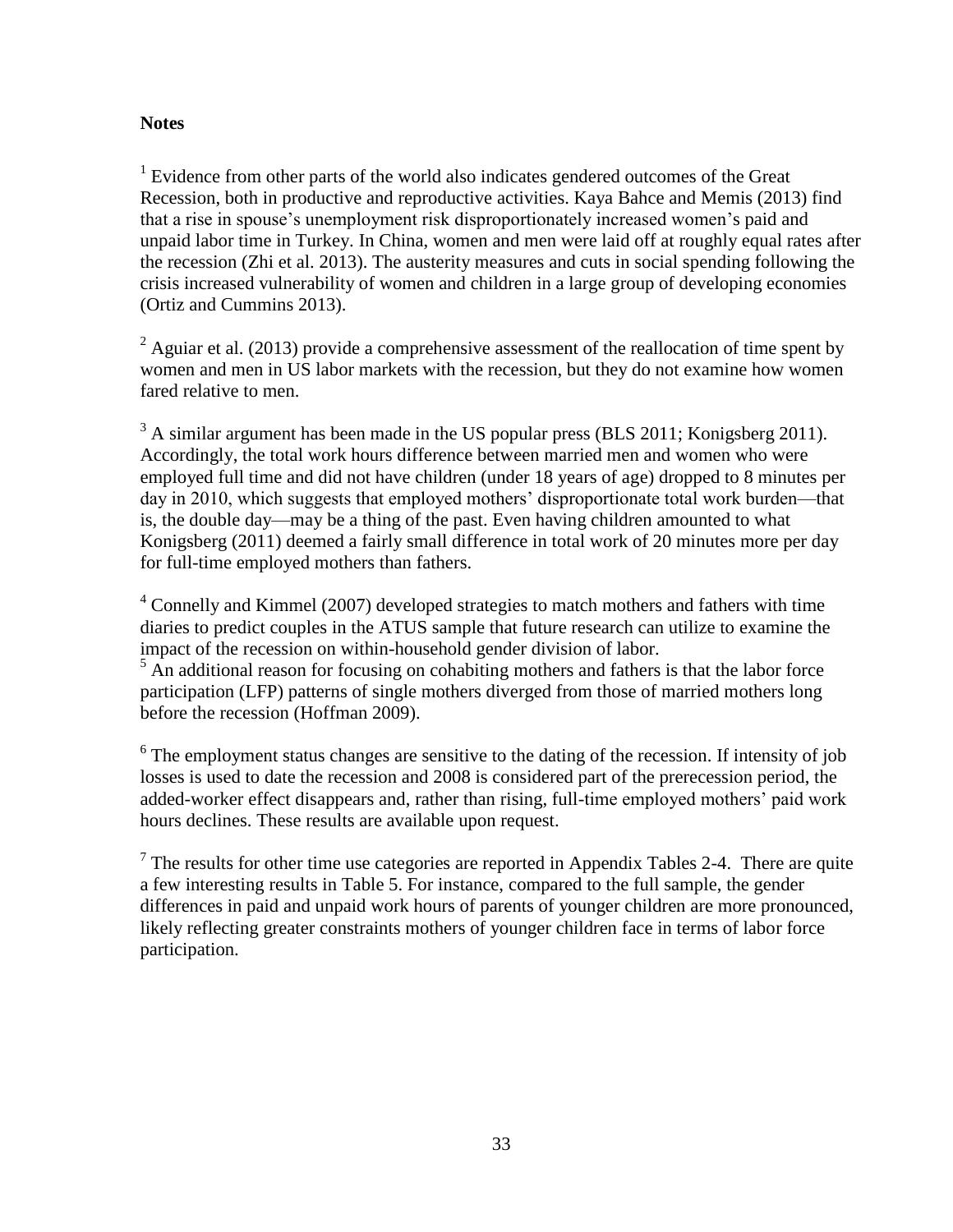#### **References**

- Aguiar, M. & Hurst, E. (2007). "Measuring Trends in Leisure: The Allocation of Time Over Five Decades," *Quarterly Journal of Economics*, 122(3), 969–1006.
- Aguiar, Mark, Hurst, E. Hurst, and Karabarbounis, L. (2013). "Time Use During the Great Recession," *American Economic Review*, 103(5), 1664–1696.
- Albelda, R. (2014). "Gender Impacts of the 'Great Recession' in the United States," In M. Karamessini & J. Rubery (Eds.), *Women and Austerity: The Economic Crisis and the Future of Gender Equality* (pp. 82–101). New York: Routledge.
- Antonopoulos, R., Kim, K., Masterson, T. & Zacharias, A. (2013). **"**Investing in Care in the Midst of a Crisis: A Strategy for Effective and Equitable Job Creation," In R. Antonopoulos (Ed.), *Gender Perspectives and Gender Impacts of the Global Economic Crisis*(pp. 49–72). New York: Routledge.
- Arestis, P., Charles, A. & Fontana, G. (2013). "Financialization, the Great Recession, and the Stratification of the US Labor Market," *Feminist Economics*, 19(3), 152–180.
- Benería, L. & Feldman, S. (eds.) (1992). "*Unequal Burden: Economic Crises, Persistent Poverty, and Women's Work*," Boulder, CO: Westview Press.
- Berik, G. & Kongar, E. (2013). "Time Allocation of Married Mothers and Fathers in Hard Times: The 2007–09 US Recession," *Feminist Economics*, 19(3), 208-237.
- Bianchi, S. M. (2011). "Family Change and Time Allocation in American Families," *The ANNALS of the American Academy of Political and Social Science*, 638(1), 21–44.
- Bianchi, S. M., Robinson, J. P. & Milkie, M. (2006). "Changing Rhythms of American Family Life," New York: Russell Sage.
- Bianchi, S. M., Wight, V. R & Raley, S. B. (2005). "Maternal Employment and Family Caregiving: Rethinking Time with Children in the ATUS," Paper presented at the American Time Use Survey (ATUS) Early Results Conference, Bethesda, Maryland.
- Blau, F. D. & Kahn, L. M. (2007). "Changes in the Labor Supply Behavior of Married Women: 1980–2000," *Journal of Labor Economics*, 25(3), 393–438.
- Bureau of Labor Statistics (BLS). (2011). *Table 8. Time Spent in Primary Activities for the Civilian Population 18 Years and Over by Employment Status, Presence and Age of Youngest Household Child, and Sex, 2011 Annual Averages*. http://www.bls.gov/news.release/atus.t08.htm. Accessed June 1, 2014.
- Bureau of Labor Statistics (BLS). (2012). *Employment Characteristics of Families. Archived News Releases*. http://www.bls.gov/schedule/archives/all\_nr.htm#FAMEE.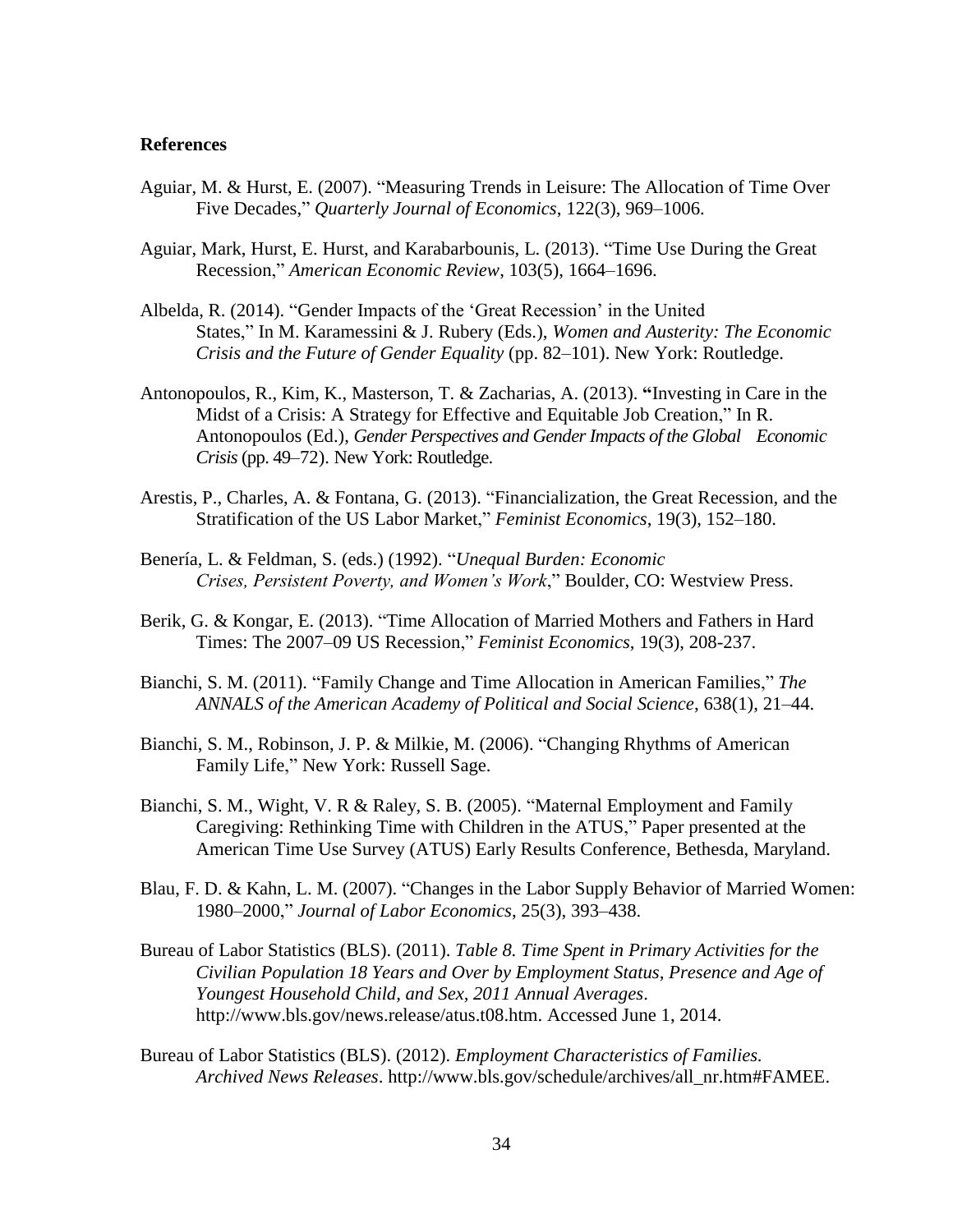- Bureau of Labor Statistics (BLS). (2013a). *Women in the Labor Force: A Databook*. Report 1040. Accessed electronically at http://www.bls.gov/cps/wlf-databook-2012.pdf (03/21/2014).
- Bureau of Labor Statistics (BLS). (2013b). Labor Force Statistics from the Current Population Survey. http://data.bls.gov/timeseries/LNS14000000.
- Burda, M. &. Hamermesh, D. S. (2010). "Unemployment, Market Work, and Household Production," *Economics Letters*, 107(2), 131–133.
- Burda, M., Hamermesh, D. S. & Weil, P. (2013). ["Total Work and Gender: Facts and Possible](http://ideas.repec.org/a/spr/jopoec/v26y2013i1p239-261.html)  [Explanations,](http://ideas.repec.org/a/spr/jopoec/v26y2013i1p239-261.html)" *[Journal of Population Economics](http://ideas.repec.org/s/spr/jopoec.html)*, 26(1), 239–261.
- Casper, L. & O'Connell, M. (1998). "Work, Income, the Economy, and Married Fathers as Child-care Providers," *Demography*, 35(2), 243–250.
- Connelly, R. & Kimmel, J. (2007). "Spousal Influences on Parents' Non-market Time Choices," *Review of Economics of the Household*, 7(4), 361–394.
- Connelly, R. & Kimmel, J. (2010). "Time Use of Mothers in the United States at the Turn of the 21st Century," Kalamazoo, MI: W. E. Upjohn Institute for Employment Research.

Corporation for National and Community Service, Office of Research and Policy

- Development. (2010). "Volunteering in America (2010): National, State, and City Information," Washington, DC, Accessed electronically at http://www.nationalservice.gov/sites/default/files/documents/10\_0614\_via\_final\_issue\_b rief.pdf. (03/21/2014).
- Dymski, G., Hernandez, J. & Mohanty, L. (2013). "Race, Gender, Power, and the US Subprime Mortgage and Foreclosure Crisis: A Meso Analysis," *Feminist Economics*, 19(3), 124– 151.
- Elson, D. (Ed.). 1995. "Male Bias in the Development Process," Second edition, Manchester: Manchester University Press.
- Elson, D. (2012). "Social Reproduction and the Global Crisis: Rapid Recovery of Long-Lasting Depletion?" In P. Utting, S. Razavi, & R. V. Buchholz (Eds.), *The Global Crisis and Transformative Social Change* (pp. 63–80). Basingstoke: Palgrave Macmillan.
- Folbre, N. (2006). "Measuring Care: Gender, Empowerment, and the Care Economy," *Journal of Population Economics*, 7(2), 183–199.
- Folbre, N. & Nelson, J. (2000). "For Love or Money—Or both?" *Journal of Economic Perspectives*, 14(4), 123–140.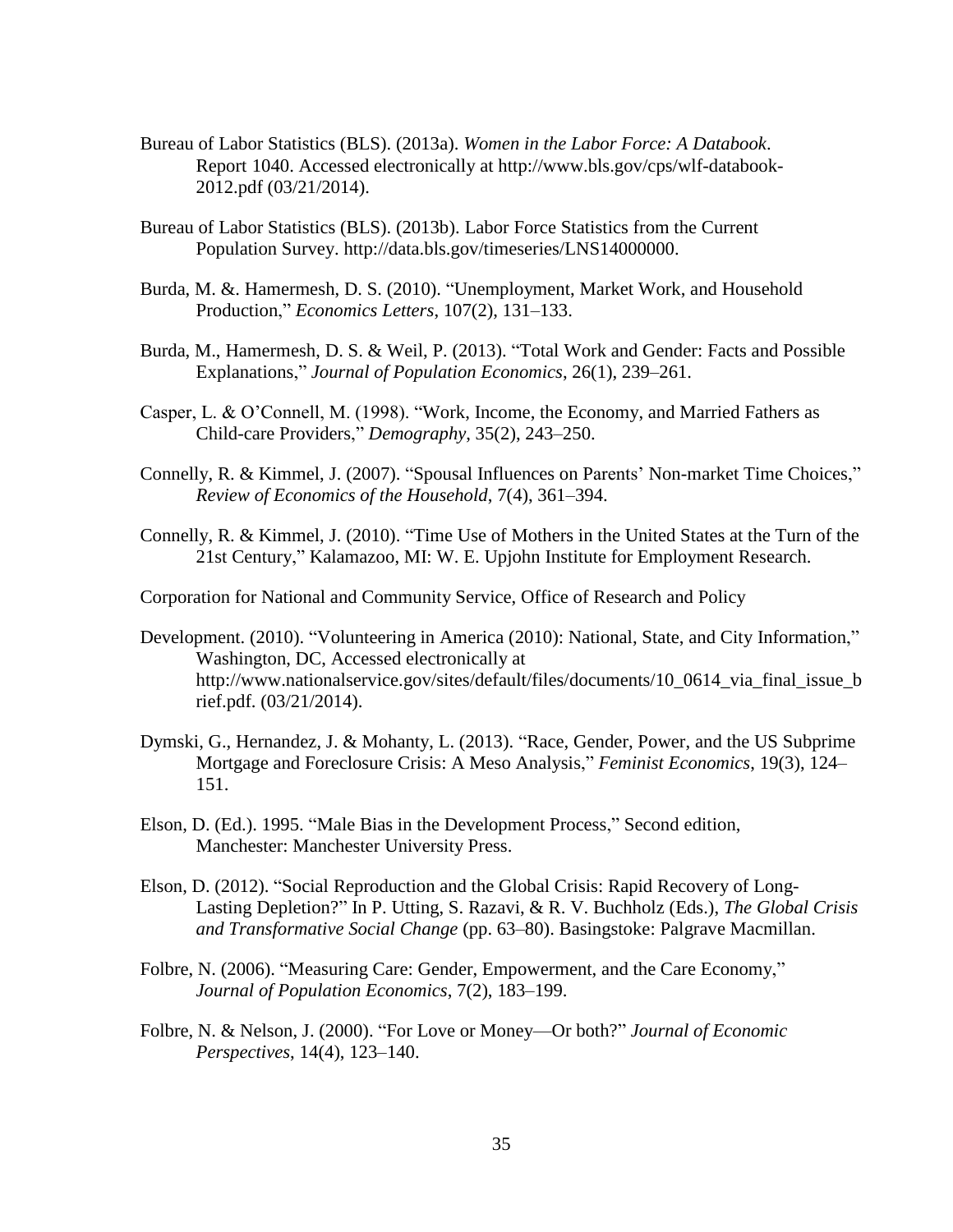- Folbre, N. & Yoon, J. (2007). "What is Child Care? Lessons from Time-use Surveys of Major English-speaking Countries," *Review of Economics of the Household*, 5(3), 223–248.
- Greenwood, J. & Hercowitz, Z. (1991). "The Allocation of Capital and Time Over the Business Cycle," *Journal of Political Economy*, 99(6), 1188–1214.
- Grown, C. and Tas, E. (2010). "Gender Equality in the U.S. Labor Markets in the 'Great Recession' of 2007-2010," In M. A. Starr (Ed.), *Consequences of Economic Downturn: Beyond the Usual Economics* (pp. 167-189). New York: Palgrave Macmillan.
- Guryan, J., Hurst, E. & Kearney, M. (2008). "Parental Education and Parental Time with Children," *Journal of Economic Perspectives*, 22(3), 23–46.
- Hartmann, H., English, A. & Hayes, J. (2010). "Women and Men's Employment and Unemployment in the Great Recession*,"* Institute for Women's Policy Research (IWPR). Working Paper C373.http://www.in.gov/icw/files/employment.pdf.
- Hoffman, S. D. (2009). "The Hanging Impact of Marriage and Children on Women's Labor Force Participation," *Monthly Labor Review*, 132(2), 3–14.
- Kalenkoski, C., Ribar, D. & Stratton, L. (2007). ["The Effect of Family Structure on Parents'](http://ideas.repec.org/a/kap/reveho/v5y2007i4p353-384.html)  [Child Care Time in the United States and the United Kingdom,](http://ideas.repec.org/a/kap/reveho/v5y2007i4p353-384.html)" *[Review of](http://ideas.repec.org/s/kap/reveho.html)  [Economics of the Household](http://ideas.repec.org/s/kap/reveho.html)*, *5*(4), 353-384.
- Karamessini, M. & Rubery, J. (Eds.) (2013). "Women and Austerity: The Economic Crisis and the Future for Gender Equality," Abington: Routledge.
- Kaya Bahçe, S. A. & Memiş, E. (2013). "Estimating the Impact of the 2008–9 Economic Crisis on Work Time in Turkey. *Feminist Economics*, *19*(3), 181-207.
- Khitarishvili, T. & Kim, K. (2014). "The Great Recession and Unpaid Work Time in the U.S.: Does Poverty Matter?" Levy Working Paper 806. http://www.levyinstitute.org/publications/the-great-recession-and-unpaid-work- timein-the-united-states-does-poverty-matter
- Kimmel, J. & Connelly, R. (2007). "Mothers' Time Choices: Caregiving, Leisure, Home Production, and Paid Work," *Journal of Human Resources*, 42(3), 643–661.
- Konigsberg, R. D. (2011). "Chore Wars," *Time Magazine*, August 8. Accessed electronically at http://www.time.com/time/magazine/article/0,9171,2084582,00.html (02/03/2012).
- Lagarde, C. (2010). "Women, Power and the Challenge of the Financial Crisis," *New York Times*: Op-Ed, May 12. Accessed electronically at http://www.nytimes.com/2010/05/11/opinion/11iht- edlagarde.html?\_r=0 (07/14/2014).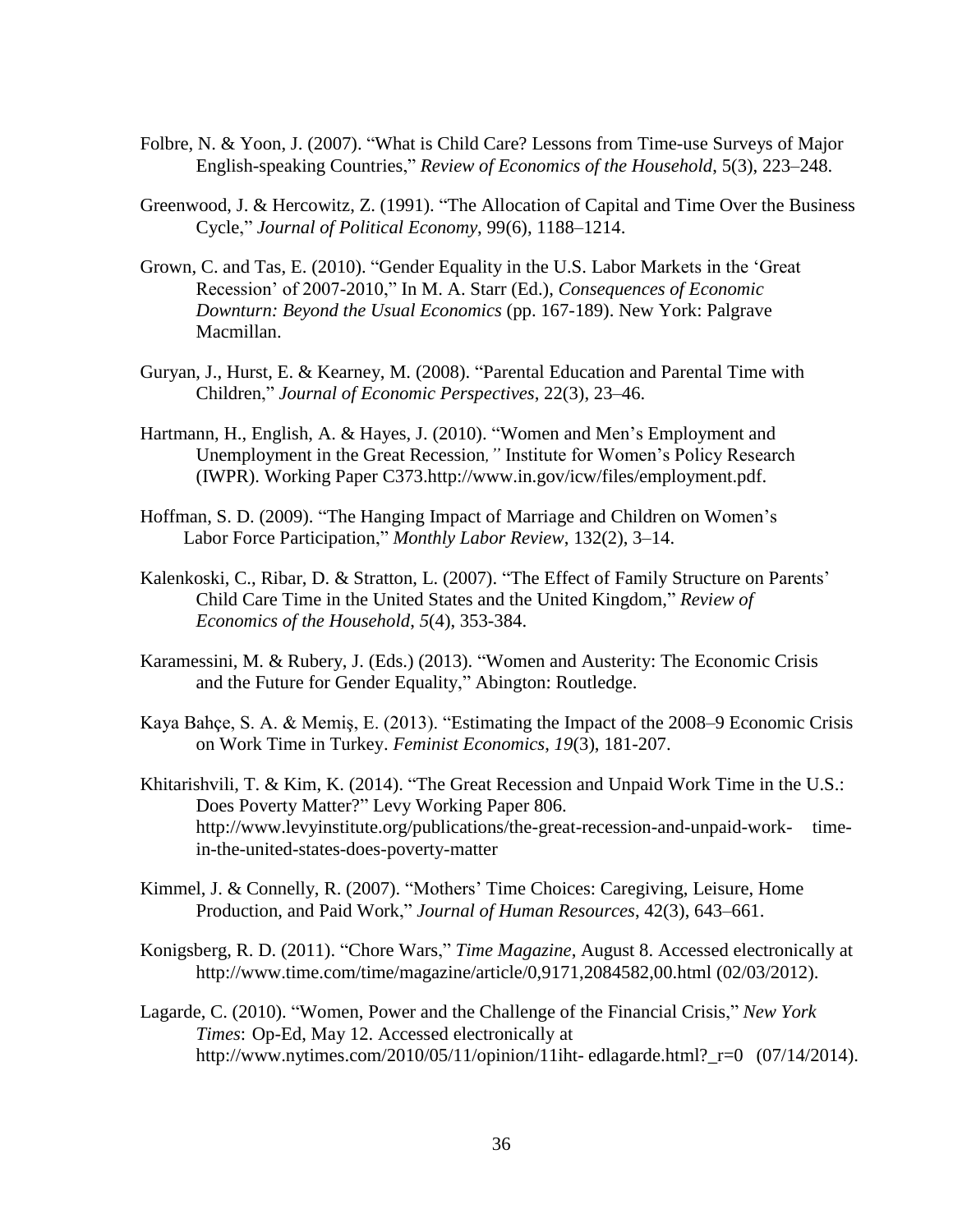- Lim, J. (2000). "The Effects of the East Asian Crisis on the Employment of Women and Men: The Philippines Case," *World Development*, 28(7), 1285–1306.
- Mattingly, M. J. & Smith, K. E. (2010). "Changes in Wives' Employment When Husbands Stop Working: A Recession-Prosperity Comparison," *Family Relations*, 59(4), 343– 357.
- Morrill, M. S. & Pabilonia, S. W. (2012). "What Effects do Macroeconomic Conditions Have on Families' Time Together?" Working Paper. http://www.sole-jole.org/12202.pdf.
- Nock, S L. & Kingston, P. W. 1988. "Time with Children: The Impact of Couples' Work-Time Commitments," *Social Forces* 67: 59–85.
- Ortiz, I. & Cummins, M. (2013). "Austerity Measures in Developing Countries: Public Expenditure Trends and the Risks to Children and Women," *Feminist Economics*, 19(3): 55–81.
- Perry, M. J. (2010). "The Great Mancession of (2008–2009)," Statement before the House Ways and Means Committee, Subcommittee on Income Security and Family Support, July 17, 2010. http://www.aei.org/speech/100152.
- Pierret, C. R. (2006). "The 'Sandwich Generation': Women Caring for Parents and Children," *Monthly Labor Review*, September, 3–9.
- Prügl, E. (2012). "If Lehman Brothers had been Lehman Sisters...: Gender and Myth in the Aftermath of the Financial Crisis," *International Political Sociology*, 6(1), 21–35.
- Ramey, V. A. (2008). "Time Spent in Home Production in the 20th Century: New Estimates from Old Data," NBER Working Paper 13985.
- Ramey, V. A. & Francis, N. (2009). "A Century of Work and Leisure," *American Economic Journal: Macroeconomics*, 1(2), 189–224.
- Rubery, J. (Ed.). (1988). "Women and Recession," London: Routledge.
- Şahin, A. Song, J. & Hobijn, B. (2010). "The Unemployment Gender Gap During the 2007 Recession," *Current Issues in Economics and Finance*, 16(2), 1–7.
- Starr, M.A. (2014). "Gender, Added-worker Effects, and the 2007–2009 Recession: Looking Within the Household," *Review of Economics of the Household*, 12, 209– 235.
- Thompson, D. (2009). "It's not Just a Recession. It's a Mancession!" *The Atlantic,* July 9, 2009. Accessed electronically at www.theatlantic.com/buisness/2009/07/its-not- just-arecession-its-a-mancession/20991 (07/22/2014).